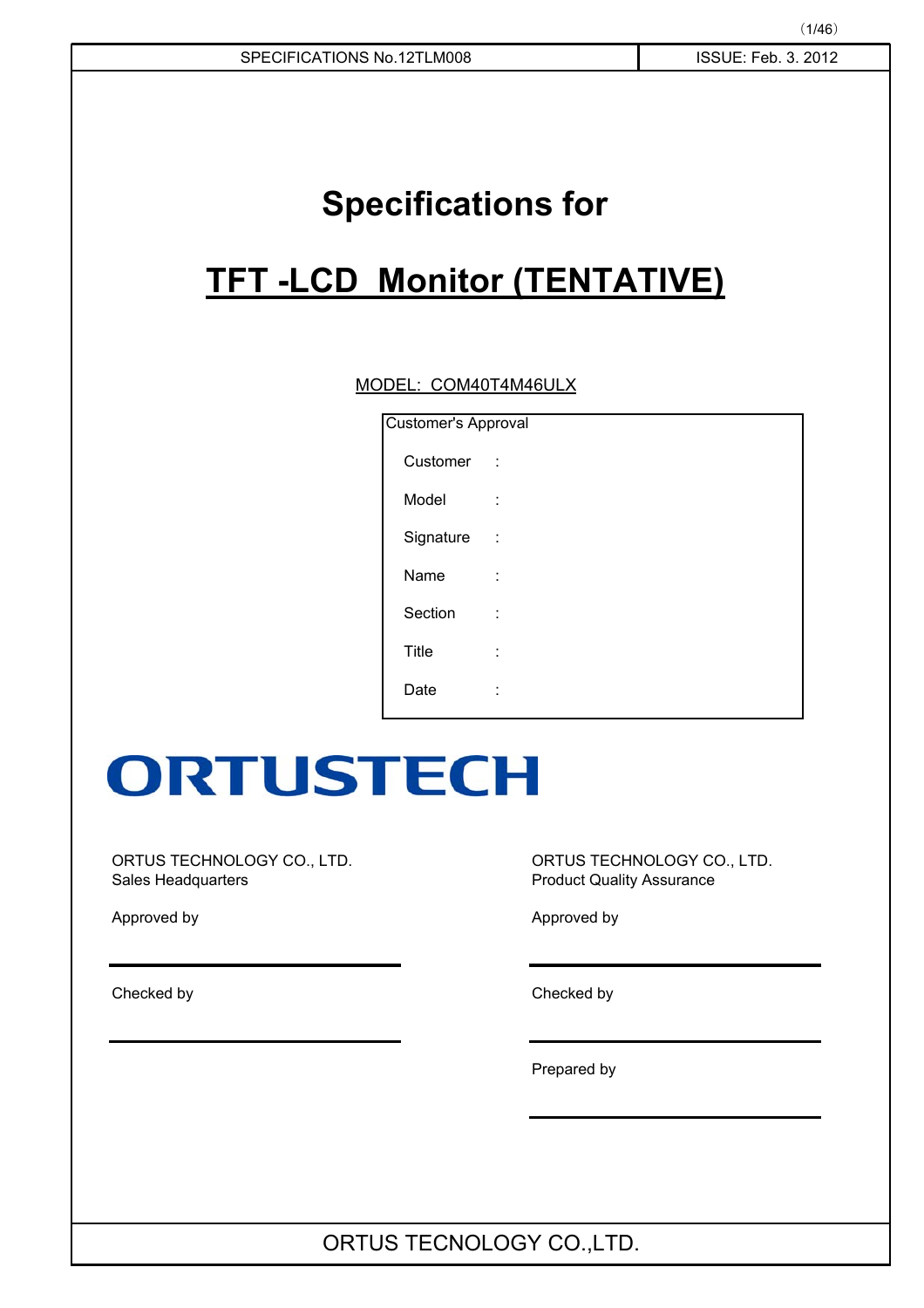| <b>REVISIONS</b> |                   |                 |
|------------------|-------------------|-----------------|
| <b>DATE</b>      | <b>PAGE</b>       | <b>CONTENTS</b> |
| Feb. 3. 2012     | $\qquad \qquad -$ | Tentative issue |
|                  |                   |                 |
|                  |                   |                 |
|                  |                   |                 |
|                  |                   |                 |
|                  |                   |                 |
|                  |                   |                 |
|                  |                   |                 |
|                  |                   |                 |
|                  |                   |                 |
|                  |                   |                 |
|                  |                   |                 |
|                  |                   |                 |
|                  |                   |                 |
|                  |                   |                 |
|                  |                   |                 |
|                  |                   |                 |
|                  |                   |                 |
|                  |                   |                 |
|                  |                   |                 |
|                  |                   |                 |
|                  |                   |                 |
|                  |                   |                 |
|                  |                   |                 |
|                  |                   |                 |
|                  |                   |                 |
|                  |                   |                 |
|                  |                   |                 |
|                  |                   |                 |
|                  |                   |                 |
|                  |                   |                 |
|                  |                   |                 |
|                  |                   |                 |
|                  |                   |                 |
|                  |                   |                 |
|                  |                   |                 |
|                  |                   |                 |
|                  |                   |                 |
|                  |                   |                 |
|                  |                   |                 |
|                  |                   |                 |
|                  |                   |                 |
|                  |                   |                 |
|                  |                   |                 |
|                  |                   |                 |
|                  |                   |                 |
|                  |                   |                 |
|                  |                   |                 |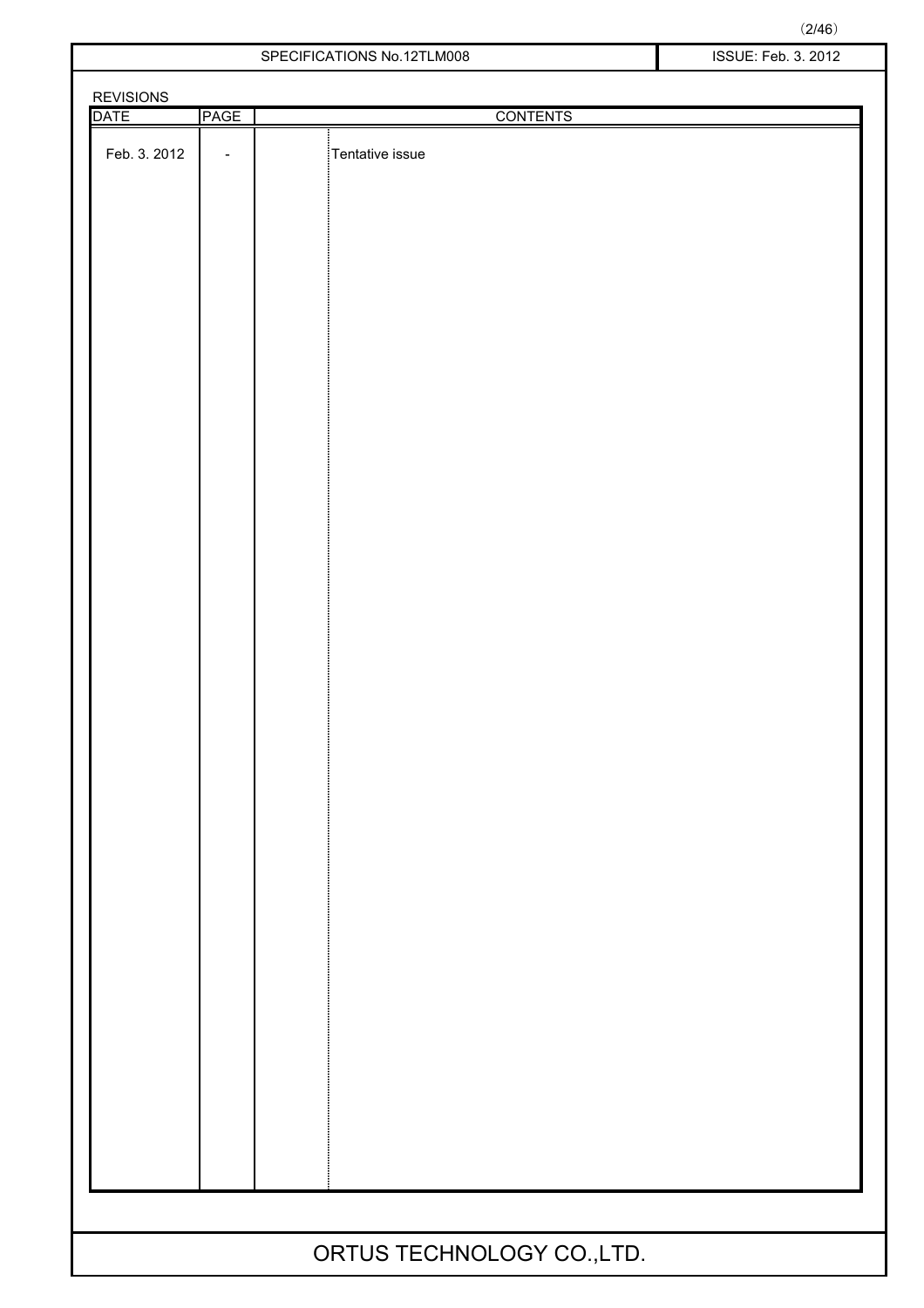| SPECIFICATIONS No.12TLM008 |  |
|----------------------------|--|
|                            |  |

### **CONTENTS**

| 1.             | <b>APPLICATIONS</b>                                   | 4              |
|----------------|-------------------------------------------------------|----------------|
| 2.             | <b>GENERAL SPECIFICATIONS</b>                         | 5              |
| 3.             | DIMENSIONS AND OUTWARD FORM                           |                |
|                | 3.1.<br><b>DIMENSIONS</b>                             | 5              |
|                | 3.2. OUTWARD FORM                                     | 6              |
|                | 3.3. SERIAL PRINT                                     | $\overline{7}$ |
| 4.             | <b>BLOCK DIAGRAM</b>                                  | 8              |
| 5.             | <b>FPC TERMINALS</b>                                  | 9              |
| 6.             | SERIAL DATA TRANSFER INTERFACE                        | 10             |
| 7 <sub>1</sub> | <b>INSTRUCTION LIST</b>                               | 11             |
| 8.             | <b>SEQUENCE</b>                                       | 23             |
| 9.             | <b>RGB INTERFACE</b>                                  | 27             |
| 10.            | ABSOLUTE MAXIMUM RATINGS                              | 28             |
| 11.            | RECOMMENDED OPERATING CONDITIONS                      | 28             |
| 12.            | ELECTRICAL CHARACTERISTICS                            |                |
|                | 12.1. DC Characteristics                              | 28             |
|                | 12.2. AC Characteristics                              | 29             |
| 13.            | <b>ABOUT LED DRIVE CIRCUIT</b>                        | 32             |
| 14.            | External Power on/off Sequence                        |                |
|                | 14.1. External Power On sequence                      | 33             |
|                | 14.2. External Power Off sequence                     | 33             |
| 15.            | <b>CHARACTERISTICS</b>                                |                |
|                | 15.1. OPTICAL CHARACTERISTICS                         | 34             |
|                | 15.2. TEMPERATURE CHARACTERISTICS                     | 36             |
|                | 15.3. BACK LIGHT CHARACTERISTICS                      |                |
|                | 15.3.1. BACKLIGHT ELECTRIC CHARACTERISTICS            | 36             |
|                | 15.3.2. ALLOWABLE MAXIMUM BACKLIGHT CURRENT           | 36             |
|                | SERVICE LIFE OF BACKLIGHT<br>15.3.3.                  | 36             |
| 16.            | <b>CRITERIA</b>                                       |                |
|                | 16.1. DISPLAY APPEARANCE SPECIFICATIONS               | 37             |
|                | 16.2. APPEARANCE CRITERIA                             | 38             |
| 17.            | <b>RELIABILITY TEST RESULT</b>                        | 39             |
| 18.            | PACKING SPECIFICATIONS                                | 41             |
| 19.            | <b>HANDLING PRECAUTIONS</b>                           |                |
|                | 19.1. PRECAUTIONS                                     | 42             |
|                | 19.2. HANDLING PRECAUTIONS                            | 43             |
|                | 19.3. OPERATING PRECAUTIONS                           | 43             |
|                | 19.4 SHIPPING CARTON BOX STORAGE CONDITIONS           | 43             |
|                | 19.5. PRECAUTIONS AT PROTECTION FILM REMOVING PROCESS | 44             |
|                | 19.6. OTHERS                                          | 44             |
| 20.            | <b>APPENDIX</b>                                       | 45             |

ISSUE: Feb. 3. 2012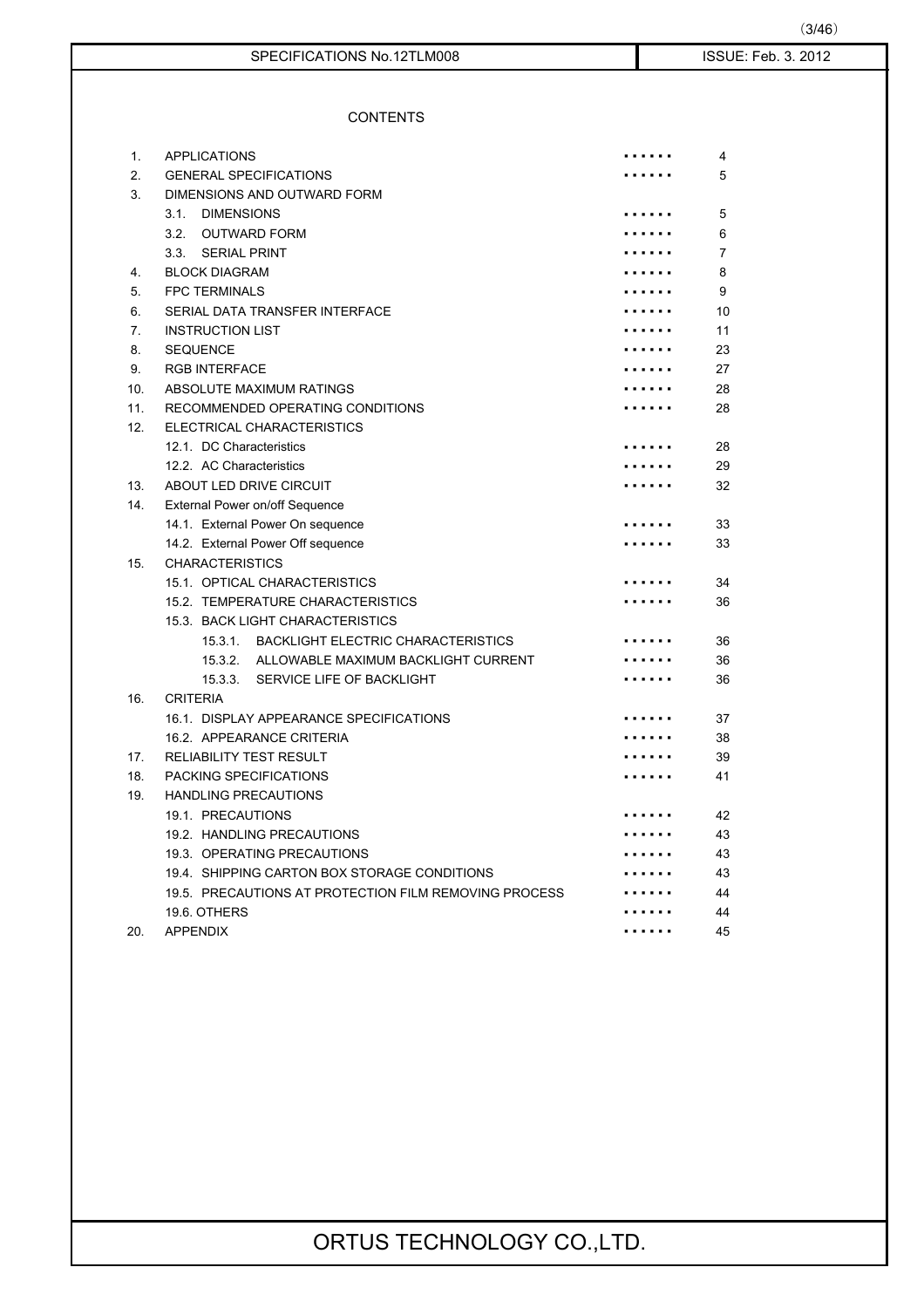| (4/46)              |
|---------------------|
| ISSUE: Feb. 3. 2012 |
|                     |
|                     |

# **1. APPLICATIONS** These specifications apply to 10.08cm(3.97inch) TFT-LCD monitor products, which are intended for civilian use, that are supplied to [  $\Box$   $\Box$  (the purchaser, herein after is referred to "䈀䇭䇭䇭䇭䇭䇭䇭䈁") by ORTUS TECHNOLOGY CO., LTD. (the seller, herein after is referred to "ORTUSTECH")  $\bigcirc$  As to the use of these products, and/or the use of the information and / or the drawings in these specifications, ORTUSTECH shall not guarantee or grant [ J to use or exercise an industrial right, intellectual property, or any other rights of a third party. Therefore ORTUSTECH shall not be liable to infringement of right of a third party by [ arising from the use of the products.  $\circ$  If these products will be used in an application where a higher level of reliability and safety is needed, in terms of function and accuracy, such as transportation equipment (aircraft, train, automobile, etc.), disaster-prevention, security equipment, or various safety equipment, [ ] shall contact ORTUSTECH for technical assistance in advance.  $\bigcirc$  These products shall not be used in critical application that requires the highest level of reliability and safety, such as aerospace equipment, main lines of telecommunications equipment, control equipment for nuclear plants, or medical life-support equipment. 䂾 ORTUSTECH shall not be liable for any damage arising from the misuse, abuse, and/or miss-operation of these products that do not meet with the operating conditions and precautions described in these specifications.  $\circ$  ORTUSTECH shall not be obliged to burden the responsibility for destruction by static electricity broken out in [  $\Box$  processes.  $\bigcirc$  If any issues arise as to the information provided in these specifications or any other information, ORTUSTECH will discuss them with [  $\qquad$  ] in good faith and try to seek solutions or improvements. 䂾 Complaint about non-conformance to the specifications on this document shall be notified to ORTUSTECH within six months from the date of production or three months from the date of shipment, together with return of the actual products . After the expiration date designated above, ORTUSTECH shall have the right to reject any complaint.  $\circ$  The specifications on this document shall be effective only in the case that this TFT-LCD monitor is used for [ ]'s cellular phone products, and ORTUSTECH shall not be obliged to guarantee any contents of the specifications if this TFT-LCD monitor is used for other applications. 䂾 ORTUSTECH shall fulfill the responsibilities for all the product assurance for this product by providing 䈀䇭䇭䇭䇭䇭䇭䇭䈁 free of charge the spare parts for 0.2% of the quantity ordered. By this, [  $\Box$  will forfeit the right to recover the damages caused by this product nonconformity, such as returns, reworks, exchanges, claims for refunds and claims for the charge.  $\circ$  It is possible to reconsider free supply rates of spare parts only when both  $\circ$  ] and ORTUSTECH agree its necessity after checking the defected samples and frequency of the defect. 䂾 It becomes outside the guarantee about an light leakage of the outside in an active area.

SPECIFICATIONS No. 12TLM008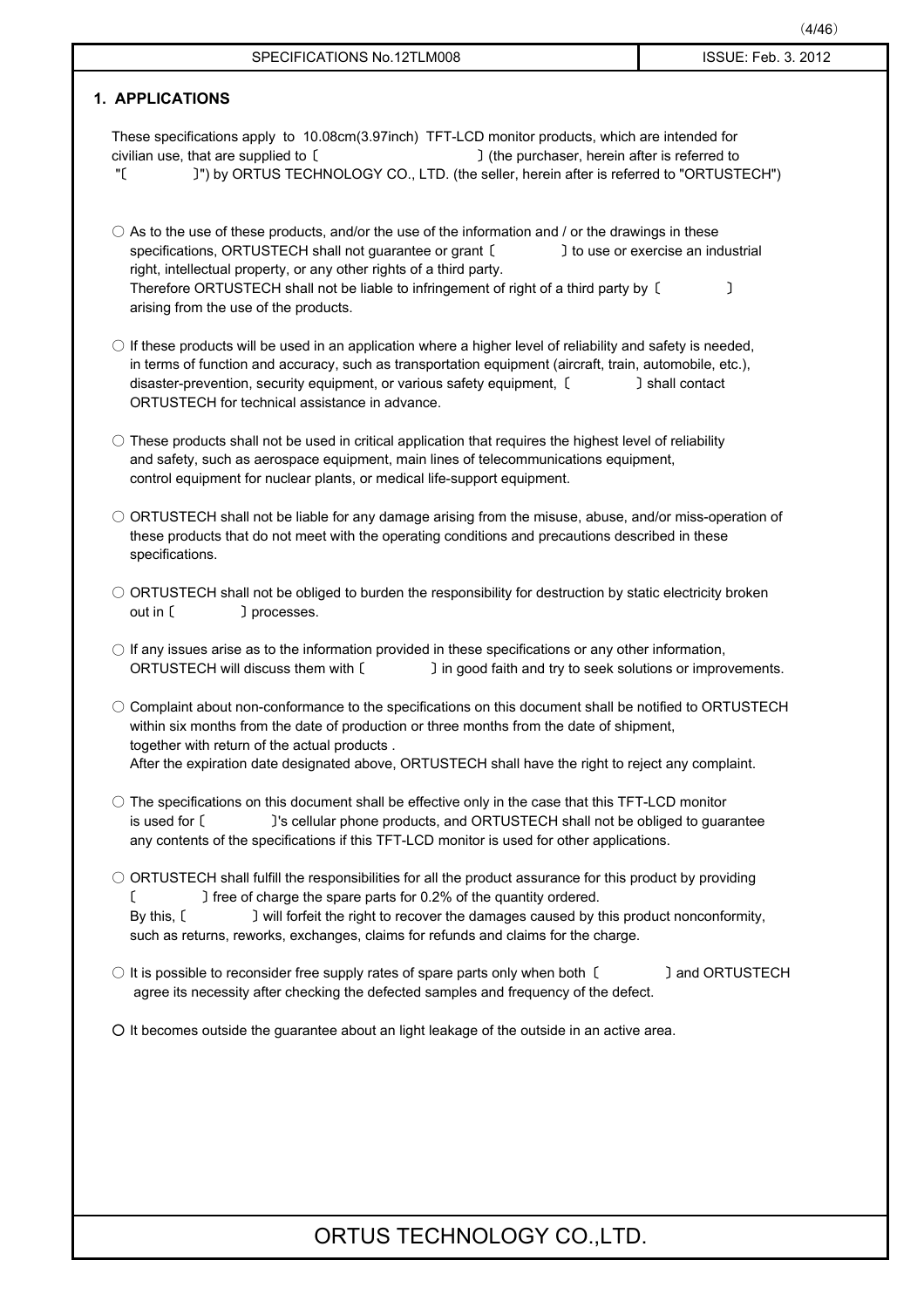### **2. GENERAL SPECIFICATIONS**

| Item                | Specification                                   | Remark                   |
|---------------------|-------------------------------------------------|--------------------------|
| Display type        | 16,777,216 Colors, Transmissive mode            |                          |
|                     | Normally black                                  |                          |
| Product description | LCD monitor with internal CPU interface circuit |                          |
| Dot arrangement     | <b>RGB</b> stripe arrangement                   | <b>Refer to figure 1</b> |
| Input signal        | Register: Serial Peripheral Interface (SPI)     |                          |
|                     | Data: 24 bit RGB interface                      |                          |
| <b>Backlight</b>    | High brightness LED, side light                 |                          |



### 3. DIMENSIONS AND OUTWARD FORM

### 3.1. DIMENSIONS

| Item                       | <b>ISpecification</b>                      | Unit        | Remarks                    |
|----------------------------|--------------------------------------------|-------------|----------------------------|
| Monitor outline dimensions | $157.20(H) \times 97.90(V) \times 1.81(D)$ | Imm         | Refer to 3.2 outwards form |
|                            |                                            |             | $(S \, case)$              |
| Active area                | 51.84 (H) x 86.40 (V)                      | Imm         | Diagonal: 3.97inch         |
| Number of dots             | 480 x RGB(H) x 800 (V)                     | <b>IDot</b> |                            |
| Dot pitch                  | 36.0 (H) x 108.0 (V)                       | lum         |                            |
| Hardness of panel surface  |                                            | ΙH          | 200q                       |
| Weight                     | 122.0                                      |             |                            |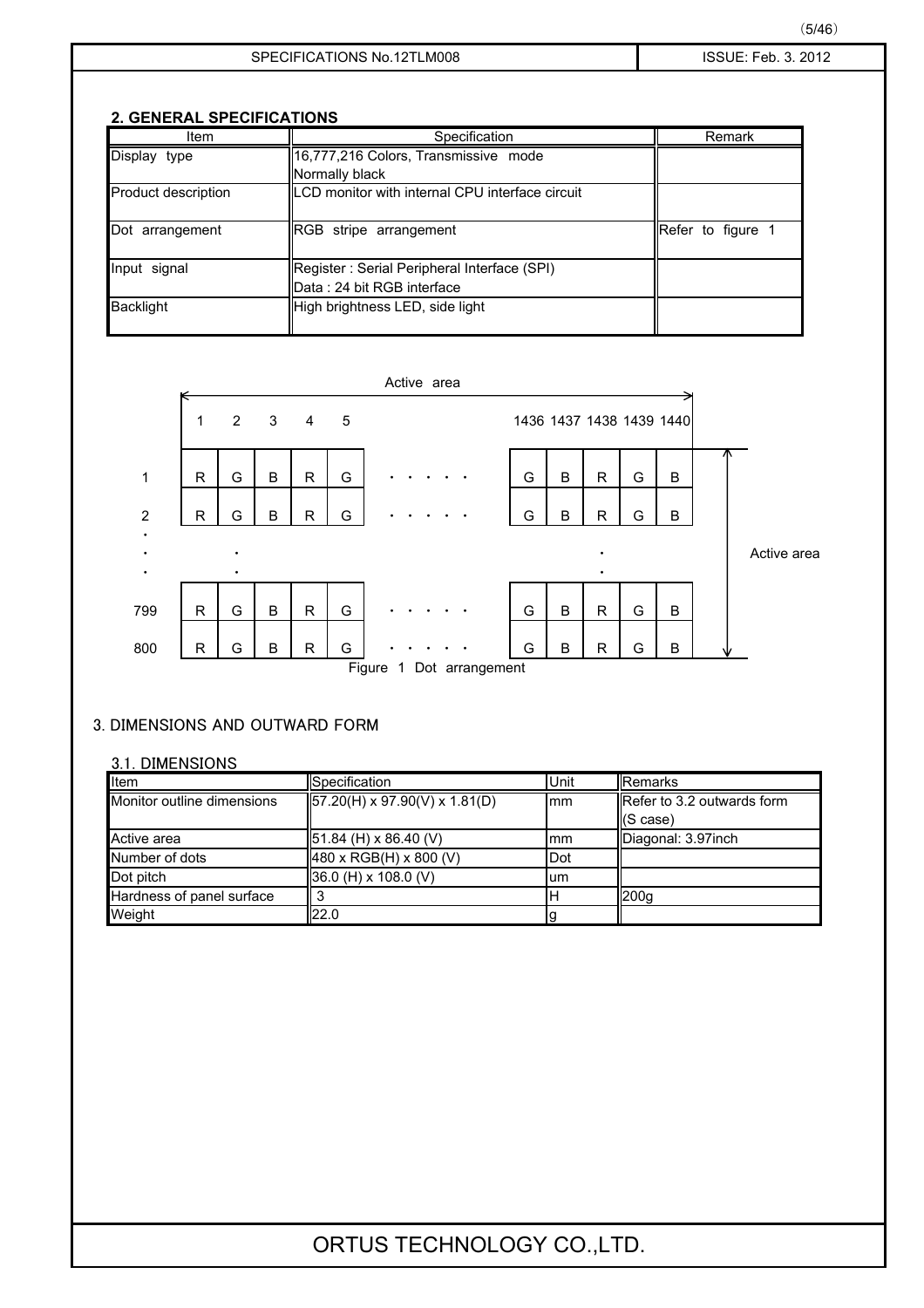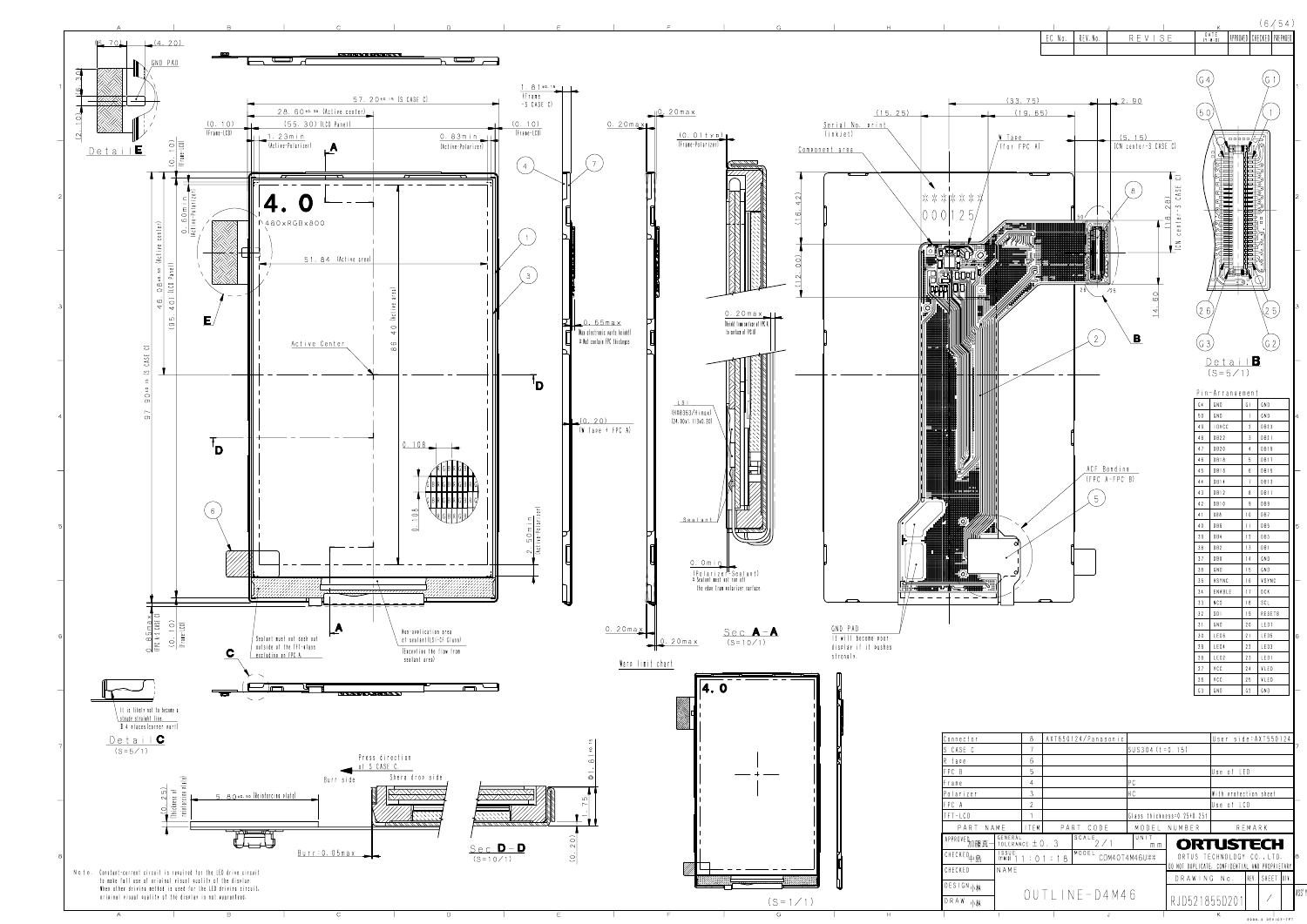|             |                                                                         |                                                |         |                                                                                            | (7/46)                                                                                 |
|-------------|-------------------------------------------------------------------------|------------------------------------------------|---------|--------------------------------------------------------------------------------------------|----------------------------------------------------------------------------------------|
|             |                                                                         | SPECIFICATIONS No.12TLM008                     |         |                                                                                            | ISSUE: Feb. 3. 2012                                                                    |
|             | 3.3. SERIAL PRINT                                                       |                                                |         |                                                                                            |                                                                                        |
|             |                                                                         |                                                |         |                                                                                            |                                                                                        |
| 1) Contents |                                                                         |                                                |         |                                                                                            |                                                                                        |
|             | The Serial print shall be put on the specified position of the monitor. |                                                |         |                                                                                            |                                                                                        |
|             | lot month, monitor model code, and serial number of the monitor.        |                                                |         | The content of the Serial print shell include the unit's place of the year, production     |                                                                                        |
|             |                                                                         |                                                |         |                                                                                            |                                                                                        |
|             | * Content of Characters                                                 |                                                |         |                                                                                            |                                                                                        |
|             | * * * * *<br>$\star$                                                    | * * * * * *                                    |         |                                                                                            | · Made in Malaysia<br>2H40AK*000125<br>means Aug. 2012, 4.0" AK type, * version No.125 |
| a           | C<br>b                                                                  | d                                              |         |                                                                                            |                                                                                        |
|             | <b>Content of Characters</b>                                            |                                                |         |                                                                                            |                                                                                        |
| а           | The unit's place of the year                                            |                                                |         |                                                                                            |                                                                                        |
| b           | <b>Production Lot</b>                                                   | Jan.-A                                         | May.-E  | Sept.-I                                                                                    |                                                                                        |
|             | (month)                                                                 | Feb.-B                                         | Jun.-F  | Oct.-J                                                                                     |                                                                                        |
|             |                                                                         | Mar.-C                                         | July.-G | Nov.-K                                                                                     |                                                                                        |
|             |                                                                         | Apr.-D                                         | Aug.-H  | Dec.-L                                                                                     |                                                                                        |
| c           | Model code                                                              | 40AJ* (made in Japan)<br>40AM* (made in Japan) |         |                                                                                            |                                                                                        |
|             |                                                                         | 40AL* (made in China)                          |         |                                                                                            |                                                                                        |
|             |                                                                         | 40AP* (made in China)                          |         |                                                                                            |                                                                                        |
|             |                                                                         | 40AK* (made in Malaysia)                       |         |                                                                                            |                                                                                        |
|             |                                                                         | 40AN* (made in Malaysia)                       |         |                                                                                            |                                                                                        |
| d           | Serial Number                                                           |                                                |         |                                                                                            |                                                                                        |
|             | 2H40AJ*000125<br>means Aug. 2012, 4.0" AJ type, * version No.125        |                                                |         |                                                                                            |                                                                                        |
|             |                                                                         |                                                |         |                                                                                            |                                                                                        |
|             | · Made in Japan                                                         |                                                |         | · Made in Malaysia                                                                         |                                                                                        |
|             | 2H40AM*000125                                                           |                                                |         |                                                                                            | 2H40AN*000125                                                                          |
|             | means Aug. 2012, 4.0" AM type, * version No.125                         |                                                |         |                                                                                            | means Aug. 2012, 4.0" AN type, * version No.125                                        |
|             | ·Made in China                                                          |                                                |         |                                                                                            |                                                                                        |
|             | 2H40AL*000125                                                           |                                                |         |                                                                                            |                                                                                        |
|             | means Aug. 2012, 4.0" ALtype, * version No.125                          |                                                |         |                                                                                            |                                                                                        |
|             | · Made in China                                                         |                                                |         |                                                                                            |                                                                                        |
|             | 2H40AP*000125                                                           |                                                |         |                                                                                            |                                                                                        |
|             | means Aug. 2012, 4.0" AP type, * version No.125                         |                                                |         |                                                                                            |                                                                                        |
|             |                                                                         |                                                |         |                                                                                            |                                                                                        |
|             |                                                                         |                                                |         |                                                                                            |                                                                                        |
|             |                                                                         |                                                |         |                                                                                            |                                                                                        |
|             |                                                                         |                                                |         |                                                                                            |                                                                                        |
|             |                                                                         |                                                |         |                                                                                            |                                                                                        |
|             | 2) Print location                                                       |                                                |         |                                                                                            |                                                                                        |
|             | Refer to Subsection 3.2, OUTWARD FORM.                                  |                                                |         |                                                                                            |                                                                                        |
| 3) Others   |                                                                         |                                                |         |                                                                                            |                                                                                        |
|             |                                                                         |                                                |         | Please note that it is likely to disappear with an organic solvent about the Serial print. |                                                                                        |
|             |                                                                         |                                                |         |                                                                                            |                                                                                        |
|             |                                                                         |                                                |         | ORTUS TECHNOLOGY CO., LTD.                                                                 |                                                                                        |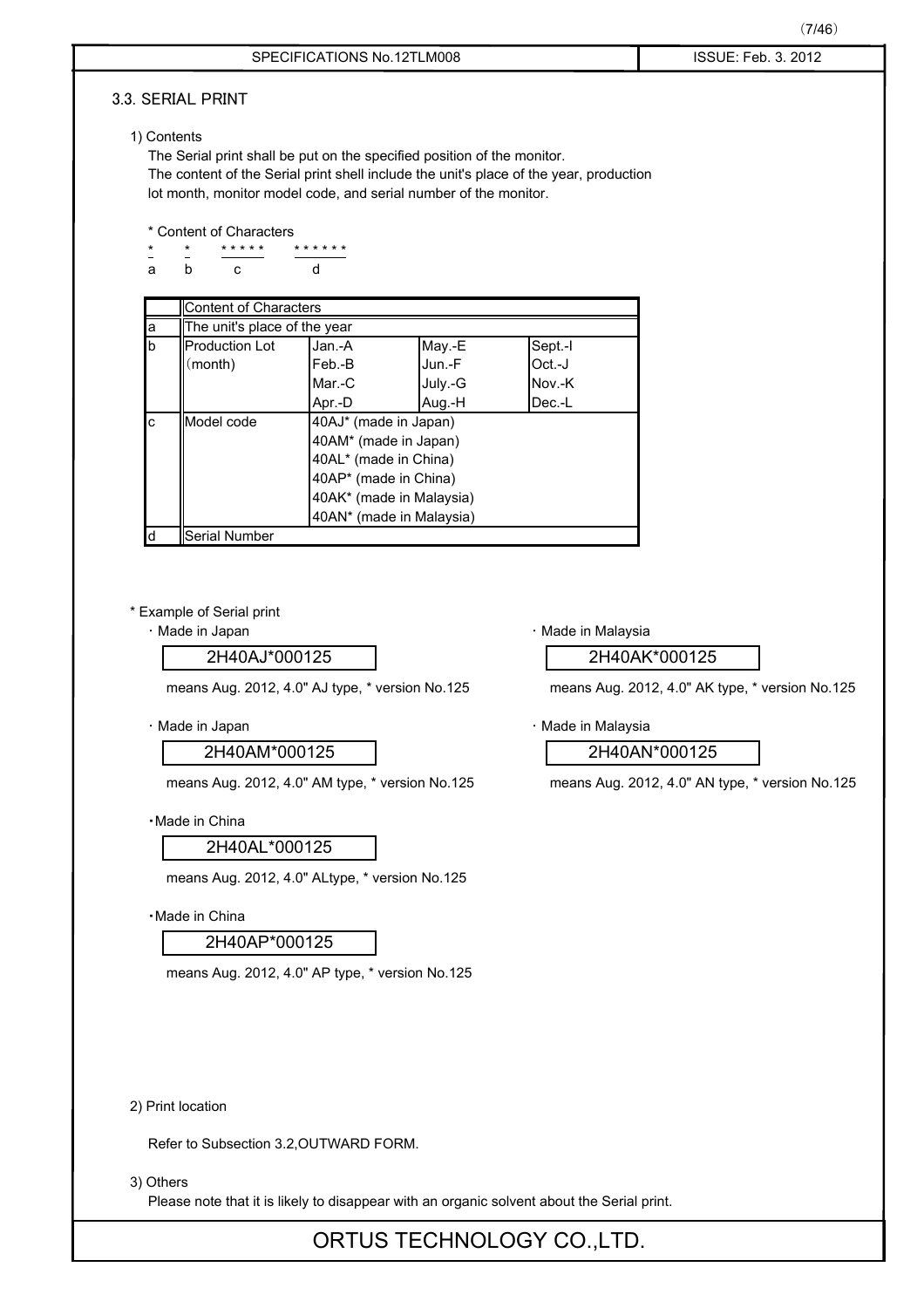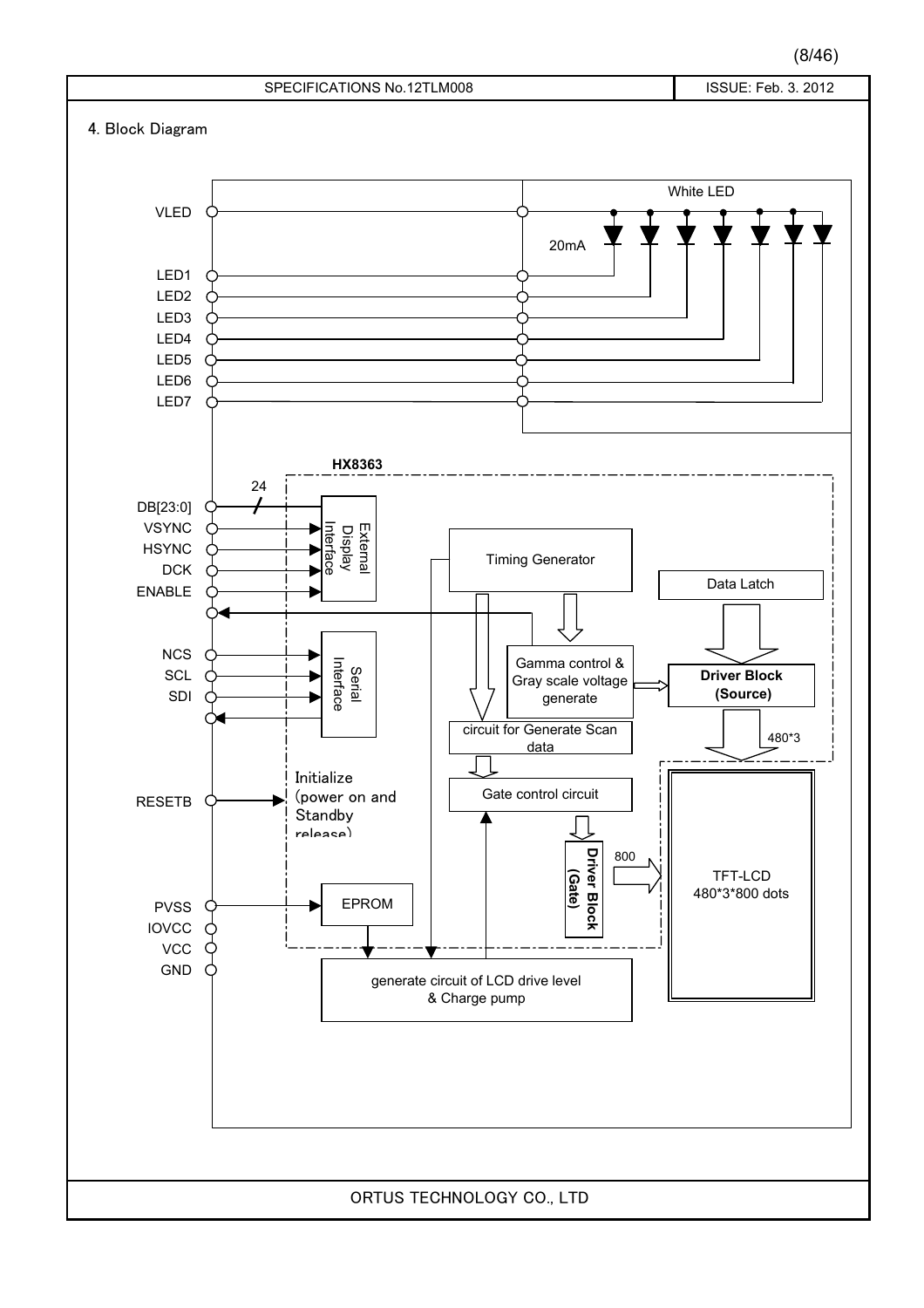### 5.FPC Terminals

| No.             | <b>Symbol</b>    | <b>Details</b>                 | <b>Remark</b>                            | IO                      |
|-----------------|------------------|--------------------------------|------------------------------------------|-------------------------|
| 1               | <b>GND</b>       | <b>GROUND</b>                  |                                          | P                       |
| $\overline{2}$  | <b>DB23</b>      | Unidirectional Data Bus        |                                          |                         |
| 3               | <b>DB21</b>      | <b>Unidirectional Data Bus</b> |                                          |                         |
| $\overline{4}$  | <b>DB19</b>      | Unidirectional Data Bus        |                                          |                         |
| 5               | DB17             | Unidirectional Data Bus        |                                          |                         |
| 6               | <b>DB15</b>      | Unidirectional Data Bus        |                                          |                         |
| $\overline{7}$  | DB <sub>13</sub> | Unidirectional Data Bus        |                                          |                         |
| 8               | <b>DB11</b>      | Unidirectional Data Bus        |                                          |                         |
| 9               | DB <sub>9</sub>  | Unidirectional Data Bus        |                                          |                         |
| 10              | DB7              | <b>Unidirectional Data Bus</b> |                                          |                         |
| $\overline{11}$ | DB <sub>5</sub>  | Unidirectional Data Bus        |                                          |                         |
| $\overline{12}$ | DB <sub>3</sub>  | Unidirectional Data Bus        |                                          |                         |
| 13              | DB <sub>1</sub>  | Unidirectional Data Bus        |                                          |                         |
| 14              | <b>GND</b>       | <b>GROUND</b>                  |                                          | $\overline{P}$          |
| $\overline{15}$ | <b>GND</b>       | <b>GROUND</b>                  |                                          | $\overline{P}$          |
| 16              | <b>VSYNC</b>     | <b>VSYNC</b>                   |                                          |                         |
| 17              | <b>DCK</b>       | <b>DOTCLK</b>                  |                                          |                         |
| 18              | <b>SCL</b>       | 3-Wire SPI clock               |                                          |                         |
| 19              | <b>RESETB</b>    | <b>LCD Reset</b>               | L: Initialize Power ON Reset is Required | L                       |
| 20              | LED7             | Backlight LED Cathode7         | when Turning on the Power                | $\overline{P}$          |
| 21              | LED <sub>5</sub> | <b>Backlight LED Cathode5</b>  |                                          | $\overline{P}$          |
| 22              | LED <sub>3</sub> | <b>Backlight LED Cathode3</b>  |                                          | $\overline{\mathsf{P}}$ |
| $\overline{23}$ | LED1             | <b>Backlight LED Cathode1</b>  |                                          | $\overline{\mathsf{P}}$ |
| $\overline{24}$ | <b>VLED</b>      |                                |                                          | $\overline{\mathsf{P}}$ |
| 25              | <b>VLED</b>      | Power supply for Backlignt LED |                                          | $\overline{P}$          |
| 26              | <b>VCC</b>       |                                |                                          | $\overline{P}$          |
| 27              | <b>VCC</b>       | Power                          | $2.8 \pm 0.1$ [V]                        | $\overline{P}$          |
| 28              | LED <sub>2</sub> | Backlight LED Cathode2         |                                          | $\overline{P}$          |
| 29              | LED4             | Backlight LED Cathode4         |                                          | $\overline{P}$          |
| $\overline{30}$ | LED <sub>6</sub> | Backlight LED Cathode6         |                                          | $\overline{P}$          |
| 31              | <b>GND</b>       | <b>GROUND</b>                  |                                          | $\overline{P}$          |
| $\overline{32}$ | SDI              | 3-Wire SPI DATA input          |                                          |                         |
| 33              | <b>NCS</b>       | 3-Wire SPI Chip Select         |                                          |                         |
| 34              | <b>ENABLE</b>    | <b>ENABLE</b>                  |                                          |                         |
| 35              | <b>HSYNC</b>     | <b>HSYNC</b>                   |                                          |                         |
| 36              | <b>GND</b>       | <b>GROUND</b>                  |                                          | $\overline{P}$          |
| $\overline{37}$ | DB0              | Unidirectional Data Bus        |                                          | $\mathbf{I}$            |
| 38              | DB <sub>2</sub>  | Unidirectional Data Bus        |                                          |                         |
| 39              | DB4              | Unidirectional Data Bus        |                                          |                         |
| 40              | DB <sub>6</sub>  | Unidirectional Data Bus        |                                          |                         |
| 41              | DB <sub>8</sub>  | Unidirectional Data Bus        |                                          |                         |
| 42              | <b>DB10</b>      | Unidirectional Data Bus        |                                          |                         |
| 43              | <b>DB12</b>      | Unidirectional Data Bus        |                                          |                         |
| 44              | <b>DB14</b>      | Unidirectional Data Bus        |                                          |                         |
| 45              | <b>DB16</b>      | Unidirectional Data Bus        |                                          |                         |
| 46              | <b>DB18</b>      | Unidirectional Data Bus        |                                          |                         |
| 47              | <b>DB20</b>      | Unidirectional Data Bus        |                                          |                         |
| 48              | <b>DB22</b>      | Unidirectional Data Bus        |                                          |                         |
| 49              | <b>IOVCC</b>     | Power                          | $1.8 \pm 0.1$ [V]                        | $\overline{P}$          |
| 50              | <b>GND</b>       | <b>GROUND</b>                  |                                          | P.                      |
|                 |                  |                                |                                          |                         |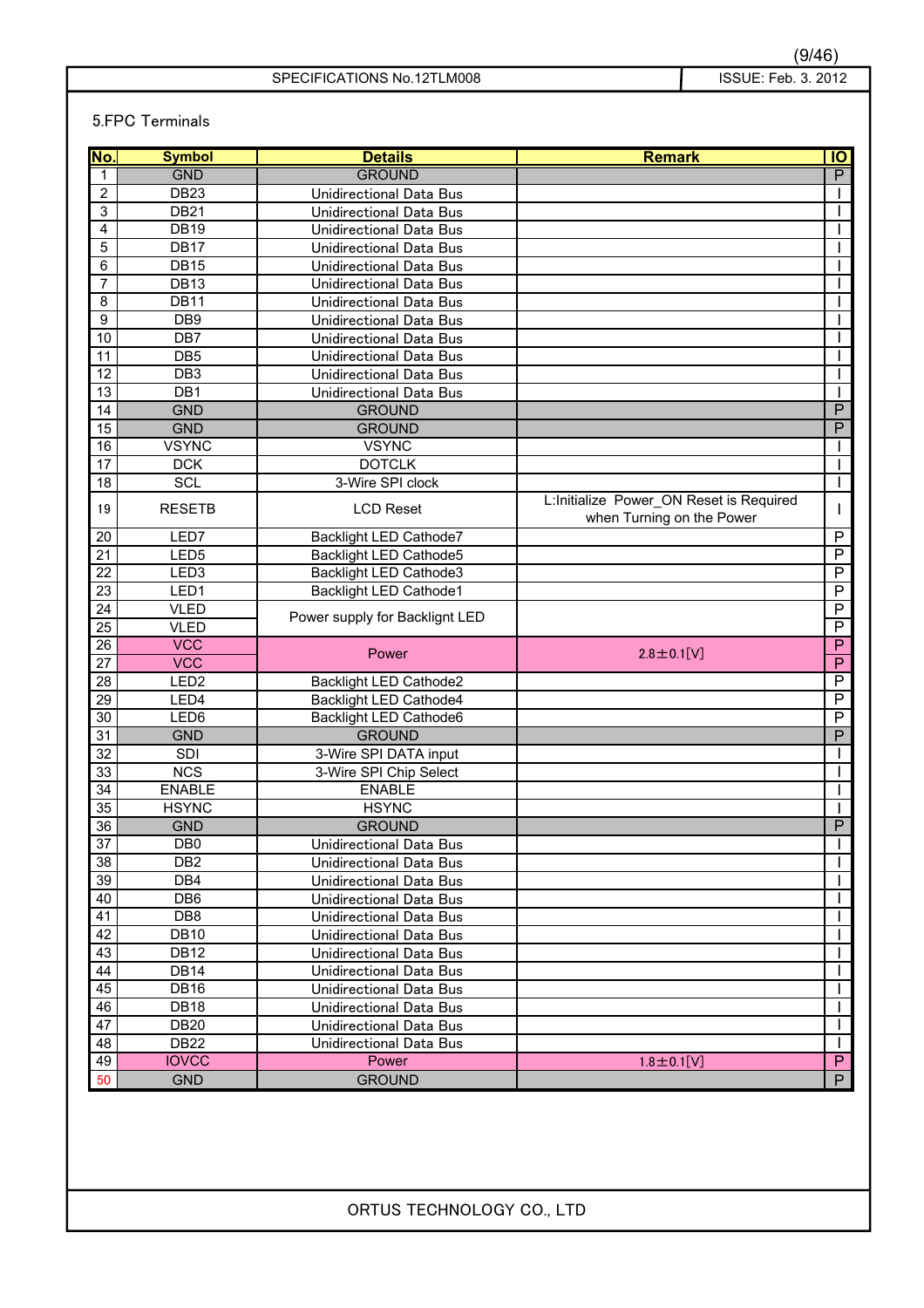|                                                                                                                                                                                                                                                                                                                                                                                                                                        | (10/46)                          |
|----------------------------------------------------------------------------------------------------------------------------------------------------------------------------------------------------------------------------------------------------------------------------------------------------------------------------------------------------------------------------------------------------------------------------------------|----------------------------------|
| SPECIFICATIONS No.12TLM008                                                                                                                                                                                                                                                                                                                                                                                                             | ISSUE: Feb. 3. 2012              |
| 6. Serial Data Transfer Interface                                                                                                                                                                                                                                                                                                                                                                                                      |                                  |
| Instructions are transferred using 3 wire serial data transfer interface. The 3 wire serial bus uses<br>chip select line (NCS), serial input data (SDI) and serial transfer clock line (SCL).                                                                                                                                                                                                                                          |                                  |
| The 3 wire serial data packet is consists of control bit DNC and transmission byte. If the control bit is low,<br>the transmission byte is command byte. If the control bit is high, the transmission byte is stored to command register.<br>DNC should be transferred first, followed by MSB of transmission byte.<br>The serial interface is initialized when NCS is high, and the falling edge of NCS enables the serial interface. |                                  |
| <b>NCS</b>                                                                                                                                                                                                                                                                                                                                                                                                                             |                                  |
| <b>SCL</b>                                                                                                                                                                                                                                                                                                                                                                                                                             |                                  |
| SDI<br>D <sub>5</sub><br>D <sub>4</sub><br>D <sub>3</sub><br>D <sub>2</sub><br>D <sub>1</sub><br><b>DNC</b><br>D7<br>D <sub>6</sub><br>D5<br>D <sub>4</sub><br>D <sub>3</sub><br>D <sub>2</sub><br>D7<br>D <sub>6</sub><br>D <sub>0</sub><br>0                                                                                                                                                                                         | D <sub>1</sub><br>D <sub>0</sub> |
| Command/parameter<br>Command                                                                                                                                                                                                                                                                                                                                                                                                           |                                  |
|                                                                                                                                                                                                                                                                                                                                                                                                                                        |                                  |
|                                                                                                                                                                                                                                                                                                                                                                                                                                        |                                  |
|                                                                                                                                                                                                                                                                                                                                                                                                                                        |                                  |
|                                                                                                                                                                                                                                                                                                                                                                                                                                        |                                  |
|                                                                                                                                                                                                                                                                                                                                                                                                                                        |                                  |
|                                                                                                                                                                                                                                                                                                                                                                                                                                        |                                  |
|                                                                                                                                                                                                                                                                                                                                                                                                                                        |                                  |
|                                                                                                                                                                                                                                                                                                                                                                                                                                        |                                  |
|                                                                                                                                                                                                                                                                                                                                                                                                                                        |                                  |
|                                                                                                                                                                                                                                                                                                                                                                                                                                        |                                  |
|                                                                                                                                                                                                                                                                                                                                                                                                                                        |                                  |
|                                                                                                                                                                                                                                                                                                                                                                                                                                        |                                  |
|                                                                                                                                                                                                                                                                                                                                                                                                                                        |                                  |
|                                                                                                                                                                                                                                                                                                                                                                                                                                        |                                  |
|                                                                                                                                                                                                                                                                                                                                                                                                                                        |                                  |
|                                                                                                                                                                                                                                                                                                                                                                                                                                        |                                  |
|                                                                                                                                                                                                                                                                                                                                                                                                                                        |                                  |
|                                                                                                                                                                                                                                                                                                                                                                                                                                        |                                  |
|                                                                                                                                                                                                                                                                                                                                                                                                                                        |                                  |
|                                                                                                                                                                                                                                                                                                                                                                                                                                        |                                  |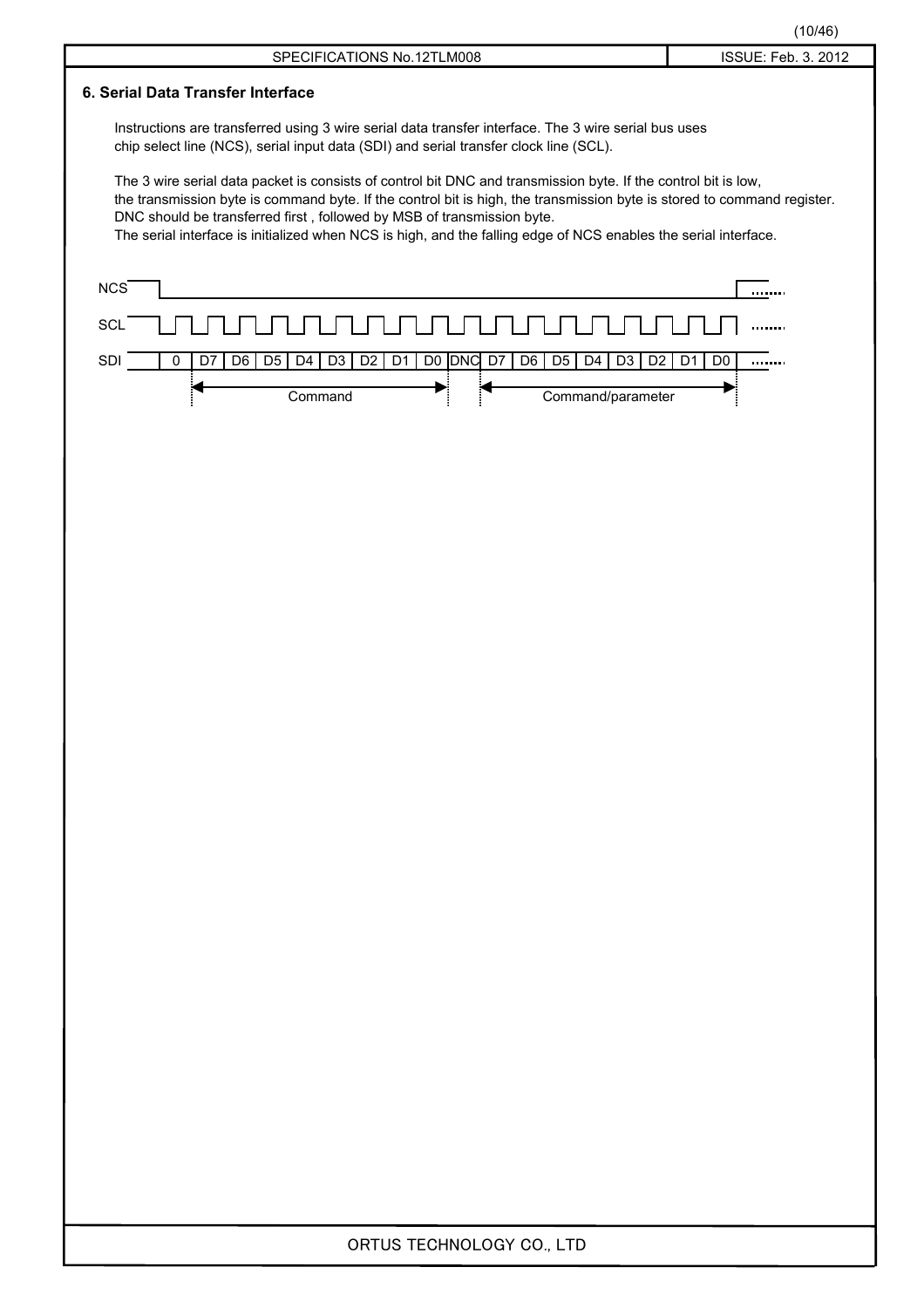| (Hex)  | 7.Instruction list<br>Register | <b>DNC</b>                                           | D7                                                   | D <sub>6</sub>                                       | D <sub>5</sub>                                       | D <sub>4</sub>                                       | D <sub>3</sub>                                       | D <sub>2</sub>                                       | $\overline{D1}$                                      | (1)<br>D <sub>0</sub>                                |
|--------|--------------------------------|------------------------------------------------------|------------------------------------------------------|------------------------------------------------------|------------------------------------------------------|------------------------------------------------------|------------------------------------------------------|------------------------------------------------------|------------------------------------------------------|------------------------------------------------------|
| $00\,$ | <b>NOP</b>                     | 0                                                    | $\pmb{0}$                                            | $\mathbf 0$                                          | $\mathbf 0$                                          | $\mathbf 0$                                          | 0                                                    | 0                                                    | 0                                                    | 0                                                    |
|        | initial<br>recommend           | $\overline{\phantom{a}}$<br>$\overline{\phantom{a}}$ | $\blacksquare$<br>٠                                  | $\overline{\phantom{a}}$                             | $\overline{\phantom{a}}$                             | $\overline{\phantom{a}}$<br>$\overline{\phantom{a}}$ | $\overline{\phantom{a}}$<br>٠                        | $\overline{\phantom{a}}$<br>$\overline{\phantom{a}}$ | $\overline{\phantom{a}}$<br>٠                        | $\blacksquare$<br>$\overline{\phantom{a}}$           |
| 01     | <b>SWRESET</b>                 | $\mathbf 0$                                          | 0                                                    | $\mathbf 0$                                          | $\mathbf 0$                                          | 0                                                    | 0                                                    | 0                                                    | 0                                                    | $\mathbf{1}$                                         |
|        | initial                        | $\overline{\phantom{a}}$                             | $\blacksquare$                                       | ÷,                                                   | Ξ                                                    | $\overline{\phantom{a}}$                             | $\blacksquare$                                       | Ξ                                                    | $\overline{\phantom{a}}$                             | $\blacksquare$                                       |
| 06     | recommend<br><b>RDRED</b>      | $\overline{\phantom{a}}$<br>$\mathbf 0$              | ٠<br>0                                               | $\overline{\phantom{a}}$<br>$\mathbf 0$              | $\overline{\phantom{a}}$<br>$\mathbf 0$              | ÷<br>0                                               | $\overline{\phantom{a}}$<br>0                        | ٠<br>1                                               | $\overline{\phantom{a}}$<br>1                        | $\overline{\phantom{a}}$<br>0                        |
|        | initial                        | $\overline{\phantom{a}}$                             | $\overline{\phantom{a}}$                             | ÷,                                                   | $\blacksquare$                                       | $\overline{\phantom{a}}$                             | $\overline{\phantom{a}}$                             | Ξ                                                    | Ξ                                                    | $\overline{\phantom{a}}$                             |
|        | recommend                      | $\overline{\phantom{a}}$                             | $\overline{\phantom{a}}$                             | $\overline{\phantom{a}}$                             | $\overline{\phantom{a}}$                             | $\overline{\phantom{a}}$                             | $\overline{\phantom{a}}$                             | $\overline{\phantom{a}}$                             | $\overline{\phantom{a}}$                             | $\overline{\phantom{a}}$                             |
| 07     | <b>RDGREEN</b><br>initial      | $\mathbf 0$<br>$\frac{1}{2}$                         | 0<br>$\overline{\phantom{a}}$                        | $\mathbf 0$<br>$\overline{\phantom{a}}$              | $\mathbf 0$<br>$\blacksquare$                        | 0<br>$\overline{\phantom{a}}$                        | 0<br>$\blacksquare$                                  | 1<br>$\overline{\phantom{a}}$                        | 1<br>$\blacksquare$                                  | 1<br>$\overline{\phantom{a}}$                        |
|        | recommend                      | $\overline{\phantom{a}}$                             | $\overline{\phantom{a}}$                             | $\overline{\phantom{a}}$                             | $\overline{\phantom{a}}$                             | $\overline{\phantom{a}}$                             | $\overline{\phantom{a}}$                             | $\overline{\phantom{a}}$                             | $\overline{\phantom{a}}$                             | $\overline{\phantom{a}}$                             |
| 08     | <b>RDBLUE</b>                  | $\mathbf 0$                                          | 0                                                    | $\mathbf 0$                                          | $\mathbf 0$                                          | 0                                                    | $\mathbf{1}$                                         | 0                                                    | 0                                                    | 0                                                    |
|        | initial<br>recommend           | $\overline{\phantom{a}}$<br>$\overline{\phantom{a}}$ | $\overline{\phantom{a}}$<br>$\overline{\phantom{a}}$ | $\overline{\phantom{a}}$<br>$\overline{\phantom{a}}$ | ÷,<br>$\overline{\phantom{a}}$                       | $\overline{\phantom{a}}$<br>$\overline{\phantom{a}}$ | $\blacksquare$<br>٠                                  | $\overline{\phantom{a}}$<br>$\overline{\phantom{a}}$ | $\overline{\phantom{a}}$<br>$\overline{\phantom{a}}$ | $\overline{\phantom{a}}$<br>$\overline{\phantom{a}}$ |
| 0A     | <b>RDDPM</b>                   | 0                                                    | 0                                                    | $\mathbf 0$                                          | 0                                                    | 0                                                    | $\mathbf{1}$                                         | 0                                                    | $\mathbf{1}$                                         | 0                                                    |
|        | initial<br>recommend           | $\blacksquare$<br>$\overline{\phantom{a}}$           | $\overline{\phantom{a}}$<br>$\overline{\phantom{a}}$ | ÷,<br>$\overline{\phantom{a}}$                       | $\overline{\phantom{a}}$<br>$\overline{\phantom{a}}$ | $\overline{\phantom{a}}$<br>$\overline{\phantom{a}}$ | $\overline{\phantom{a}}$<br>$\overline{\phantom{a}}$ | $\overline{\phantom{a}}$<br>$\overline{\phantom{a}}$ | ÷,<br>$\overline{\phantom{a}}$                       | $\overline{\phantom{a}}$<br>$\overline{\phantom{a}}$ |
| 0B     | <b>RDDMADCTL</b>               | 0                                                    | 0                                                    | $\mathbf 0$                                          | $\mathbf 0$                                          | 0                                                    | $\mathbf{1}$                                         | 0                                                    | $\mathbf{1}$                                         | $\mathbf{1}$                                         |
|        | initial<br>recommend           | $\overline{\phantom{a}}$<br>$\overline{\phantom{a}}$ | $\overline{\phantom{a}}$<br>$\blacksquare$           | $\overline{\phantom{a}}$<br>$\overline{\phantom{a}}$ | $\overline{\phantom{a}}$<br>$\overline{\phantom{a}}$ | $\overline{\phantom{a}}$<br>$\overline{\phantom{a}}$ | $\overline{\phantom{a}}$<br>$\overline{\phantom{a}}$ | $\overline{\phantom{a}}$<br>$\overline{\phantom{a}}$ | $\overline{\phantom{a}}$<br>$\overline{\phantom{a}}$ | $\overline{\phantom{a}}$<br>$\overline{\phantom{a}}$ |
| 0C     | RDDCOLMOD                      | $\mathbf 0$                                          | 0                                                    | $\mathbf 0$                                          | $\mathbf 0$                                          | 0                                                    | $\mathbf{1}$                                         | 1                                                    | 0                                                    | 0                                                    |
|        | initial                        | ÷,                                                   | $\overline{\phantom{a}}$                             | ÷,                                                   | $\overline{\phantom{a}}$                             | $\overline{\phantom{a}}$                             | $\blacksquare$                                       | $\overline{\phantom{a}}$                             | $\overline{\phantom{a}}$                             | $\blacksquare$                                       |
| 0D     | recommend<br><b>RDDIM</b>      | $\overline{\phantom{a}}$<br>$\mathbf 0$              | $\overline{\phantom{a}}$<br>0                        | $\overline{\phantom{a}}$<br>$\mathbf 0$              | $\overline{\phantom{a}}$<br>$\mathbf 0$              | $\overline{\phantom{a}}$<br>0                        | $\overline{\phantom{a}}$<br>$\mathbf{1}$             | $\overline{\phantom{a}}$<br>$\mathbf{1}$             | $\overline{\phantom{a}}$<br>0                        | $\overline{\phantom{a}}$<br>$\mathbf{1}$             |
|        | initial                        | $\overline{\phantom{a}}$                             | $\overline{\phantom{a}}$                             | $\overline{\phantom{a}}$                             | $\blacksquare$                                       | $\blacksquare$                                       | $\blacksquare$                                       | $\overline{\phantom{a}}$                             | $\overline{\phantom{a}}$                             | $\overline{\phantom{a}}$                             |
|        | recommend<br><b>RDDSM</b>      | $\overline{\phantom{a}}$<br>0                        | $\overline{\phantom{a}}$<br>0                        | $\overline{\phantom{a}}$<br>$\mathbf 0$              | $\overline{\phantom{a}}$<br>$\mathbf 0$              | $\overline{\phantom{a}}$<br>0                        | $\overline{\phantom{a}}$<br>$\mathbf{1}$             | ٠<br>$\mathbf{1}$                                    | $\overline{\phantom{a}}$<br>1                        | $\overline{\phantom{a}}$<br>0                        |
| 0E     | initial                        | $\overline{\phantom{a}}$                             | $\overline{\phantom{a}}$                             | $\overline{\phantom{a}}$                             | $\overline{\phantom{a}}$                             | $\blacksquare$                                       | $\overline{\phantom{a}}$                             | $\blacksquare$                                       | $\blacksquare$                                       | $\overline{\phantom{a}}$                             |
|        | recommend                      | $\overline{\phantom{a}}$                             | $\blacksquare$                                       | $\overline{\phantom{a}}$                             | $\overline{\phantom{a}}$                             | $\overline{\phantom{a}}$                             | $\overline{\phantom{a}}$                             | $\overline{\phantom{a}}$                             | $\overline{\phantom{a}}$                             | $\overline{\phantom{a}}$                             |
| 0F     | <b>RDDSDR</b><br>initial       | 0                                                    | 0<br>$\overline{\phantom{a}}$                        | $\mathbf 0$<br>$\overline{\phantom{a}}$              | 0<br>$\overline{\phantom{a}}$                        | 0                                                    | $\mathbf{1}$<br>$\overline{\phantom{a}}$             | 1<br>$\overline{\phantom{a}}$                        | $\mathbf{1}$<br>$\overline{\phantom{a}}$             | $\mathbf{1}$                                         |
|        | recommend                      | $\overline{\phantom{a}}$<br>$\overline{\phantom{a}}$ | $\overline{\phantom{a}}$                             | ÷,                                                   | $\overline{\phantom{a}}$                             | ٠<br>÷                                               | $\overline{\phantom{a}}$                             | ÷                                                    | $\overline{\phantom{a}}$                             | $\overline{\phantom{a}}$<br>$\overline{\phantom{a}}$ |
| 10     | <b>SLPIN</b>                   | 0                                                    | 0                                                    | $\mathbf 0$                                          | $\mathbf 0$                                          | 1                                                    | 0                                                    | 0                                                    | 0                                                    | 0                                                    |
|        | <u>initial</u><br>recommend    | $\overline{\phantom{a}}$                             | $\overline{\phantom{a}}$                             | $\overline{\phantom{a}}$                             | $\overline{\phantom{a}}$                             | $\overline{\phantom{a}}$                             | $\overline{\phantom{a}}$                             | $\overline{\phantom{a}}$                             | $\overline{\phantom{a}}$                             | $\overline{\phantom{a}}$                             |
| 11     | <b>SLPOUT</b>                  | 0                                                    | 0                                                    | 0                                                    | $\mathbf 0$                                          | $\mathbf{1}$                                         | 0                                                    | 0                                                    | 0                                                    | $\mathbf{1}$                                         |
|        | initial<br>recommend           | $\overline{\phantom{a}}$<br>-                        | $\overline{\phantom{a}}$<br>٠                        | $\overline{\phantom{a}}$<br>$\overline{\phantom{a}}$ | $\overline{\phantom{a}}$<br>-                        | $\overline{\phantom{a}}$<br>$\overline{\phantom{a}}$ | ٠<br>$\overline{\phantom{a}}$                        | $\overline{\phantom{a}}$                             | $\overline{\phantom{a}}$<br>٠                        | $\overline{\phantom{a}}$<br>٠                        |
| 20     | <b>INVOFF</b>                  | 0                                                    | 0                                                    | $\mathbf 0$                                          | 1                                                    | 0                                                    | 0                                                    | 0                                                    | 0                                                    | 0                                                    |
|        | initial                        | $\overline{\phantom{a}}$<br>$\overline{\phantom{a}}$ | $\overline{\phantom{a}}$<br>$\overline{\phantom{a}}$ | $\overline{\phantom{a}}$<br>$\overline{\phantom{a}}$ | ÷,<br>$\overline{\phantom{a}}$                       | $\blacksquare$<br>$\overline{\phantom{a}}$           | $\overline{\phantom{a}}$<br>$\overline{\phantom{a}}$ | $\overline{\phantom{a}}$<br>$\overline{\phantom{a}}$ | $\blacksquare$<br>$\overline{\phantom{a}}$           | $\overline{\phantom{a}}$<br>$\overline{\phantom{a}}$ |
| 21     | recommend<br><b>INVON</b>      | 0                                                    | 0                                                    | 0                                                    | 1                                                    | 0                                                    | 0                                                    | 0                                                    | 0                                                    | 1                                                    |
|        | initial                        | $\overline{\phantom{a}}$                             | $\overline{\phantom{a}}$                             | $\overline{\phantom{a}}$                             | $\overline{\phantom{a}}$                             | $\overline{\phantom{a}}$                             | $\overline{\phantom{a}}$                             | $\overline{\phantom{a}}$                             | $\overline{\phantom{a}}$                             | $\overline{\phantom{a}}$                             |
| 26     | recommend<br>GAMSET            | $\overline{\phantom{a}}$<br>0                        | $\overline{\phantom{a}}$<br>0                        | $\qquad \qquad \blacksquare$<br>$\mathbf 0$          | $\overline{\phantom{a}}$<br>1                        | ٠<br>0                                               | $\overline{\phantom{a}}$<br>0                        | $\overline{\phantom{a}}$<br>1                        | $\overline{\phantom{a}}$<br>$\mathbf 1$              | $\overline{\phantom{a}}$<br>0                        |
|        |                                |                                                      |                                                      |                                                      |                                                      |                                                      |                                                      |                                                      |                                                      |                                                      |
|        | initial                        | $\mathbf{1}$<br>$\overline{\phantom{a}}$             | $\mathbf 0$                                          | $\mathbf 0$                                          | $\overline{0}$                                       | $\mathbf 0$                                          | GC[7:0]<br>$\overline{0}$                            | 0                                                    | $\overline{0}$                                       | $\mathbf{1}$                                         |
|        | recommend                      | $\overline{\phantom{a}}$                             | $\overline{\phantom{a}}$                             | $\qquad \qquad \blacksquare$                         | $\overline{\phantom{a}}$                             | $\overline{\phantom{a}}$                             | ÷                                                    |                                                      | $\overline{\phantom{a}}$                             | $\overline{\phantom{a}}$                             |
| 28     | <b>DISPOFF</b>                 | 0                                                    | 0                                                    | 0                                                    | 1                                                    | 0                                                    | $\mathbf{1}$                                         | 0                                                    | 0                                                    | 0                                                    |
|        | initial<br>recommend           | $\overline{\phantom{a}}$<br>$\overline{\phantom{a}}$ | $\overline{\phantom{a}}$<br>٠                        | $\overline{\phantom{a}}$<br>$\overline{\phantom{a}}$ | $\overline{\phantom{a}}$<br>$\overline{\phantom{a}}$ | $\overline{\phantom{a}}$<br>$\overline{\phantom{a}}$ | $\overline{\phantom{a}}$<br>$\overline{\phantom{a}}$ | $\overline{\phantom{a}}$                             | $\overline{\phantom{a}}$<br>$\overline{\phantom{a}}$ | $\overline{\phantom{a}}$<br>$\overline{\phantom{a}}$ |
| 29     | <b>DISPON</b>                  | 0                                                    | 0                                                    | $\mathbf 0$                                          | 1                                                    | 0                                                    | $\mathbf{1}$                                         | 0                                                    | 0                                                    | 1                                                    |
|        | initial<br>recommend           | $\overline{\phantom{a}}$<br>$\overline{\phantom{a}}$ | $\overline{\phantom{a}}$<br>$\blacksquare$           | $\overline{\phantom{a}}$<br>$\overline{\phantom{a}}$ | $\overline{\phantom{a}}$<br>$\blacksquare$           | $\overline{\phantom{a}}$<br>$\overline{\phantom{a}}$ | $\overline{\phantom{a}}$<br>$\blacksquare$           | $\overline{\phantom{a}}$<br>$\overline{\phantom{a}}$ | $\overline{\phantom{a}}$<br>$\overline{\phantom{a}}$ | $\overline{\phantom{a}}$<br>$\blacksquare$           |

 $(11/46)$ <br>3. 2012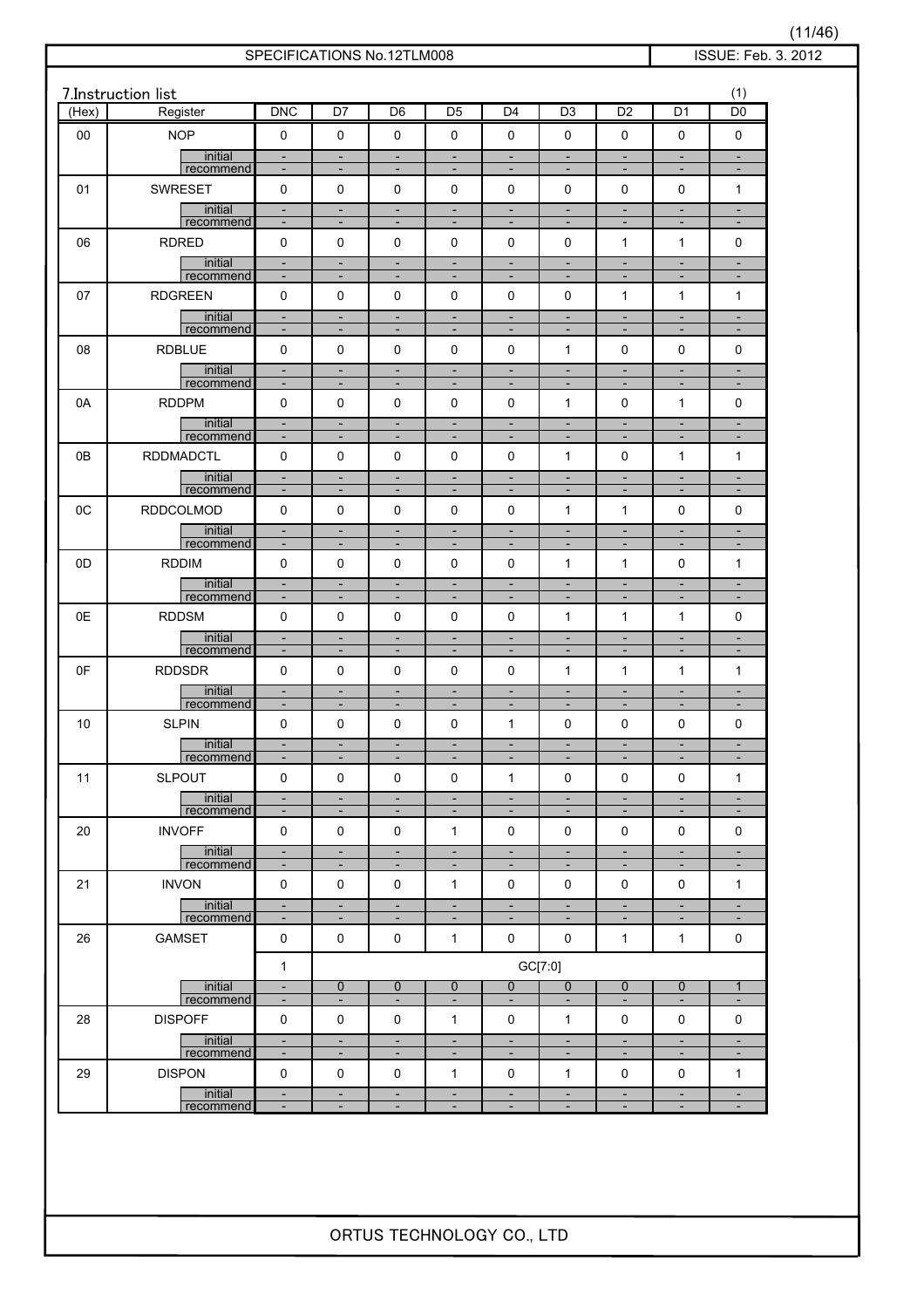|                |                              |                                                      | SPECIFICATIONS No.12TLM008                 |                                          |                                         |                                |                                            |                                    |                                | ISSUE: Feb. 3. 2012              |
|----------------|------------------------------|------------------------------------------------------|--------------------------------------------|------------------------------------------|-----------------------------------------|--------------------------------|--------------------------------------------|------------------------------------|--------------------------------|----------------------------------|
|                |                              |                                                      |                                            |                                          |                                         |                                |                                            |                                    |                                | (2)                              |
| (Hex)          | Register                     | <b>DNC</b>                                           | D <sub>7</sub>                             | D <sub>6</sub>                           | D <sub>5</sub>                          | D <sub>4</sub>                 | D3                                         | D <sub>2</sub>                     | D <sub>1</sub>                 | D <sub>0</sub>                   |
| 36             | <b>MADCTL</b>                | 0                                                    | 0                                          | 0                                        | $\mathbf{1}$                            | $\mathbf 1$                    | 0                                          | 1                                  | $\mathbf{1}$                   | 0                                |
|                |                              | $\mathbf{1}$                                         | $\overline{\phantom{a}}$                   | $\overline{\phantom{a}}$                 | $\overline{\phantom{a}}$                | $\overline{\phantom{a}}$       | <b>BGR</b>                                 | $\overline{\phantom{a}}$           | SS                             | GS                               |
|                | initial<br>recommend         | $\blacksquare$<br>$\overline{\phantom{a}}$           | $\overline{0}$<br>$\mathbf{0}$             | $\overline{0}$<br>$\mathbf{0}$           | $\overline{0}$<br>0                     | $\overline{0}$<br>$\mathbf{0}$ | $\overline{0}$<br>$\overline{0}$           | $\overline{0}$<br>$\mathbf{0}$     | $\pmb{0}$<br>$\mathbf 0$       | $\overline{0}$<br>$\mathbf{0}$   |
| 3A             | COLMOD                       | 0                                                    | 0                                          | 0                                        | 1                                       | $\mathbf{1}$                   | $\mathbf{1}$                               | $\pmb{0}$                          | $\mathbf{1}$                   | 0                                |
|                |                              | $\mathbf{1}$                                         | $\overline{\phantom{a}}$                   |                                          | CSEL_RGB[2:0]                           |                                | $\overline{\phantom{a}}$                   |                                    | $\overline{\phantom{0}}$       | $\overline{a}$                   |
|                | initial                      | $\overline{\phantom{a}}$                             | 0                                          | $\mathbf 1$                              | 1                                       | $\mathbf{1}$                   | $\overline{0}$                             | 0                                  | $\overline{0}$                 | $\overline{0}$                   |
|                | recommend<br><b>SETPOWER</b> | 0                                                    | $\mathbf 0$<br>$\mathbf{1}$                | $\mathbf{1}$<br>0                        | $\mathbf{1}$<br>$\mathbf{1}$            | $\mathbf 1$<br>$\mathbf{1}$    | $\mathbf 0$<br>$\pmb{0}$                   | 0<br>0                             | $\mathbf 0$<br>$\pmb{0}$       | 0<br>$\mathbf{1}$                |
| <b>B1</b>      |                              |                                                      |                                            |                                          |                                         |                                |                                            |                                    | VDDN_H                         |                                  |
|                | initial                      | $\mathbf{1}$                                         | $\overline{\phantom{a}}$<br>1              | $\overline{0}$                           | $\overline{0}$                          | $\overline{0}$                 | VSN_EN VSP_EN VGL_EN VGH_EN<br>0           | $\overline{0}$                     | Ζ<br>0                         | <b>SLP</b><br>$\mathbf{1}$       |
|                | recommend                    | $\overline{\phantom{a}}$                             | $\mathbf 0$                                | $\overline{1}$                           | $\overline{1}$                          | $\overline{1}$                 | $\overline{1}$                             | $\mathbf{0}$                       | $\mathbf{0}$                   | $\mathbf{0}$                     |
|                | initial                      | $\mathbf{1}$<br>$\overline{\phantom{a}}$             | $\overline{\phantom{a}}$<br>$\overline{0}$ | <b>FS12</b><br>$\mathbf 0$               | <b>FS11</b><br>$\mathbf{1}$             | <b>FS10</b>                    | $\overline{\phantom{a}}$<br>$\overline{0}$ | AP <sub>2</sub><br>$\overline{0}$  | AP1<br>$\overline{0}$          | AP <sub>0</sub><br>$\mathbf{0}$  |
|                | recommend                    | $\overline{\phantom{a}}$                             | $\mathbf 0$                                | $\mathbf 0$                              | $\mathbf{1}$                            | $\mathbf 0$                    | $\overline{0}$                             | $\overline{1}$                     | $\mathbf{1}$                   | $\mathbf{1}$                     |
|                |                              | $\mathbf{1}$                                         | $\overline{\phantom{a}}$                   | $\blacksquare$                           | $\overline{\phantom{a}}$                | $\overline{\phantom{a}}$       | BT <sub>3</sub>                            | BT <sub>2</sub>                    | BT <sub>1</sub>                | BT <sub>0</sub>                  |
|                | initial<br>recommend         | $\blacksquare$<br>$\overline{\phantom{a}}$           | $\overline{0}$<br>$\mathbf{0}$             | $\mathbf 0$<br>$\mathbf{0}$              | $\overline{0}$<br>$\mathbf{0}$          | $\overline{0}$<br>$\mathbf{0}$ | $\overline{0}$<br>$\overline{0}$           | $\overline{0}$<br>$\mathbf{1}$     | $\pmb{0}$<br>$\Omega$          | $\overline{0}$<br>$\mathbf{0}$   |
|                |                              | $\mathbf{1}$                                         | DT <sub>1</sub>                            | DT <sub>0</sub>                          | DC1                                     | DC <sub>0</sub>                |                                            | DC_DIV3 DC_DIV2 DC_DVI1 DC_DVI0    |                                |                                  |
|                | initial<br>recommend         | $\overline{\phantom{a}}$<br>$\overline{\phantom{a}}$ | $\overline{0}$<br>$\mathbf 0$              | $\overline{0}$<br>$\overline{0}$         | $\overline{1}$<br>$\overline{0}$        | $\mathbf{1}$<br>$\mathbf 0$    | $\overline{0}$<br>$\overline{0}$           | $\overline{0}$<br>$\overline{0}$   | $\overline{0}$<br>$\mathbf{1}$ | $\overline{0}$<br>$\mathbf{0}$   |
|                |                              | $\mathbf{1}$                                         | $\overline{a}$                             | DTPS2                                    | DTPS1                                   | DTPS0                          | $\overline{\phantom{a}}$                   | DTP <sub>2</sub>                   | DTP1                           | DTP0                             |
|                | initial<br>recommend         | $\overline{\phantom{a}}$<br>$\overline{\phantom{a}}$ | $\overline{0}$<br>$\overline{0}$           | $\overline{0}$<br>$\Omega$               | $\overline{0}$<br>$\overline{0}$        | 0<br>$\overline{0}$            | $\overline{0}$<br>$\overline{0}$           | $\mathbf{1}$<br>$\mathbf{0}$       | $\overline{0}$<br>$\mathbf{1}$ | $\overline{0}$<br>$\overline{0}$ |
|                |                              | $\mathbf{1}$                                         | $\overline{\phantom{a}}$                   | DTNS2                                    | DTNS1                                   | DTNS0                          | $\overline{\phantom{a}}$                   | DTN <sub>2</sub>                   | DTN1                           | DTN0                             |
|                | initial                      | $\overline{\phantom{a}}$<br>$\overline{\phantom{a}}$ | $\overline{0}$<br>$\mathbf 0$              | $\overline{0}$<br>$\overline{0}$         | $\overline{0}$<br>$\overline{0}$        | $\mathbf 1$<br>$\mathbf 0$     | $\pmb{0}$<br>$\overline{0}$                | $\mathbf{1}$<br>$\mathbf 0$        | $\overline{1}$                 | $\overline{0}$                   |
|                | recommend                    | 1                                                    | $\overline{\phantom{a}}$                   | $\overline{\phantom{a}}$                 | $\overline{\phantom{a}}$                | BTP4                           | BTP3                                       | BTP2                               | BTP1                           | BTP0                             |
|                | initial                      | $\blacksquare$                                       | $\overline{0}$                             | $\overline{0}$                           | $\overline{0}$                          | $\overline{0}$                 | $\mathbf{1}$                               | $\mathbf{1}$                       | $\mathbf{1}$                   | $\overline{0}$                   |
|                | recommend                    | $\overline{\phantom{a}}$<br>$\mathbf{1}$             | $\mathbf 0$<br>$\overline{\phantom{a}}$    | $\mathbf{0}$<br>$\overline{\phantom{a}}$ | $\mathbf 0$<br>$\overline{\phantom{a}}$ | BTN4                           | $\overline{0}$<br>BTN3                     | $\overline{0}$<br>BTN <sub>2</sub> | $\overline{0}$<br>BTN1         | $\overline{0}$<br>BTN0           |
|                | initial                      | $\qquad \qquad \blacksquare$                         | $\overline{0}$                             | 0                                        | 0                                       | $\overline{0}$                 | 1                                          | 1                                  | 1                              | $\overline{0}$                   |
|                | recommend                    | $\mathbf{1}$                                         | $\overline{0}$                             | $\overline{0}$<br>VRHP6                  | $\overline{0}$                          |                                | $\overline{0}$                             | $\overline{0}$<br>VRHP2            | $\overline{0}$<br>VRHP1        | $\overline{0}$                   |
|                | initial                      | $\blacksquare$                                       | VRHP7<br>$\overline{0}$                    | $\overline{0}$                           | VRHP5<br>$\mathbf{1}$                   | VRHP4<br>$\overline{0}$        | VRHP3<br>$\overline{0}$                    | $\mathbf{1}$                       | $\overline{0}$                 | VRHP0<br>$\overline{0}$          |
|                | recommend                    | $\blacksquare$                                       | $\overline{0}$                             | $\mathbf{0}$                             | $\overline{1}$                          | $\mathbf{1}$                   | $\overline{0}$                             | $\mathbf{1}$                       | $\mathbf{0}$                   | $\mathbf{0}$                     |
|                | initial                      | $\mathbf{1}$<br>$\overline{\phantom{a}}$             | VRHN7<br>$\overline{0}$                    | VRHN6<br>$\overline{0}$                  | VRHN5<br>$\overline{1}$                 | VRHN4<br>$\overline{0}$        | VRHN3<br>$\overline{1}$                    | VRHN <sub>2</sub><br>$\mathbf{1}$  | VRHN1<br>$\overline{0}$        | VRHN0<br>$\overline{0}$          |
|                | recommend                    | $\overline{\phantom{a}}$                             | 0                                          | $\mathbf{0}$                             | $\mathbf{1}$                            | $\overline{1}$                 | $\mathbf 1$                                | 1                                  | $\mathbf 0$                    | $\mathbf 0$                      |
|                |                              | $\mathbf{1}$                                         | $\overline{\phantom{a}}$                   | $\overline{\phantom{a}}$                 | VRMP5                                   | VRMP4                          | VRMP3                                      | VRMP2                              | VRMP1                          | VRMP0                            |
|                | initial<br>recommend         | $\overline{\phantom{a}}$<br>$\overline{\phantom{a}}$ | $\overline{0}$<br>0                        | $\overline{0}$<br>$\mathbf{0}$           | $\overline{0}$<br>$\mathbf{1}$          | $\mathbf{1}$<br>$\mathbf 1$    | $\mathbf{1}$                               | $\overline{0}$                     | $\overline{0}$                 | $\mathbf{1}$                     |
|                |                              | $\mathbf{1}$                                         | $\overline{\phantom{a}}$                   | $\overline{a}$                           | VRMN5                                   | VRMN4                          | VRMN3                                      | VRMN2                              | VRMN1                          | VRMN0                            |
|                | initial<br>recommend         |                                                      | $\overline{0}$<br>$\mathbf{0}$             | $\overline{0}$<br>$\mathbf{0}$           | $\overline{0}$<br>$\mathbf{1}$          | $\mathbf{1}$<br>$\mathbf{1}$   | 1<br>$\mathbf{1}$                          | $\overline{0}$<br>$\mathbf{1}$     | $\overline{0}$<br>$\mathbf{1}$ | $\mathbf{1}$<br>$\mathbf{1}$     |
| B <sub>3</sub> | <b>SETRGBIF</b>              | 0                                                    | 1                                          | 0                                        | 1                                       | $\mathbf{1}$                   | 0                                          | 0                                  | $\mathbf{1}$                   | 1                                |
|                |                              | $\mathbf{1}$                                         | $\overline{\phantom{a}}$                   | $\overline{\phantom{a}}$                 | $\overline{\phantom{a}}$                | $\overline{\phantom{a}}$       | DPL                                        | <b>HSPL</b>                        | <b>VSPL</b>                    | EPL                              |
|                | initial                      | $\overline{\phantom{a}}$                             | 0                                          | 0<br>$\Omega$                            | 0<br>$\mathbf{0}$                       | 0<br>$\Omega$                  | $\overline{0}$                             | $\overline{0}$<br>$\mathbf{0}$     | $\overline{0}$<br>$\mathbf{0}$ | 1                                |
|                | recommend                    | $\overline{\phantom{a}}$                             | $\mathbf{0}$                               |                                          |                                         |                                | $\mathbf{0}$                               |                                    |                                |                                  |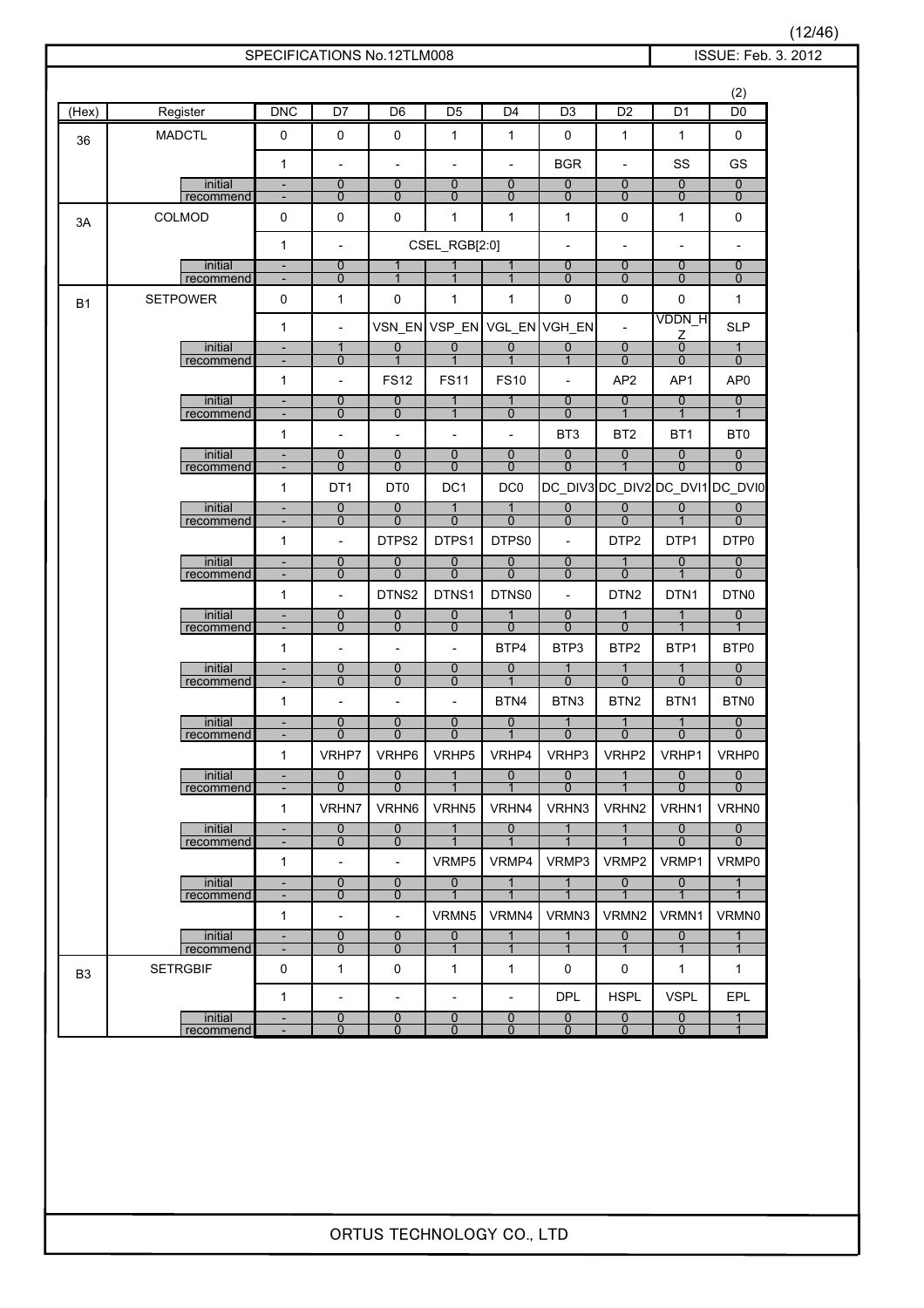|                |                        |                                                      |                                | SPECIFICATIONS No.12TLM008                 |                                            |                                            |                                            |                                            |                                            | ISSUE: Feb. 3. 2012              |
|----------------|------------------------|------------------------------------------------------|--------------------------------|--------------------------------------------|--------------------------------------------|--------------------------------------------|--------------------------------------------|--------------------------------------------|--------------------------------------------|----------------------------------|
|                |                        |                                                      |                                |                                            |                                            |                                            |                                            |                                            |                                            | (3)                              |
| (Hex)          | Register               | DNC                                                  | D7                             | D <sub>6</sub>                             | $\overline{D5}$                            | D <sub>4</sub>                             | D <sub>3</sub>                             | D <sub>2</sub>                             | D <sub>1</sub>                             | D <sub>0</sub>                   |
| B <sub>4</sub> | <b>SETRGBIF</b>        | 0                                                    | $\mathbf{1}$                   | $\pmb{0}$                                  | $\mathbf{1}$                               | $\mathbf{1}$                               | $\mathbf 0$                                | $\mathbf{1}$                               | 0                                          | $\mathbf 0$                      |
|                |                        | $\mathbf{1}$                                         | $\overline{\phantom{a}}$       | $\overline{\phantom{a}}$                   | $\overline{a}$                             | $\overline{\phantom{a}}$                   |                                            | NW[1:0]                                    | $\overline{\phantom{a}}$                   | $\overline{\phantom{a}}$         |
|                | initial<br>recommend   | $\overline{\phantom{a}}$<br>$\overline{\phantom{a}}$ | $\overline{0}$<br>$\mathbf 0$  | $\overline{0}$<br>$\mathbf 0$              | $\overline{0}$<br>0                        | $\mathbf 0$<br>$\mathbf{0}$                | $\mathbf{1}$<br>$\Omega$                   | $\overline{0}$<br>$\overline{0}$           | $\mathbf 0$<br>$\mathbf 0$                 | $\mathbf 0$<br>$\mathbf 0$       |
|                |                        | $\mathbf{1}$                                         |                                |                                            |                                            |                                            | SON[7:0]                                   |                                            |                                            |                                  |
|                | initial                | $\overline{\phantom{a}}$                             | $\overline{0}$                 | 0                                          | $\boldsymbol{0}$                           | 1                                          | $\overline{0}$                             | $\overline{0}$                             | $\mathbf{1}$                               | $\overline{0}$                   |
|                | recommend              | $\overline{\phantom{a}}$<br>$\mathbf{1}$             | $\mathbf 0$                    | $\mathbf{0}$                               | $\Omega$                                   | $\mathbf{0}$                               | 1<br>SOFF[7:0]                             | $\mathbf{0}$                               | $\mathbf{0}$                               | $\mathbf{0}$                     |
|                | initial                | $\overline{\phantom{a}}$                             | 0                              |                                            | 1                                          |                                            | $\mathbf 0$                                | $\overline{0}$                             | 1                                          | $\mathbf 0$                      |
|                | recommend              | $\overline{\phantom{a}}$                             | $\mathbf 0$                    |                                            |                                            | $\Omega$                                   |                                            | $\overline{1}$                             | $\mathbf{1}$                               | $\mathbf{0}$                     |
|                | initial                | $\mathbf{1}$<br>$\overline{\phantom{a}}$             | $\boldsymbol{0}$               |                                            | $\boldsymbol{0}$                           |                                            | EQS[7:0]<br>$\mathbf 0$                    | $\overline{0}$                             | 1                                          | $\boldsymbol{0}$                 |
|                | recommend              | $\overline{\phantom{a}}$                             | $\overline{0}$                 | $\frac{0}{0}$                              | $\overline{0}$                             | $\mathbf{0}$                               | $\Omega$                                   | $\overline{1}$                             | $\mathbf{1}$                               | 1                                |
|                |                        | $\mathbf{1}$                                         |                                |                                            |                                            |                                            | EQON[7:0]                                  |                                            |                                            |                                  |
|                | initial<br>recommend   | $\overline{\phantom{a}}$<br>$\overline{\phantom{a}}$ | $\mathbf 0$<br>$\Omega$        | 0<br>$\overline{0}$                        | $\overline{0}$<br>$\overline{0}$           | $\overline{0}$<br>$\overline{0}$           | $\overline{0}$<br>$\mathbf{0}$             | 1<br>$\Omega$                              | 1<br>$\overline{0}$                        | $\mathbf 0$<br>$\overline{1}$    |
|                |                        | $\mathbf{1}$                                         |                                |                                            |                                            |                                            | GDON[7:0]                                  |                                            |                                            |                                  |
|                | initial<br>recommend   | $\overline{\phantom{a}}$<br>$\overline{\phantom{a}}$ | $\overline{0}$<br>$\mathbf 0$  | $\mathbf 0$<br>$\overline{0}$              | $\overline{0}$<br>$\mathbf{0}$             | $\overline{0}$<br>$\mathbf{0}$             | $\overline{0}$<br>$\mathbf{0}$             | $\mathbf 0$<br>$\overline{0}$              | 1<br>$\mathbf{0}$                          | $\mathbf 1$<br>$\overline{1}$    |
|                |                        | $\mathbf{1}$                                         |                                |                                            |                                            |                                            | GDOFF[7:0]                                 |                                            |                                            |                                  |
|                | initial<br>recommend   | $\overline{\phantom{a}}$<br>$\overline{\phantom{a}}$ | 0<br>$\mathbf 0$               | 1<br>$\mathbf{1}$                          | 1<br>$\mathbf{1}$                          | $\overline{0}$<br>$\mathbf{0}$             | $\overline{0}$<br>$\Omega$                 | $\overline{0}$<br>$\overline{0}$           | $\overline{0}$<br>$\mathbf{1}$             | $\overline{0}$<br>$\mathbf{0}$   |
|                |                        | $\mathbf{1}$                                         |                                |                                            |                                            |                                            | GVSSP1[7:0]                                |                                            |                                            |                                  |
|                | initial                | $\overline{\phantom{a}}$                             | $\overline{0}$                 | 0                                          | $\overline{0}$                             | $\overline{0}$                             | $\mathbf 0$                                | $\overline{0}$                             | $\mathbf{1}$                               | 1                                |
|                | recommend              | $\blacksquare$<br>$\mathbf{1}$                       | $\mathbf 0$                    | $\overline{0}$                             | $\overline{0}$                             | $\overline{0}$                             | $\mathbf{0}$                               | $\overline{0}$                             | $\overline{0}$                             | $\mathbf{1}$                     |
|                | initial                | $\overline{\phantom{a}}$                             | $\overline{0}$                 | 1                                          | $\overline{0}$                             |                                            | GVSSP2[7:0]<br>1                           | $\overline{0}$                             | $\mathbf{1}$                               | $\overline{0}$                   |
|                | recommend              | $\blacksquare$                                       | 0                              | $\mathbf 1$                                | $\mathbf 0$                                | $\mathbf{1}$                               | $\mathbf 0$                                | $\mathbf{1}$                               | $\mathbf{1}$                               | $\mathbf{1}$                     |
| B <sub>9</sub> | <b>SETRGBIF</b>        | $\mathbf 0$                                          | 1                              | 0                                          | 1                                          | $\mathbf{1}$                               | $\mathbf{1}$                               | 0                                          | 0                                          | 1                                |
|                |                        | $\mathbf{1}$                                         |                                |                                            |                                            |                                            | EXTC1[7:0]                                 |                                            |                                            |                                  |
|                | initial<br>recommend   | $\blacksquare$<br>$\overline{\phantom{a}}$           | $\overline{0}$<br>$\mathbf{1}$ | 0<br>$\mathbf{1}$                          | 0<br>$\mathbf{1}$                          | $\overline{0}$<br>$\mathbf{1}$             | $\mathbf 0$<br>$\mathbf 1$                 | $\overline{0}$<br>$\overline{1}$           | $\overline{0}$<br>$\mathbf{1}$             | $\overline{0}$<br>$\mathbf{1}$   |
|                |                        | $\mathbf{1}$                                         |                                |                                            |                                            |                                            | EXTC2[7:0]                                 |                                            |                                            |                                  |
|                | initial<br>recommend   | ٠<br>$\overline{a}$                                  | 0<br>$\mathbf 1$               | $\overline{0}$<br>$\Omega$                 | $\overline{0}$<br>$\overline{0}$           | 0<br>$\Omega$                              | 0<br>$\Omega$                              | $\overline{0}$<br>$\overline{0}$           | $\mathbf 0$<br>$\mathbf{1}$                | $\mathbf 0$<br>1                 |
|                |                        | $\mathbf{1}$                                         |                                |                                            |                                            |                                            | EXTC3[7:0]                                 |                                            |                                            |                                  |
|                | initial                | $\overline{\phantom{a}}$                             | 0                              | 0                                          | $\boldsymbol{0}$                           | $\overline{0}$                             | $\boldsymbol{0}$                           | $\overline{0}$                             | $\boldsymbol{0}$                           | $\boldsymbol{0}$                 |
| C <sub>1</sub> | recommend<br>SETDGCLUT | $\overline{\phantom{a}}$<br>$\pmb{0}$                | $\mathbf 0$<br>$\mathbf{1}$    | $\mathbf{1}$<br>$\mathbf{1}$               | $\mathbf{1}$<br>0                          | $\overline{0}$<br>$\pmb{0}$                | $\mathbf 0$<br>$\pmb{0}$                   | $\overline{0}$<br>$\pmb{0}$                | $\mathbf{1}$<br>$\mathsf 0$                | $\mathbf{1}$<br>$\mathbf{1}$     |
|                |                        |                                                      |                                |                                            |                                            |                                            |                                            |                                            |                                            |                                  |
|                | initial                | $\mathbf{1}$<br>$\overline{\phantom{a}}$             | $\overline{\phantom{a}}$<br>0  | $\overline{\phantom{a}}$<br>$\overline{0}$ | $\overline{\phantom{a}}$<br>$\overline{0}$ | $\overline{\phantom{a}}$<br>$\overline{0}$ | $\overline{\phantom{a}}$<br>$\overline{0}$ | $\overline{\phantom{a}}$<br>$\overline{0}$ | $\overline{\phantom{a}}$<br>$\overline{0}$ | DGC_EN<br>$\overline{0}$         |
|                | recommend              | $\blacksquare$                                       | $\mathbf 0$                    | $\mathbf{0}$                               | $\mathbf{0}$                               | $\mathbf{0}$                               | $\mathbf 0$                                | $\mathbf{0}$                               | $\mathbf{0}$                               | $\mathbf 0$                      |
|                |                        | $\mathbf{1}$                                         |                                |                                            |                                            |                                            | D1[7:0]                                    |                                            |                                            |                                  |
|                | initial<br>recommend   | $\blacksquare$<br>$\overline{\phantom{a}}$           | $\overline{0}$<br>$\mathbf{0}$ | $\overline{0}$<br>$\mathbf{0}$             | $\boldsymbol{0}$<br>$\mathbf{0}$           | 0<br>$\overline{0}$                        | $\overline{0}$<br>$\mathbf{0}$             | $\overline{0}$<br>$\overline{0}$           | $\overline{0}$<br>$\mathbf{0}$             | $\overline{0}$<br>$\mathbf{0}$   |
|                |                        | $\mathbf{1}$                                         |                                |                                            |                                            |                                            | D2[7:0]                                    |                                            |                                            |                                  |
|                | initial<br>recommend   | $\overline{\phantom{a}}$<br>$\overline{\phantom{a}}$ | 0<br>$\mathbf 0$               | 0<br>$\overline{0}$                        | 0<br>$\overline{0}$                        | 0<br>$\mathbf{0}$                          | 1<br>$\mathbf{1}$                          | $\overline{0}$<br>$\overline{0}$           | $\overline{0}$<br>$\mathbf 0$              | $\overline{0}$<br>$\mathbf{0}$   |
|                |                        | $\mathbf{1}$                                         |                                |                                            |                                            |                                            | D3[7:0]                                    |                                            |                                            |                                  |
|                | initial<br>recommend   | $\blacksquare$<br>$\blacksquare$                     | $\mathbf 0$<br>$\overline{0}$  | 0<br>$\overline{0}$                        | 0<br>$\overline{0}$                        |                                            | $\overline{0}$<br>$\overline{0}$           | $\overline{0}$<br>$\overline{0}$           | $\overline{0}$<br>$\overline{0}$           | $\overline{0}$<br>$\overline{0}$ |
|                |                        | $\mathbf{1}$                                         |                                |                                            |                                            |                                            | D4[7:0]                                    |                                            |                                            |                                  |
|                | initial                | $\overline{\phantom{a}}$                             | $\overline{0}$                 | 0                                          | $\boldsymbol{0}$<br>$\overline{0}$         |                                            | $\mathbf{1}$                               | $\overline{0}$                             | $\overline{0}$                             | $\overline{0}$                   |
|                | recommend              | $\overline{\phantom{a}}$                             | $\Omega$                       | $\overline{0}$                             |                                            |                                            |                                            | $\overline{0}$                             | $\overline{0}$                             | $\overline{0}$                   |
|                |                        |                                                      |                                | ORTUS TECHNOLOGY CO., LTD                  |                                            |                                            |                                            |                                            |                                            |                                  |

(13/46)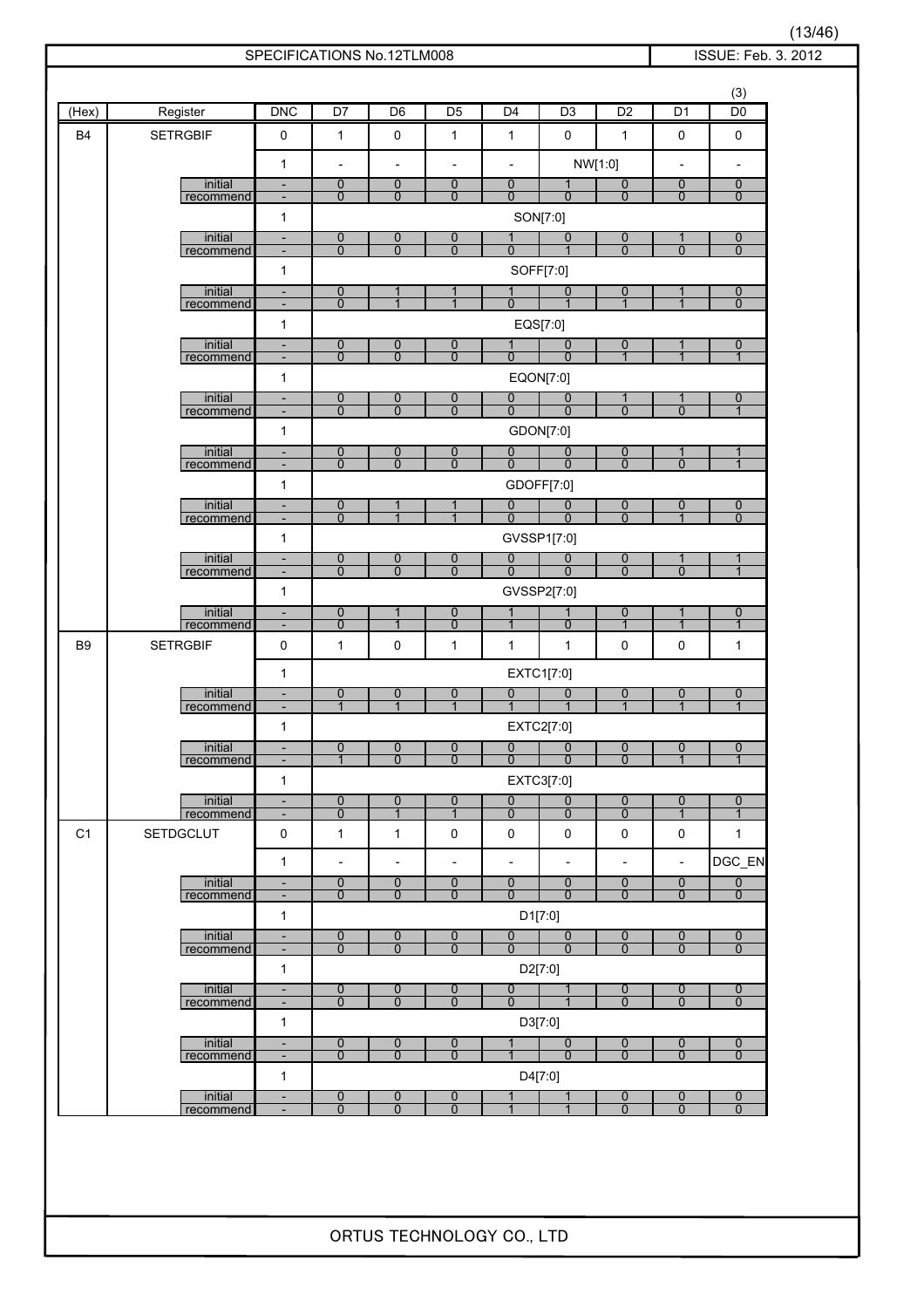| C1 | <b>SETDGCLUT</b><br>initial<br>recommend<br>initial<br>recommend<br>initial<br>recommend<br>initial<br>recommend<br>initial<br>recommend<br>initial<br>recommend<br>initial<br>recommend<br>initial<br>recommend<br>initial<br>recommend<br>initial<br>recommend | $\mathbf{1}$<br>$\overline{\phantom{a}}$<br>-<br>$\mathbf{1}$<br>$\overline{\phantom{a}}$<br>$\overline{\phantom{a}}$<br>$\mathbf{1}$<br>$\qquad \qquad \blacksquare$<br>$\overline{\phantom{a}}$<br>$\mathbf{1}$<br>$\blacksquare$<br>$\overline{\phantom{a}}$<br>$\mathbf{1}$<br>$\overline{\phantom{a}}$<br>$\qquad \qquad \blacksquare$<br>$\mathbf{1}$<br>$\overline{\phantom{a}}$<br>$\overline{\phantom{a}}$<br>$\mathbf{1}$<br>$\overline{\phantom{a}}$<br>$\overline{\phantom{a}}$<br>$\mathbf{1}$<br>$\blacksquare$<br>$\overline{\phantom{a}}$<br>$\mathbf{1}$<br>$\overline{\phantom{a}}$<br>$\overline{\phantom{a}}$<br>$\mathbf{1}$<br>$\overline{\phantom{a}}$<br>$\overline{\phantom{a}}$<br>$\mathbf{1}$ | 0<br>$\overline{0}$<br>$\overline{0}$<br>$\overline{0}$<br>$\overline{0}$<br>$\overline{0}$<br>$\overline{0}$<br>$\mathbf{0}$<br>$\overline{0}$<br>$\overline{0}$<br>$\overline{0}$<br>$\overline{0}$<br>$\overline{0}$<br>$\Omega$<br>$\overline{0}$<br>$\overline{0}$<br>0<br>$\overline{0}$<br>$\overline{0}$<br>$\overline{0}$ | $\mathbf 0$<br>$\overline{0}$<br>$\overline{0}$<br>$\overline{0}$<br>$\mathbf 0$<br>$\overline{0}$<br>$\boldsymbol{0}$<br>$\overline{0}$<br>1<br>$\overline{1}$<br>1<br>$\overline{1}$<br>1<br>$\overline{1}$<br>1<br>$\overline{1}$<br>1<br>1<br>1<br>$\overline{1}$ | $\mathbf{1}$<br>$\mathbf 1$<br>$\overline{1}$<br>$\mathbf{1}$<br>$\mathbf{1}$<br>0<br>$\overline{0}$<br>0<br>$\overline{0}$<br>0<br>$\overline{0}$<br>$\overline{0}$<br>$\overline{0}$ | $\mathbf 0$<br>$\Omega$<br>D6[7:0]<br>0<br>$\overline{0}$<br>D7[7:0]<br>$\mathbf 1$<br>$\mathbf{1}$<br>$\mathbf{1}$<br>D9[7:0]<br>0<br>$\overline{0}$<br>0<br>$\overline{0}$<br>1<br>$\overline{1}$<br>$\mathbf{1}$<br>$\overline{0}$<br>$\overline{0}$<br>D14[7:0] | D5[7:0]<br>$\overline{0}$<br>$\overline{0}$<br>$\overline{0}$<br>$\overline{0}$<br>D8[7:0]<br>1<br>$\mathbf{1}$<br>$\overline{0}$<br>$\overline{0}$<br>D10[7:0]<br>1<br>$\mathbf{1}$<br>D11[7:0]<br>$\overline{0}$<br>$\Omega$<br>D12[7:0]<br>1<br>D13[7:0]<br>$\overline{0}$<br>$\overline{0}$ | 0<br>$\overline{0}$<br>0<br>$\overline{0}$<br>0<br>$\overline{0}$<br>0<br>$\overline{0}$<br>$\overline{0}$<br>$\overline{0}$<br>$\frac{0}{0}$<br>$\overline{0}$<br>$\overline{0}$<br>$\overline{0}$<br>$\overline{0}$<br>$\overline{0}$<br>$\overline{0}$ | $\overline{0}$<br>$\overline{0}$<br>$\overline{0}$<br>$\overline{0}$<br>$\overline{0}$<br>$\overline{0}$<br>$\overline{0}$<br>$\overline{0}$<br>$\overline{0}$<br>$\overline{0}$<br>0<br>$\overline{0}$<br>$\overline{0}$<br>$\Omega$<br>$\overline{0}$<br>$\overline{0}$<br>$\overline{0}$<br>$\overline{0}$ | $\boldsymbol{0}$<br>$\mathbf 0$<br>$\overline{0}$<br>$\overline{0}$<br>$\overline{0}$<br>$\mathbf 0$<br>$\overline{0}$<br>$\overline{0}$<br>$\overline{0}$<br>$\mathbf{0}$<br>$\overline{0}$<br>$\mathbf{0}$<br>$\overline{0}$<br>$\Omega$<br>$\boldsymbol{0}$<br>$\overline{0}$<br>$\overline{0}$<br>$\overline{0}$ |
|----|------------------------------------------------------------------------------------------------------------------------------------------------------------------------------------------------------------------------------------------------------------------|---------------------------------------------------------------------------------------------------------------------------------------------------------------------------------------------------------------------------------------------------------------------------------------------------------------------------------------------------------------------------------------------------------------------------------------------------------------------------------------------------------------------------------------------------------------------------------------------------------------------------------------------------------------------------------------------------------------------------|------------------------------------------------------------------------------------------------------------------------------------------------------------------------------------------------------------------------------------------------------------------------------------------------------------------------------------|-----------------------------------------------------------------------------------------------------------------------------------------------------------------------------------------------------------------------------------------------------------------------|----------------------------------------------------------------------------------------------------------------------------------------------------------------------------------------|---------------------------------------------------------------------------------------------------------------------------------------------------------------------------------------------------------------------------------------------------------------------|-------------------------------------------------------------------------------------------------------------------------------------------------------------------------------------------------------------------------------------------------------------------------------------------------|-----------------------------------------------------------------------------------------------------------------------------------------------------------------------------------------------------------------------------------------------------------|---------------------------------------------------------------------------------------------------------------------------------------------------------------------------------------------------------------------------------------------------------------------------------------------------------------|----------------------------------------------------------------------------------------------------------------------------------------------------------------------------------------------------------------------------------------------------------------------------------------------------------------------|
|    |                                                                                                                                                                                                                                                                  |                                                                                                                                                                                                                                                                                                                                                                                                                                                                                                                                                                                                                                                                                                                           |                                                                                                                                                                                                                                                                                                                                    |                                                                                                                                                                                                                                                                       |                                                                                                                                                                                        |                                                                                                                                                                                                                                                                     |                                                                                                                                                                                                                                                                                                 |                                                                                                                                                                                                                                                           |                                                                                                                                                                                                                                                                                                               |                                                                                                                                                                                                                                                                                                                      |
|    |                                                                                                                                                                                                                                                                  |                                                                                                                                                                                                                                                                                                                                                                                                                                                                                                                                                                                                                                                                                                                           |                                                                                                                                                                                                                                                                                                                                    |                                                                                                                                                                                                                                                                       |                                                                                                                                                                                        |                                                                                                                                                                                                                                                                     |                                                                                                                                                                                                                                                                                                 |                                                                                                                                                                                                                                                           |                                                                                                                                                                                                                                                                                                               |                                                                                                                                                                                                                                                                                                                      |
|    |                                                                                                                                                                                                                                                                  |                                                                                                                                                                                                                                                                                                                                                                                                                                                                                                                                                                                                                                                                                                                           |                                                                                                                                                                                                                                                                                                                                    |                                                                                                                                                                                                                                                                       |                                                                                                                                                                                        |                                                                                                                                                                                                                                                                     |                                                                                                                                                                                                                                                                                                 |                                                                                                                                                                                                                                                           |                                                                                                                                                                                                                                                                                                               |                                                                                                                                                                                                                                                                                                                      |
|    |                                                                                                                                                                                                                                                                  |                                                                                                                                                                                                                                                                                                                                                                                                                                                                                                                                                                                                                                                                                                                           |                                                                                                                                                                                                                                                                                                                                    |                                                                                                                                                                                                                                                                       |                                                                                                                                                                                        |                                                                                                                                                                                                                                                                     |                                                                                                                                                                                                                                                                                                 |                                                                                                                                                                                                                                                           |                                                                                                                                                                                                                                                                                                               |                                                                                                                                                                                                                                                                                                                      |
|    |                                                                                                                                                                                                                                                                  |                                                                                                                                                                                                                                                                                                                                                                                                                                                                                                                                                                                                                                                                                                                           |                                                                                                                                                                                                                                                                                                                                    |                                                                                                                                                                                                                                                                       |                                                                                                                                                                                        |                                                                                                                                                                                                                                                                     |                                                                                                                                                                                                                                                                                                 |                                                                                                                                                                                                                                                           |                                                                                                                                                                                                                                                                                                               |                                                                                                                                                                                                                                                                                                                      |
|    |                                                                                                                                                                                                                                                                  |                                                                                                                                                                                                                                                                                                                                                                                                                                                                                                                                                                                                                                                                                                                           |                                                                                                                                                                                                                                                                                                                                    |                                                                                                                                                                                                                                                                       |                                                                                                                                                                                        |                                                                                                                                                                                                                                                                     |                                                                                                                                                                                                                                                                                                 |                                                                                                                                                                                                                                                           |                                                                                                                                                                                                                                                                                                               |                                                                                                                                                                                                                                                                                                                      |
|    |                                                                                                                                                                                                                                                                  |                                                                                                                                                                                                                                                                                                                                                                                                                                                                                                                                                                                                                                                                                                                           |                                                                                                                                                                                                                                                                                                                                    |                                                                                                                                                                                                                                                                       |                                                                                                                                                                                        |                                                                                                                                                                                                                                                                     |                                                                                                                                                                                                                                                                                                 |                                                                                                                                                                                                                                                           |                                                                                                                                                                                                                                                                                                               |                                                                                                                                                                                                                                                                                                                      |
|    |                                                                                                                                                                                                                                                                  |                                                                                                                                                                                                                                                                                                                                                                                                                                                                                                                                                                                                                                                                                                                           |                                                                                                                                                                                                                                                                                                                                    |                                                                                                                                                                                                                                                                       |                                                                                                                                                                                        |                                                                                                                                                                                                                                                                     |                                                                                                                                                                                                                                                                                                 |                                                                                                                                                                                                                                                           |                                                                                                                                                                                                                                                                                                               |                                                                                                                                                                                                                                                                                                                      |
|    |                                                                                                                                                                                                                                                                  |                                                                                                                                                                                                                                                                                                                                                                                                                                                                                                                                                                                                                                                                                                                           |                                                                                                                                                                                                                                                                                                                                    |                                                                                                                                                                                                                                                                       |                                                                                                                                                                                        |                                                                                                                                                                                                                                                                     |                                                                                                                                                                                                                                                                                                 |                                                                                                                                                                                                                                                           |                                                                                                                                                                                                                                                                                                               |                                                                                                                                                                                                                                                                                                                      |
|    |                                                                                                                                                                                                                                                                  |                                                                                                                                                                                                                                                                                                                                                                                                                                                                                                                                                                                                                                                                                                                           |                                                                                                                                                                                                                                                                                                                                    |                                                                                                                                                                                                                                                                       |                                                                                                                                                                                        |                                                                                                                                                                                                                                                                     |                                                                                                                                                                                                                                                                                                 |                                                                                                                                                                                                                                                           |                                                                                                                                                                                                                                                                                                               |                                                                                                                                                                                                                                                                                                                      |
|    |                                                                                                                                                                                                                                                                  |                                                                                                                                                                                                                                                                                                                                                                                                                                                                                                                                                                                                                                                                                                                           |                                                                                                                                                                                                                                                                                                                                    |                                                                                                                                                                                                                                                                       |                                                                                                                                                                                        |                                                                                                                                                                                                                                                                     |                                                                                                                                                                                                                                                                                                 |                                                                                                                                                                                                                                                           |                                                                                                                                                                                                                                                                                                               |                                                                                                                                                                                                                                                                                                                      |
|    |                                                                                                                                                                                                                                                                  |                                                                                                                                                                                                                                                                                                                                                                                                                                                                                                                                                                                                                                                                                                                           |                                                                                                                                                                                                                                                                                                                                    |                                                                                                                                                                                                                                                                       |                                                                                                                                                                                        |                                                                                                                                                                                                                                                                     |                                                                                                                                                                                                                                                                                                 |                                                                                                                                                                                                                                                           |                                                                                                                                                                                                                                                                                                               |                                                                                                                                                                                                                                                                                                                      |
|    |                                                                                                                                                                                                                                                                  |                                                                                                                                                                                                                                                                                                                                                                                                                                                                                                                                                                                                                                                                                                                           |                                                                                                                                                                                                                                                                                                                                    |                                                                                                                                                                                                                                                                       |                                                                                                                                                                                        |                                                                                                                                                                                                                                                                     |                                                                                                                                                                                                                                                                                                 |                                                                                                                                                                                                                                                           |                                                                                                                                                                                                                                                                                                               |                                                                                                                                                                                                                                                                                                                      |
|    |                                                                                                                                                                                                                                                                  |                                                                                                                                                                                                                                                                                                                                                                                                                                                                                                                                                                                                                                                                                                                           |                                                                                                                                                                                                                                                                                                                                    |                                                                                                                                                                                                                                                                       |                                                                                                                                                                                        |                                                                                                                                                                                                                                                                     |                                                                                                                                                                                                                                                                                                 |                                                                                                                                                                                                                                                           |                                                                                                                                                                                                                                                                                                               |                                                                                                                                                                                                                                                                                                                      |
|    |                                                                                                                                                                                                                                                                  |                                                                                                                                                                                                                                                                                                                                                                                                                                                                                                                                                                                                                                                                                                                           |                                                                                                                                                                                                                                                                                                                                    |                                                                                                                                                                                                                                                                       |                                                                                                                                                                                        |                                                                                                                                                                                                                                                                     |                                                                                                                                                                                                                                                                                                 |                                                                                                                                                                                                                                                           |                                                                                                                                                                                                                                                                                                               |                                                                                                                                                                                                                                                                                                                      |
|    |                                                                                                                                                                                                                                                                  |                                                                                                                                                                                                                                                                                                                                                                                                                                                                                                                                                                                                                                                                                                                           |                                                                                                                                                                                                                                                                                                                                    |                                                                                                                                                                                                                                                                       |                                                                                                                                                                                        |                                                                                                                                                                                                                                                                     |                                                                                                                                                                                                                                                                                                 |                                                                                                                                                                                                                                                           |                                                                                                                                                                                                                                                                                                               |                                                                                                                                                                                                                                                                                                                      |
|    |                                                                                                                                                                                                                                                                  |                                                                                                                                                                                                                                                                                                                                                                                                                                                                                                                                                                                                                                                                                                                           |                                                                                                                                                                                                                                                                                                                                    |                                                                                                                                                                                                                                                                       |                                                                                                                                                                                        |                                                                                                                                                                                                                                                                     |                                                                                                                                                                                                                                                                                                 |                                                                                                                                                                                                                                                           |                                                                                                                                                                                                                                                                                                               |                                                                                                                                                                                                                                                                                                                      |
|    |                                                                                                                                                                                                                                                                  |                                                                                                                                                                                                                                                                                                                                                                                                                                                                                                                                                                                                                                                                                                                           |                                                                                                                                                                                                                                                                                                                                    |                                                                                                                                                                                                                                                                       |                                                                                                                                                                                        |                                                                                                                                                                                                                                                                     |                                                                                                                                                                                                                                                                                                 |                                                                                                                                                                                                                                                           |                                                                                                                                                                                                                                                                                                               |                                                                                                                                                                                                                                                                                                                      |
|    |                                                                                                                                                                                                                                                                  |                                                                                                                                                                                                                                                                                                                                                                                                                                                                                                                                                                                                                                                                                                                           |                                                                                                                                                                                                                                                                                                                                    |                                                                                                                                                                                                                                                                       |                                                                                                                                                                                        |                                                                                                                                                                                                                                                                     |                                                                                                                                                                                                                                                                                                 |                                                                                                                                                                                                                                                           |                                                                                                                                                                                                                                                                                                               |                                                                                                                                                                                                                                                                                                                      |
|    |                                                                                                                                                                                                                                                                  |                                                                                                                                                                                                                                                                                                                                                                                                                                                                                                                                                                                                                                                                                                                           |                                                                                                                                                                                                                                                                                                                                    |                                                                                                                                                                                                                                                                       |                                                                                                                                                                                        |                                                                                                                                                                                                                                                                     |                                                                                                                                                                                                                                                                                                 |                                                                                                                                                                                                                                                           |                                                                                                                                                                                                                                                                                                               |                                                                                                                                                                                                                                                                                                                      |
|    |                                                                                                                                                                                                                                                                  |                                                                                                                                                                                                                                                                                                                                                                                                                                                                                                                                                                                                                                                                                                                           |                                                                                                                                                                                                                                                                                                                                    |                                                                                                                                                                                                                                                                       | $\mathbf{1}$                                                                                                                                                                           | $\overline{0}$<br>$\overline{0}$                                                                                                                                                                                                                                    |                                                                                                                                                                                                                                                                                                 | $\overline{0}$<br>$\overline{0}$                                                                                                                                                                                                                          | $\overline{0}$<br>$\overline{0}$                                                                                                                                                                                                                                                                              | $\overline{0}$<br>$\overline{0}$                                                                                                                                                                                                                                                                                     |
|    |                                                                                                                                                                                                                                                                  |                                                                                                                                                                                                                                                                                                                                                                                                                                                                                                                                                                                                                                                                                                                           |                                                                                                                                                                                                                                                                                                                                    |                                                                                                                                                                                                                                                                       |                                                                                                                                                                                        |                                                                                                                                                                                                                                                                     | D15[7:0]                                                                                                                                                                                                                                                                                        |                                                                                                                                                                                                                                                           |                                                                                                                                                                                                                                                                                                               |                                                                                                                                                                                                                                                                                                                      |
|    | initial<br>recommend                                                                                                                                                                                                                                             | $\overline{\phantom{a}}$<br>$\overline{\phantom{a}}$                                                                                                                                                                                                                                                                                                                                                                                                                                                                                                                                                                                                                                                                      | $\overline{0}$<br>$\overline{0}$                                                                                                                                                                                                                                                                                                   | $\mathbf{1}$                                                                                                                                                                                                                                                          |                                                                                                                                                                                        |                                                                                                                                                                                                                                                                     | 0<br>$\overline{0}$                                                                                                                                                                                                                                                                             | $\overline{0}$<br>$\overline{0}$                                                                                                                                                                                                                          | $\overline{0}$<br>$\overline{0}$                                                                                                                                                                                                                                                                              | $\overline{0}$<br>$\overline{0}$                                                                                                                                                                                                                                                                                     |
|    |                                                                                                                                                                                                                                                                  | $\mathbf{1}$                                                                                                                                                                                                                                                                                                                                                                                                                                                                                                                                                                                                                                                                                                              |                                                                                                                                                                                                                                                                                                                                    |                                                                                                                                                                                                                                                                       |                                                                                                                                                                                        |                                                                                                                                                                                                                                                                     | D16[7:0]                                                                                                                                                                                                                                                                                        |                                                                                                                                                                                                                                                           |                                                                                                                                                                                                                                                                                                               |                                                                                                                                                                                                                                                                                                                      |
|    | initial                                                                                                                                                                                                                                                          |                                                                                                                                                                                                                                                                                                                                                                                                                                                                                                                                                                                                                                                                                                                           | $\overline{0}$<br>$\overline{0}$                                                                                                                                                                                                                                                                                                   | $\mathbf{1}$                                                                                                                                                                                                                                                          | 1                                                                                                                                                                                      | 1                                                                                                                                                                                                                                                                   | $\mathbf{1}$                                                                                                                                                                                                                                                                                    | $\overline{0}$<br>$\overline{0}$                                                                                                                                                                                                                          | $\overline{0}$<br>$\overline{0}$                                                                                                                                                                                                                                                                              | $\overline{0}$<br>$\mathbf{0}$                                                                                                                                                                                                                                                                                       |
|    | recommend                                                                                                                                                                                                                                                        | $\overline{\phantom{a}}$<br>$\mathbf{1}$                                                                                                                                                                                                                                                                                                                                                                                                                                                                                                                                                                                                                                                                                  |                                                                                                                                                                                                                                                                                                                                    |                                                                                                                                                                                                                                                                       |                                                                                                                                                                                        |                                                                                                                                                                                                                                                                     | D17[7:0]                                                                                                                                                                                                                                                                                        |                                                                                                                                                                                                                                                           |                                                                                                                                                                                                                                                                                                               |                                                                                                                                                                                                                                                                                                                      |
|    | initial                                                                                                                                                                                                                                                          | $\frac{1}{2}$                                                                                                                                                                                                                                                                                                                                                                                                                                                                                                                                                                                                                                                                                                             | $\mathbf{1}$                                                                                                                                                                                                                                                                                                                       | 0                                                                                                                                                                                                                                                                     | 0                                                                                                                                                                                      | 0                                                                                                                                                                                                                                                                   | $\overline{0}$                                                                                                                                                                                                                                                                                  | $\overline{0}$                                                                                                                                                                                                                                            | $\overline{0}$                                                                                                                                                                                                                                                                                                | $\overline{0}$                                                                                                                                                                                                                                                                                                       |
|    | recommend                                                                                                                                                                                                                                                        | $\overline{\phantom{a}}$<br>$\mathbf{1}$                                                                                                                                                                                                                                                                                                                                                                                                                                                                                                                                                                                                                                                                                  | $\overline{1}$                                                                                                                                                                                                                                                                                                                     | $\overline{0}$                                                                                                                                                                                                                                                        | $\overline{0}$                                                                                                                                                                         | $\overline{0}$                                                                                                                                                                                                                                                      | $\overline{0}$<br>D18[7:0]                                                                                                                                                                                                                                                                      | $\overline{0}$                                                                                                                                                                                                                                            | $\overline{0}$                                                                                                                                                                                                                                                                                                | $\overline{0}$                                                                                                                                                                                                                                                                                                       |
|    | initial                                                                                                                                                                                                                                                          | $\overline{\phantom{a}}$                                                                                                                                                                                                                                                                                                                                                                                                                                                                                                                                                                                                                                                                                                  | $\mathbf{1}$                                                                                                                                                                                                                                                                                                                       | $\overline{0}$                                                                                                                                                                                                                                                        | $\overline{0}$                                                                                                                                                                         | 0                                                                                                                                                                                                                                                                   |                                                                                                                                                                                                                                                                                                 | $\overline{0}$                                                                                                                                                                                                                                            | $\overline{0}$                                                                                                                                                                                                                                                                                                | $\overline{0}$                                                                                                                                                                                                                                                                                                       |
|    | recommend                                                                                                                                                                                                                                                        | $\blacksquare$                                                                                                                                                                                                                                                                                                                                                                                                                                                                                                                                                                                                                                                                                                            | $\overline{1}$                                                                                                                                                                                                                                                                                                                     | $\overline{0}$                                                                                                                                                                                                                                                        | $\overline{0}$                                                                                                                                                                         | $\overline{0}$                                                                                                                                                                                                                                                      | $\overline{1}$<br>D19[7:0]                                                                                                                                                                                                                                                                      | $\overline{0}$                                                                                                                                                                                                                                            | $\overline{0}$                                                                                                                                                                                                                                                                                                | $\overline{0}$                                                                                                                                                                                                                                                                                                       |
|    | initial                                                                                                                                                                                                                                                          | $\mathbf{1}$<br>$\blacksquare$                                                                                                                                                                                                                                                                                                                                                                                                                                                                                                                                                                                                                                                                                            | $\mathbf{1}$                                                                                                                                                                                                                                                                                                                       | 0                                                                                                                                                                                                                                                                     | $\overline{0}$                                                                                                                                                                         | $\overline{1}$                                                                                                                                                                                                                                                      | $\overline{0}$                                                                                                                                                                                                                                                                                  | $\overline{0}$                                                                                                                                                                                                                                            | $\overline{0}$                                                                                                                                                                                                                                                                                                | $\overline{0}$                                                                                                                                                                                                                                                                                                       |
|    | recommend                                                                                                                                                                                                                                                        | $\overline{\phantom{a}}$                                                                                                                                                                                                                                                                                                                                                                                                                                                                                                                                                                                                                                                                                                  | $\overline{1}$                                                                                                                                                                                                                                                                                                                     | $\overline{0}$                                                                                                                                                                                                                                                        | $\overline{0}$                                                                                                                                                                         | $\overline{1}$                                                                                                                                                                                                                                                      | $\overline{0}$                                                                                                                                                                                                                                                                                  | $\overline{0}$                                                                                                                                                                                                                                            | $\overline{0}$                                                                                                                                                                                                                                                                                                | $\overline{0}$                                                                                                                                                                                                                                                                                                       |
|    | initial                                                                                                                                                                                                                                                          | $\mathbf{1}$<br>$\overline{\phantom{a}}$                                                                                                                                                                                                                                                                                                                                                                                                                                                                                                                                                                                                                                                                                  | $\mathbf{1}$                                                                                                                                                                                                                                                                                                                       | 0                                                                                                                                                                                                                                                                     | $\overline{0}$                                                                                                                                                                         | 1                                                                                                                                                                                                                                                                   | D20[7:0]<br>$\mathbf{1}$                                                                                                                                                                                                                                                                        | $\overline{0}$                                                                                                                                                                                                                                            | $\overline{0}$                                                                                                                                                                                                                                                                                                | $\overline{0}$                                                                                                                                                                                                                                                                                                       |
|    | recommend                                                                                                                                                                                                                                                        | $\overline{\phantom{a}}$                                                                                                                                                                                                                                                                                                                                                                                                                                                                                                                                                                                                                                                                                                  | $\overline{1}$                                                                                                                                                                                                                                                                                                                     | $\overline{0}$                                                                                                                                                                                                                                                        | $\overline{0}$                                                                                                                                                                         |                                                                                                                                                                                                                                                                     |                                                                                                                                                                                                                                                                                                 | $\overline{0}$                                                                                                                                                                                                                                            | $\overline{0}$                                                                                                                                                                                                                                                                                                | $\overline{0}$                                                                                                                                                                                                                                                                                                       |
|    |                                                                                                                                                                                                                                                                  | $\mathbf{1}$                                                                                                                                                                                                                                                                                                                                                                                                                                                                                                                                                                                                                                                                                                              |                                                                                                                                                                                                                                                                                                                                    |                                                                                                                                                                                                                                                                       |                                                                                                                                                                                        |                                                                                                                                                                                                                                                                     | D21[7:0]                                                                                                                                                                                                                                                                                        |                                                                                                                                                                                                                                                           |                                                                                                                                                                                                                                                                                                               |                                                                                                                                                                                                                                                                                                                      |
|    | initial<br>recommend                                                                                                                                                                                                                                             | $\frac{1}{2}$<br>$\overline{\phantom{a}}$                                                                                                                                                                                                                                                                                                                                                                                                                                                                                                                                                                                                                                                                                 | 1<br>$\overline{1}$                                                                                                                                                                                                                                                                                                                | 0<br>$\overline{0}$                                                                                                                                                                                                                                                   |                                                                                                                                                                                        | 0<br>$\overline{0}$                                                                                                                                                                                                                                                 | $\overline{0}$<br>$\overline{0}$                                                                                                                                                                                                                                                                | $\overline{0}$<br>$\overline{0}$                                                                                                                                                                                                                          | $\overline{0}$<br>$\overline{0}$                                                                                                                                                                                                                                                                              | $\overline{0}$<br>$\overline{0}$                                                                                                                                                                                                                                                                                     |
|    |                                                                                                                                                                                                                                                                  | $\mathbf{1}$                                                                                                                                                                                                                                                                                                                                                                                                                                                                                                                                                                                                                                                                                                              |                                                                                                                                                                                                                                                                                                                                    |                                                                                                                                                                                                                                                                       |                                                                                                                                                                                        |                                                                                                                                                                                                                                                                     | D22[7:0]                                                                                                                                                                                                                                                                                        |                                                                                                                                                                                                                                                           |                                                                                                                                                                                                                                                                                                               |                                                                                                                                                                                                                                                                                                                      |
|    | initial                                                                                                                                                                                                                                                          | $\overline{\phantom{a}}$                                                                                                                                                                                                                                                                                                                                                                                                                                                                                                                                                                                                                                                                                                  | 1<br>$\overline{1}$                                                                                                                                                                                                                                                                                                                | $\overline{0}$<br>$\overline{0}$                                                                                                                                                                                                                                      |                                                                                                                                                                                        | $\overline{0}$<br>$\overline{0}$                                                                                                                                                                                                                                    | $\mathbf 1$                                                                                                                                                                                                                                                                                     | 0<br>$\overline{0}$                                                                                                                                                                                                                                       | 0<br>$\overline{0}$                                                                                                                                                                                                                                                                                           | $\overline{0}$<br>$\overline{0}$                                                                                                                                                                                                                                                                                     |

(14/46)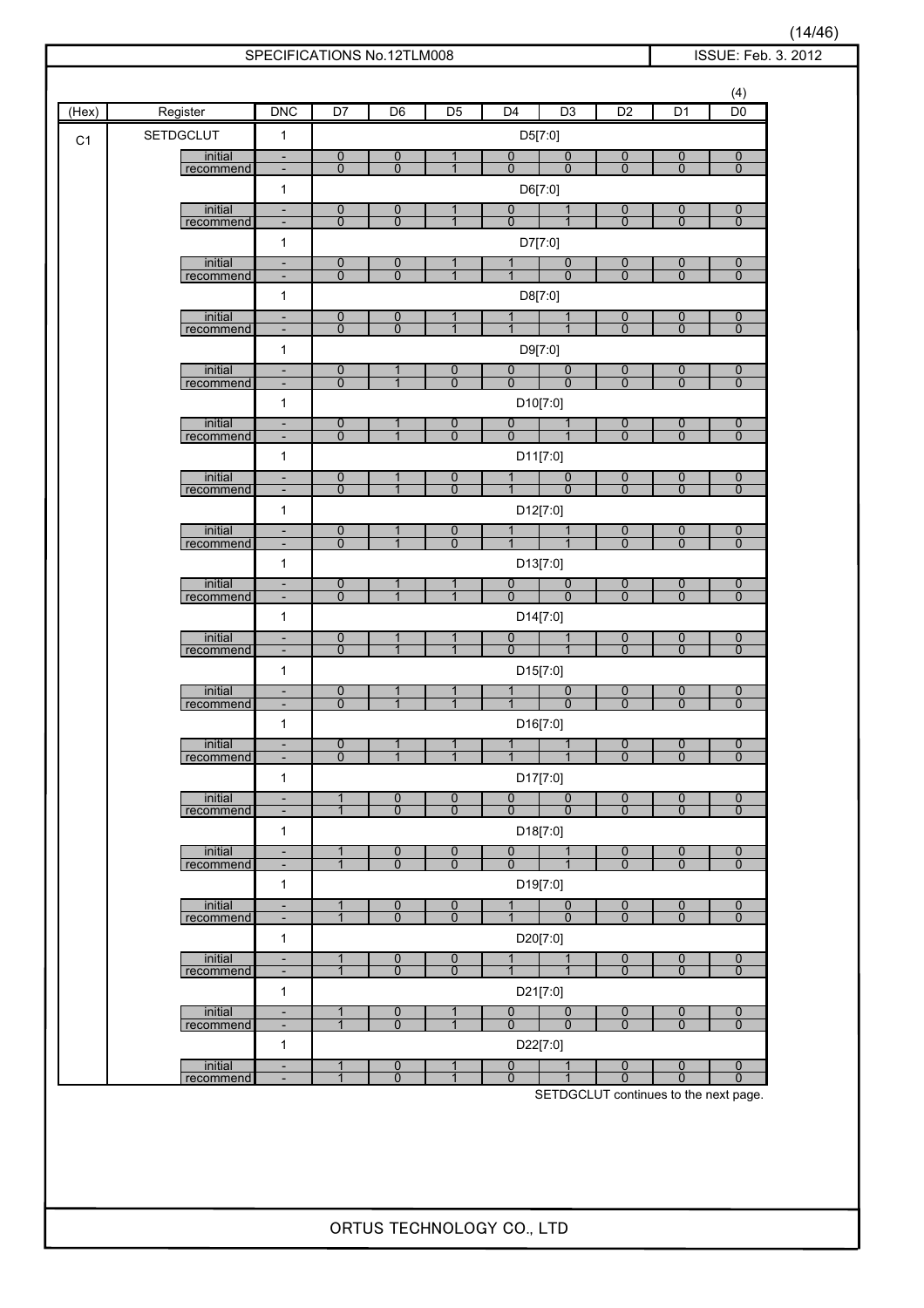| (Hex)          | Register             | <b>DNC</b>                                           | D <sub>7</sub>                   | D <sub>6</sub>                     | D <sub>5</sub>                   | D <sub>4</sub>                   | D <sub>3</sub>                   | D <sub>2</sub>                   | D <sub>1</sub>                   | (5)<br>D <sub>0</sub>              |
|----------------|----------------------|------------------------------------------------------|----------------------------------|------------------------------------|----------------------------------|----------------------------------|----------------------------------|----------------------------------|----------------------------------|------------------------------------|
|                | <b>SETDGCLUT</b>     | $\mathbf{1}$                                         |                                  |                                    |                                  | D23[7:0]                         |                                  |                                  |                                  |                                    |
| C <sub>1</sub> | initial<br>recommend | $\overline{\phantom{a}}$<br>$\overline{\phantom{a}}$ | 1<br>$\mathbf 1$                 | 0<br>$\overline{0}$                | 1                                |                                  | $\overline{0}$<br>$\overline{0}$ | 0<br>$\overline{0}$              | 0<br>$\overline{0}$              | $\overline{0}$<br>$\overline{0}$   |
|                |                      | $\mathbf{1}$                                         |                                  |                                    |                                  | D24[7:0]                         |                                  |                                  |                                  |                                    |
|                | initial<br>recommend | $\overline{\phantom{a}}$<br>$\overline{\phantom{a}}$ | 1<br>$\overline{1}$              | $\overline{0}$<br>$\overline{0}$   | $\overline{1}$                   | $\mathbf{1}$                     |                                  | $\overline{0}$<br>$\overline{0}$ | $\overline{0}$<br>$\overline{0}$ | $\overline{0}$<br>$\overline{0}$   |
|                |                      | $\mathbf{1}$                                         |                                  |                                    |                                  | D25[7:0]                         |                                  |                                  |                                  |                                    |
|                | initial<br>recommend | $\overline{\phantom{a}}$<br>$\overline{\phantom{a}}$ | $\mathbf{1}$<br>$\mathbf 1$      | 1<br>1                             | 0<br>$\overline{0}$              | 0<br>$\overline{0}$              | $\overline{0}$<br>$\overline{0}$ | $\overline{0}$<br>$\overline{0}$ | $\overline{0}$<br>$\overline{0}$ | $\overline{0}$<br>$\overline{0}$   |
|                |                      | 1                                                    |                                  |                                    |                                  | D26[7:0]                         |                                  |                                  |                                  |                                    |
|                | initial<br>recommend | $\overline{\phantom{a}}$<br>$\overline{\phantom{a}}$ | $\mathbf{1}$<br>$\overline{1}$   | 1<br>$\overline{1}$                | $\overline{0}$<br>$\overline{0}$ | $\overline{0}$<br>$\mathbf 0$    | $\mathbf 1$                      | $\overline{0}$<br>$\overline{0}$ | $\overline{0}$<br>$\overline{0}$ | $\boldsymbol{0}$<br>$\mathbf{0}$   |
|                |                      | 1                                                    |                                  |                                    |                                  | D27[7:0]                         |                                  |                                  |                                  |                                    |
|                | initial              | $\overline{\phantom{a}}$                             | 1<br>$\overline{1}$              | $\overline{1}$                     | 0<br>$\overline{0}$              | 1                                | 0<br>$\overline{0}$              | $\overline{0}$<br>$\overline{0}$ | $\overline{0}$<br>$\overline{0}$ | $\boldsymbol{0}$<br>$\overline{0}$ |
|                | recommend            | $\qquad \qquad \blacksquare$<br>1                    |                                  |                                    |                                  | D28[7:0]                         |                                  |                                  |                                  |                                    |
|                | initial              | $\overline{\phantom{a}}$                             | 1<br>$\overline{1}$              | 1<br>$\overline{1}$                | 0<br>$\overline{0}$              | $\overline{1}$                   | $\overline{1}$                   | 0<br>$\overline{0}$              | 0<br>$\overline{0}$              | $\boldsymbol{0}$                   |
|                | recommend            | $\overline{\phantom{a}}$<br>1                        |                                  |                                    |                                  | D29[7:0]                         |                                  |                                  |                                  | $\mathbf{0}$                       |
|                | initial              | $\overline{\phantom{a}}$                             | $\mathbf{1}$<br>$\overline{1}$   | 1<br>$\overline{1}$                | 1<br>$\overline{1}$              | $\overline{0}$<br>$\overline{0}$ | 0<br>$\overline{0}$              | 0<br>$\overline{0}$              | $\overline{0}$<br>$\overline{0}$ | $\boldsymbol{0}$<br>$\overline{0}$ |
|                | recommend            | $\overline{\phantom{a}}$<br>$\mathbf{1}$             |                                  |                                    |                                  | D30[7:0]                         |                                  |                                  |                                  |                                    |
|                | initial              | $\overline{\phantom{a}}$                             | 1<br>$\overline{1}$              | 1                                  | 1                                | 0<br>$\overline{0}$              | $\mathbf 1$                      | $\overline{0}$<br>$\overline{0}$ | $\overline{0}$<br>$\overline{0}$ | $\overline{0}$<br>$\overline{0}$   |
|                | recommend            | $\overline{\phantom{a}}$<br>1                        |                                  |                                    |                                  | D31[7:0]                         |                                  |                                  |                                  |                                    |
|                | initial              | $\frac{1}{2}$                                        | $\mathbf{1}$<br>$\overline{1}$   | 1                                  |                                  |                                  | $\overline{0}$<br>$\overline{0}$ | $\overline{0}$<br>$\overline{0}$ | $\overline{0}$<br>$\overline{0}$ | $\overline{0}$<br>$\overline{0}$   |
|                | recommend            | $\overline{\phantom{a}}$<br>1                        |                                  |                                    |                                  | D32[7:0]                         |                                  |                                  |                                  |                                    |
|                | initial              | $\overline{\phantom{a}}$                             | 1<br>$\overline{1}$              | $\overline{1}$                     |                                  |                                  |                                  | 0<br>$\overline{0}$              | 0<br>$\overline{0}$              | $\boldsymbol{0}$                   |
|                | recommend            | $\overline{\phantom{a}}$<br>$\mathbf{1}$             |                                  |                                    |                                  | D33[7:0]                         |                                  |                                  |                                  | $\overline{0}$                     |
|                | initial              | $\blacksquare$                                       | $\mathbf{1}$<br>$\mathbf{1}$     | 1<br>$\mathbf{1}$                  |                                  |                                  |                                  | $\overline{1}$                   | 1<br>$\overline{1}$              | $\overline{1}$                     |
|                | recommend            | $\overline{\phantom{a}}$<br>1                        |                                  |                                    |                                  | D34[7:0]                         |                                  |                                  |                                  |                                    |
|                | initial              |                                                      | $\overline{0}$<br>$\overline{0}$ | $\overline{0}$<br>$\overline{0}$   | $\overline{0}$<br>$\overline{0}$ | $\overline{0}$<br>$\overline{0}$ | $\Omega$<br>$\overline{0}$       | $\mathbf{0}$                     | $\overline{0}$<br>$\overline{0}$ | $\overline{0}$                     |
|                | recommend            | $\overline{\phantom{a}}$<br>$\mathbf{1}$             |                                  |                                    |                                  | D35[7:0]                         |                                  | $\overline{0}$                   |                                  | $\mathbf{0}$                       |
|                | initial              | $\overline{\phantom{a}}$                             | $\overline{0}$<br>$\overline{0}$ | $\overline{0}$<br>$\overline{0}$   | $\overline{0}$<br>$\overline{0}$ | 0<br>$\overline{0}$              | $\overline{0}$<br>$\overline{0}$ | 0<br>$\overline{0}$              | 0<br>$\overline{0}$              | $\boldsymbol{0}$                   |
|                | recommend            | $\overline{\phantom{a}}$<br>$\mathbf{1}$             |                                  |                                    |                                  | D36[7:0]                         |                                  |                                  |                                  | $\mathbf{0}$                       |
|                | initial              | $\overline{\phantom{a}}$                             | $\overline{0}$                   | $\boldsymbol{0}$<br>$\overline{0}$ | $\overline{0}$                   | 0                                | $\overline{0}$                   | $\overline{0}$                   | $\overline{0}$                   | $\overline{0}$                     |
|                | recommend            | $\blacksquare$<br>$\mathbf{1}$                       | $\overline{0}$                   |                                    | $\overline{0}$                   | $\overline{0}$<br>D37[7:0]       | $\overline{0}$                   | $\overline{0}$                   | $\overline{0}$                   | $\overline{0}$                     |
|                | initial              | $\frac{1}{2}$                                        | $\overline{0}$                   | 0                                  | $\overline{0}$                   | $\overline{0}$                   | $\overline{0}$                   | 0                                | $\overline{0}$                   | $\boldsymbol{0}$                   |
|                | recommend            | $\overline{\phantom{a}}$<br>$\mathbf{1}$             | $\overline{0}$                   | $\overline{0}$                     | $\overline{0}$                   | $\overline{0}$<br>D38[7:0]       | $\overline{0}$                   | $\overline{0}$                   | $\overline{0}$                   | $\Omega$                           |
|                | initial              | $\overline{\phantom{a}}$                             | $\overline{0}$                   | $\overline{0}$                     | $\overline{0}$                   | $\overline{0}$                   | $\overline{0}$                   | $\overline{0}$                   | $\overline{0}$                   | $\overline{0}$                     |
|                | recommend            | $\overline{\phantom{a}}$<br>$\mathbf{1}$             | $\overline{0}$                   | $\overline{0}$                     | $\overline{0}$                   | $\overline{0}$<br>D39[7:0]       | $\overline{0}$                   | $\overline{0}$                   | $\overline{0}$                   | $\overline{0}$                     |
|                | initial              | $\overline{\phantom{a}}$                             | $\overline{0}$                   | $\overline{0}$                     | $\overline{0}$                   | 0                                | $\overline{0}$                   | $\overline{0}$                   | $\overline{0}$                   | $\overline{0}$                     |
|                | recommend            | $\overline{\phantom{a}}$<br>$\mathbf{1}$             | $\overline{0}$                   | $\overline{0}$                     | $\overline{0}$                   | $\overline{0}$<br>D40[7:0]       | $\overline{0}$                   | $\overline{0}$                   | $\overline{0}$                   | $\overline{0}$                     |
|                | initial<br>recommend | $\overline{\phantom{a}}$                             | $\overline{0}$<br>$\overline{0}$ | $\overline{0}$<br>$\overline{0}$   | $\overline{0}$<br>0              | $\overline{0}$<br>$\overline{0}$ | $\overline{0}$<br>$\overline{0}$ | 0<br>$\overline{0}$              | $\overline{0}$<br>$\overline{0}$ | $\mathbf{0}$<br>$\overline{0}$     |

(15/46)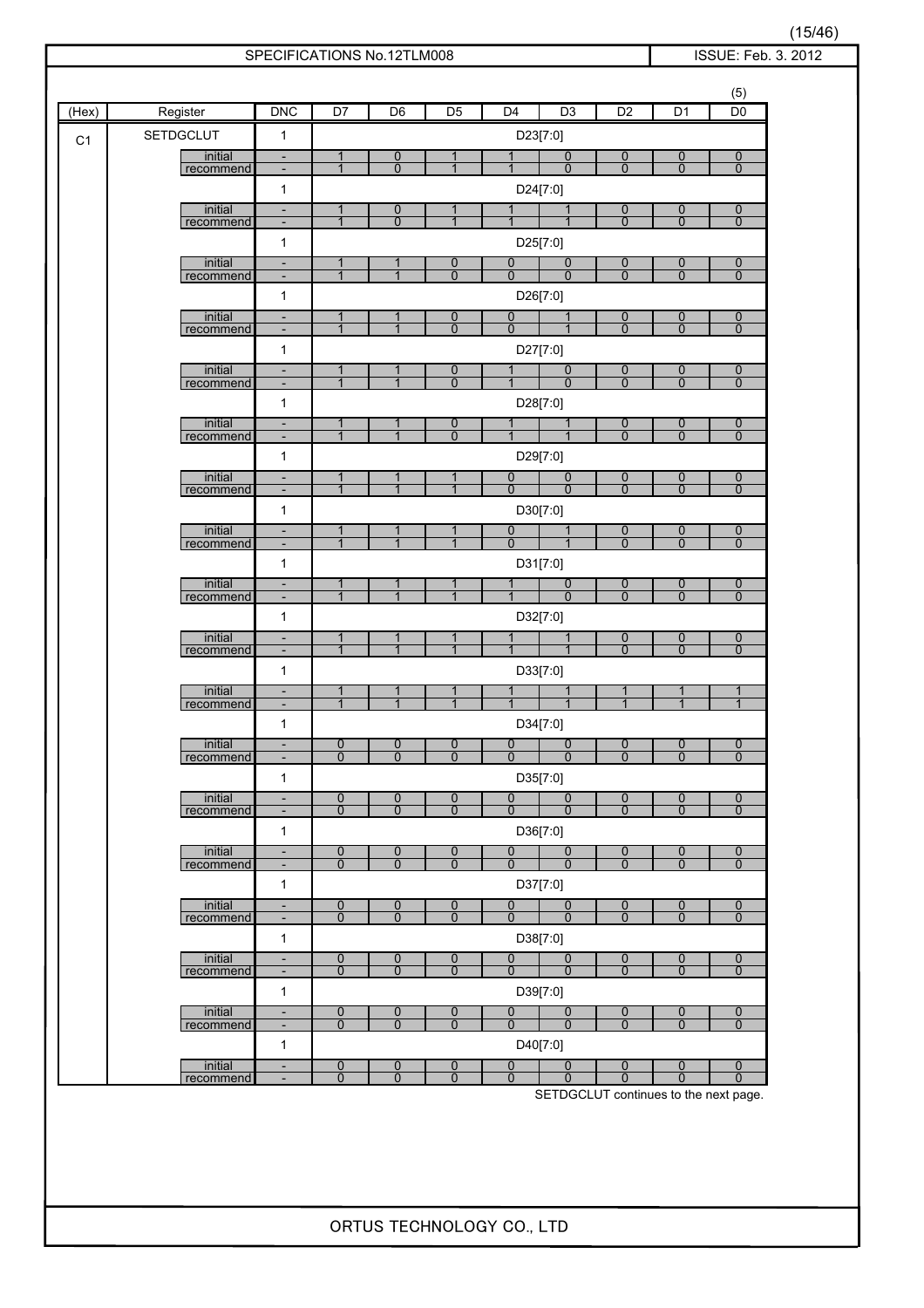| (Hex) | Register             | <b>DNC</b>                                               | D <sub>7</sub>                     | D <sub>6</sub>                     | D <sub>5</sub>      | D <sub>4</sub>                 | D3                                         | D <sub>2</sub>                     | D <sub>1</sub>                     | D <sub>0</sub>                     |
|-------|----------------------|----------------------------------------------------------|------------------------------------|------------------------------------|---------------------|--------------------------------|--------------------------------------------|------------------------------------|------------------------------------|------------------------------------|
| C1    | <b>SETDGCLUT</b>     | $\mathbf{1}$                                             |                                    |                                    |                     |                                | D41[7:0]                                   |                                    |                                    |                                    |
|       | initial<br>recommend | $\overline{\phantom{a}}$<br>$\overline{\phantom{a}}$     | 0<br>$\overline{0}$                | $\boldsymbol{0}$<br>$\overline{0}$ | 0<br>$\overline{0}$ | 0<br>$\overline{0}$            | $\overline{0}$<br>$\overline{0}$           | 0<br>$\overline{0}$                | 0<br>$\overline{0}$                | $\boldsymbol{0}$<br>$\overline{0}$ |
|       |                      | $\mathbf{1}$                                             |                                    |                                    |                     |                                | D42[7:0]                                   |                                    |                                    |                                    |
|       | initial<br>recommend | $\overline{\phantom{a}}$<br>$\overline{\phantom{a}}$     | $\overline{0}$<br>$\overline{0}$   | $\overline{0}$<br>$\overline{0}$   | 0<br>$\overline{0}$ | 0<br>$\overline{0}$            | 0<br>$\overline{0}$                        | 0<br>$\overline{0}$                | 0<br>$\overline{0}$                | $\overline{0}$<br>$\overline{0}$   |
|       |                      | 1                                                        |                                    |                                    |                     |                                | D43[7:0]                                   |                                    |                                    |                                    |
|       | initial              | $\overline{\phantom{a}}$                                 | $\boldsymbol{0}$<br>$\overline{0}$ | $\overline{0}$<br>$\overline{0}$   | 0<br>$\overline{0}$ | 0<br>$\overline{0}$            | 0<br>$\overline{0}$                        | $\overline{0}$<br>$\overline{0}$   | $\boldsymbol{0}$<br>$\overline{0}$ | $\overline{0}$<br>$\overline{0}$   |
|       | recommend            | $\overline{\phantom{a}}$<br>$\mathbf{1}$                 |                                    |                                    |                     |                                | D44[7:0]                                   |                                    |                                    |                                    |
|       | initial              | $\overline{\phantom{a}}$                                 | $\overline{0}$                     | $\mathbf 0$                        | 0                   | $\mathbf 0$                    | $\mathbf 1$                                | 0                                  | 0                                  | $\overline{0}$                     |
|       | recommend            | $\overline{\phantom{a}}$<br>1                            | $\Omega$                           | $\Omega$                           | $\overline{0}$      | $\Omega$                       | D45[7:0]                                   | $\Omega$                           | $\Omega$                           | $\Omega$                           |
|       | initial              | $\overline{\phantom{a}}$                                 | $\overline{0}$                     | $\mathbf 0$                        | 0                   | 1                              | $\overline{0}$                             | $\overline{0}$                     | $\overline{0}$                     | $\mathbf 0$                        |
|       | recommend            | $\qquad \qquad \blacksquare$<br>$\mathbf{1}$             | $\mathbf{0}$                       | $\mathbf 0$                        | 0                   |                                | $\mathbf{0}$<br>D46[7:0]                   | $\overline{0}$                     | $\mathbf{0}$                       | 0                                  |
|       | initial              | $\overline{\phantom{a}}$                                 | $\overline{0}$                     | $\boldsymbol{0}$                   | 0                   |                                |                                            | $\overline{0}$                     | 0                                  | $\boldsymbol{0}$                   |
|       | recommend            | $\overline{\phantom{a}}$                                 | $\mathbf{0}$                       | $\Omega$                           | $\overline{0}$      | $\mathbf 1$                    | $\mathbf{1}$                               | $\Omega$                           | $\mathbf{0}$                       | $\mathbf{0}$                       |
|       | initial              | 1<br>$\overline{\phantom{a}}$                            | $\overline{0}$                     | $\overline{0}$                     | 1                   | $\mathbf 0$                    | D47[7:0]<br>$\overline{0}$                 | 0                                  | $\overline{0}$                     | $\overline{0}$                     |
|       | recommend            | $\overline{\phantom{a}}$                                 | $\mathbf{0}$                       | $\Omega$                           | $\overline{1}$      | $\overline{0}$                 | $\mathbf 0$                                | $\mathbf{0}$                       | $\overline{0}$                     | $\mathbf{0}$                       |
|       | initial              | $\mathbf{1}$<br>$\overline{\phantom{a}}$                 | $\overline{0}$                     | $\overline{0}$                     | 1                   | $\mathbf 0$                    | D48[7:0]<br>$\mathbf 1$                    | $\overline{0}$                     | $\overline{0}$                     | $\overline{0}$                     |
|       | recommend            | $\overline{\phantom{a}}$                                 | $\overline{0}$                     | $\overline{0}$                     |                     | $\Omega$                       | $\mathbf 1$                                | $\overline{0}$                     | $\overline{0}$                     | $\Omega$                           |
|       | initial              | $\mathbf{1}$<br>$\overline{\phantom{a}}$                 | 0                                  | $\mathbf 0$                        |                     | 1                              | D49[7:0]<br>$\overline{0}$                 | $\overline{0}$                     | $\overline{0}$                     | $\overline{0}$                     |
|       | recommend            | $\overline{\phantom{a}}$                                 | $\overline{0}$                     | $\overline{0}$                     | 1<br>$\mathbf{1}$   |                                | $\mathbf{0}$                               | $\overline{0}$                     | $\overline{0}$                     | $\mathbf{0}$                       |
|       |                      | $\mathbf{1}$                                             |                                    |                                    |                     |                                | D50[7:0]                                   |                                    |                                    |                                    |
|       | initial<br>recommend | $\overline{\phantom{a}}$<br>$\overline{\phantom{a}}$     | $\overline{0}$<br>$\overline{0}$   | $\mathbf 0$<br>$\overline{0}$      | $\mathbf{1}$        | $\mathbf 1$                    |                                            | 0<br>$\overline{0}$                | 0<br>$\overline{0}$                | $\overline{0}$<br>$\mathbf{0}$     |
|       |                      | $\mathbf{1}$                                             |                                    |                                    |                     |                                | D51[7:0]                                   |                                    |                                    |                                    |
|       | initial<br>recommend | $\overline{\phantom{a}}$<br>$\overline{\phantom{a}}$     | $\overline{0}$<br>$\mathbf{0}$     | 1<br>$\mathbf{1}$                  | 0<br>$\overline{0}$ | 0<br>$\overline{0}$            | $\overline{0}$<br>$\overline{0}$           | $\overline{0}$<br>$\overline{0}$   | $\overline{0}$<br>$\overline{0}$   | $\mathbf 0$<br>$\mathbf 0$         |
|       |                      | 1                                                        |                                    |                                    |                     |                                | D52[7:0]                                   |                                    |                                    |                                    |
|       | initial<br>recommend | $\overline{\phantom{a}}$                                 | $\frac{0}{0}$                      | 1<br>$\mathbf{1}$                  | $\frac{0}{0}$       | $\overline{0}$<br>$\mathbf{0}$ | $\overline{1}$<br>$\mathbf{1}$             | $\overline{0}$<br>$\mathbf 0$      | $\overline{0}$<br>$\mathbf{0}$     | $\overline{0}$<br>$\mathbf{0}$     |
|       |                      | $\mathbf{1}$                                             |                                    |                                    |                     |                                | D53[7:0]                                   |                                    |                                    |                                    |
|       | initial<br>recommend | $\overline{\phantom{a}}$<br>$\qquad \qquad \blacksquare$ | $\overline{0}$<br>$\overline{0}$   | 1<br>$\overline{1}$                | 0<br>$\overline{0}$ | 1<br>$\overline{1}$            | $\overline{0}$<br>$\overline{0}$           | $\overline{0}$<br>$\overline{0}$   | $\overline{0}$<br>$\overline{0}$   | $\overline{0}$<br>$\mathbf{0}$     |
|       |                      | $\mathbf{1}$                                             |                                    |                                    |                     |                                | D54[7:0]                                   |                                    |                                    |                                    |
|       | initial<br>recommend | $\overline{\phantom{a}}$<br>$\overline{\phantom{a}}$     | $\overline{0}$<br>$\overline{0}$   | $\mathbf{1}$<br>$\overline{1}$     | $\frac{0}{0}$       | 1<br>$\overline{1}$            | 1<br>$\mathbf{1}$                          | $\boldsymbol{0}$<br>$\overline{0}$ | $\overline{0}$<br>$\overline{0}$   | $\boldsymbol{0}$<br>$\overline{0}$ |
|       |                      | $\mathbf{1}$                                             |                                    |                                    |                     |                                | D55[7:0]                                   |                                    |                                    |                                    |
|       | initial<br>recommend | $\overline{\phantom{a}}$<br>$\overline{\phantom{a}}$     | $\overline{0}$<br>$\overline{0}$   | 1<br>$\mathbf{1}$                  | 1<br>$\overline{1}$ | 0<br>$\overline{0}$            | $\overline{0}$<br>$\overline{0}$           | 0<br>$\overline{0}$                | $\overline{0}$<br>$\overline{0}$   | $\overline{0}$<br>$\mathbf 0$      |
|       |                      | $\mathbf{1}$                                             |                                    |                                    |                     |                                | D56[7:0]                                   |                                    |                                    |                                    |
|       | initial<br>recommend | $\overline{\phantom{a}}$<br>$\overline{\phantom{a}}$     | $\overline{0}$<br>$\overline{0}$   | 1<br>1                             | 1                   | 0<br>$\overline{0}$            | $\mathbf 1$                                | $\overline{0}$<br>$\overline{0}$   | $\overline{0}$<br>$\overline{0}$   | $\boldsymbol{0}$<br>$\overline{0}$ |
|       |                      | $\mathbf{1}$                                             |                                    |                                    |                     |                                | D57[7:0]                                   |                                    |                                    |                                    |
|       | initial              | $\overline{\phantom{a}}$                                 | 0<br>$\overline{0}$                | 1<br>$\overline{1}$                | $\overline{1}$      |                                | 0<br>$\overline{0}$                        | 0<br>$\overline{0}$                | $\overline{0}$<br>$\overline{0}$   | $\overline{0}$<br>$\overline{0}$   |
|       | recommend            | $\overline{\phantom{a}}$<br>$\mathbf{1}$                 |                                    |                                    |                     |                                | D58[7:0]                                   |                                    |                                    |                                    |
|       | initial              | $\blacksquare$                                           | $\overline{0}$                     | 1                                  | 1<br>$\overline{1}$ | 1                              | 1                                          | $\overline{0}$                     | 0                                  | $\overline{0}$                     |
|       | recommend            | $\overline{\phantom{a}}$                                 | $\overline{0}$                     | $\overline{1}$                     |                     | $\mathbf{1}$                   | 1<br>SETDGCLUT continues to the next page. | $\overline{0}$                     | $\overline{0}$                     | $\overline{0}$                     |

(16/46)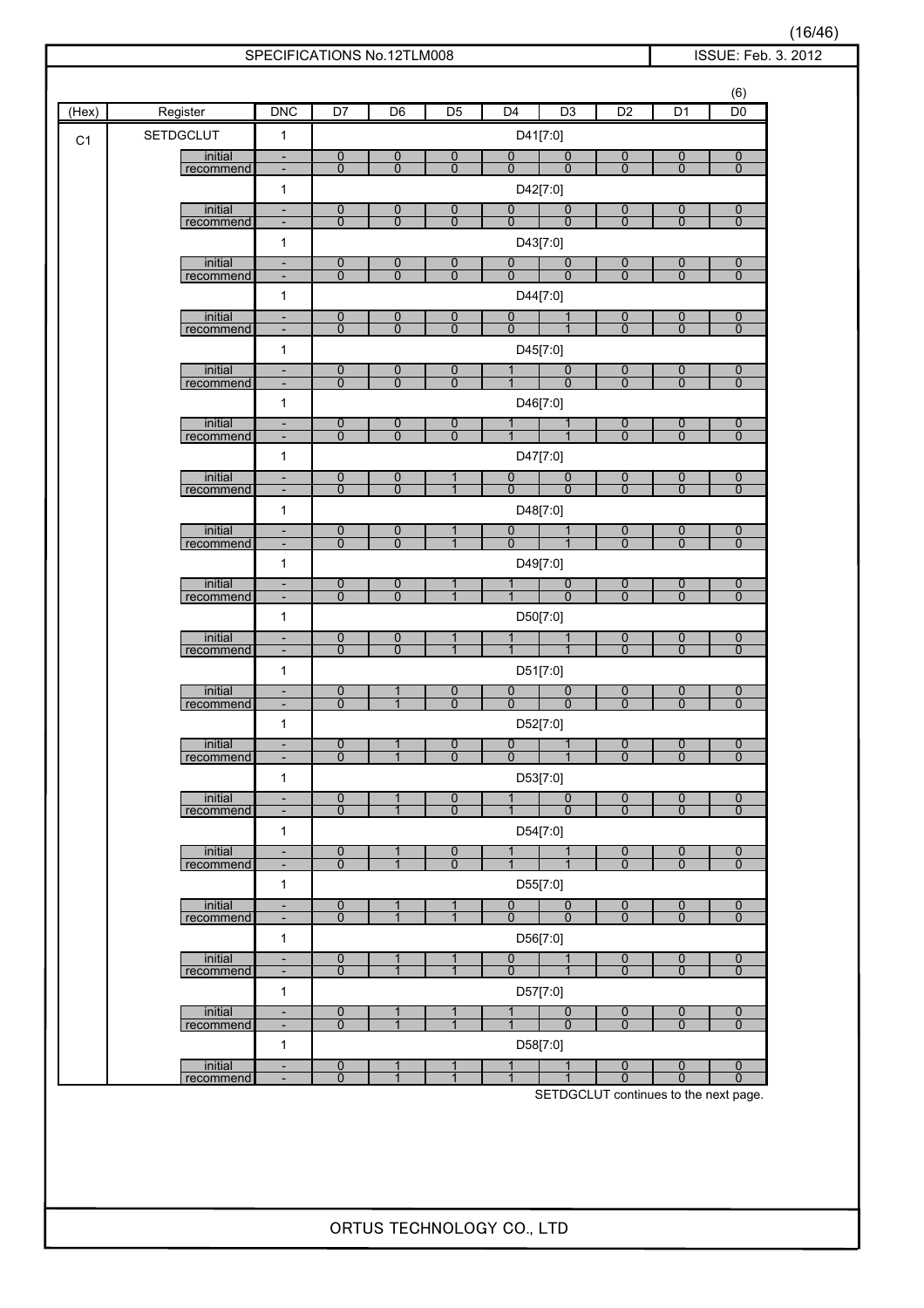| (Hex)          | Register             | <b>DNC</b>                                               | D <sub>7</sub>                   | D <sub>6</sub>                     | D <sub>5</sub>                   | D <sub>4</sub>                   | D <sub>3</sub>                   | D <sub>2</sub>                   | D <sub>1</sub>                   | (7)<br>D <sub>0</sub>              |
|----------------|----------------------|----------------------------------------------------------|----------------------------------|------------------------------------|----------------------------------|----------------------------------|----------------------------------|----------------------------------|----------------------------------|------------------------------------|
| C <sub>1</sub> | <b>SETDGCLUT</b>     | $\mathbf{1}$                                             |                                  |                                    |                                  |                                  | D59[7:0]                         |                                  |                                  |                                    |
|                | initial<br>recommend | $\overline{\phantom{a}}$<br>$\overline{\phantom{a}}$     | 1<br>$\mathbf 1$                 | 0<br>$\overline{0}$                | 0<br>$\overline{0}$              | $\overline{0}$<br>$\overline{0}$ | $\overline{0}$<br>$\overline{0}$ | 0<br>$\overline{0}$              | 0<br>$\overline{0}$              | $\overline{0}$<br>$\overline{0}$   |
|                |                      | $\mathbf{1}$                                             |                                  |                                    |                                  |                                  | D60[7:0]                         |                                  |                                  |                                    |
|                | initial              | $\overline{\phantom{a}}$                                 | 1                                | $\overline{0}$                     | 0                                | 0                                |                                  | $\overline{0}$                   | $\overline{0}$                   | $\overline{0}$                     |
|                | recommend            | $\overline{\phantom{a}}$<br>$\mathbf{1}$                 | $\overline{1}$                   | $\overline{0}$                     | $\overline{0}$                   | $\overline{0}$                   | D61[7:0]                         | $\overline{0}$                   | $\overline{0}$                   | $\overline{0}$                     |
|                | initial              | $\overline{\phantom{a}}$                                 | $\mathbf{1}$                     | 0                                  | 0                                |                                  | $\overline{0}$                   | $\overline{0}$                   | $\overline{0}$                   | $\overline{0}$                     |
|                | recommend            | $\overline{\phantom{a}}$                                 | $\mathbf 1$                      | $\overline{0}$                     | $\overline{0}$                   |                                  | $\overline{0}$                   | $\overline{0}$                   | $\overline{0}$                   | $\overline{0}$                     |
|                | initial              | 1<br>$\overline{\phantom{a}}$                            | $\mathbf{1}$                     | 0                                  | $\overline{0}$                   | 1                                | D62[7:0]<br>$\mathbf 1$          | $\overline{0}$                   | $\overline{0}$                   | $\overline{0}$                     |
|                | recommend            | $\overline{\phantom{a}}$                                 | $\overline{1}$                   | $\overline{0}$                     | $\overline{0}$                   |                                  |                                  | $\overline{0}$                   | $\overline{0}$                   | $\mathbf{0}$                       |
|                |                      | 1                                                        |                                  |                                    |                                  |                                  | D63[7:0]                         |                                  |                                  |                                    |
|                | initial<br>recommend | $\overline{\phantom{a}}$<br>$\qquad \qquad \blacksquare$ | 1<br>$\overline{1}$              | 0<br>$\overline{0}$                | $\overline{1}$                   | 0<br>$\overline{0}$              | $\overline{0}$<br>$\overline{0}$ | $\overline{0}$<br>$\overline{0}$ | $\overline{0}$<br>$\overline{0}$ | $\boldsymbol{0}$<br>$\overline{0}$ |
|                |                      | 1                                                        |                                  |                                    |                                  |                                  | D64[7:0]                         |                                  |                                  |                                    |
|                | initial<br>recommend | $\overline{\phantom{a}}$<br>$\overline{\phantom{a}}$     | 1<br>$\overline{1}$              | $\boldsymbol{0}$<br>$\overline{0}$ | $\overline{1}$                   | 0<br>$\overline{0}$              | $\overline{1}$                   | 0<br>$\overline{0}$              | $\overline{0}$<br>$\overline{0}$ | $\overline{0}$<br>$\mathbf{0}$     |
|                |                      | 1                                                        |                                  |                                    |                                  |                                  | D65[7:0]                         |                                  |                                  |                                    |
|                | initial<br>recommend | ÷,<br>$\overline{\phantom{a}}$                           | $\mathbf{1}$<br>$\overline{1}$   | 0<br>$\overline{0}$                | $\overline{1}$                   | $\mathbf{1}$<br>1                | 0<br>$\overline{0}$              | 0<br>$\overline{0}$              | $\overline{0}$<br>$\overline{0}$ | $\boldsymbol{0}$<br>$\overline{0}$ |
|                |                      | $\mathbf{1}$                                             |                                  |                                    |                                  |                                  | D66[7:0]                         |                                  |                                  |                                    |
|                | initial              | $\overline{\phantom{a}}$                                 | $\mathbf{1}$<br>$\overline{1}$   | $\overline{0}$<br>$\overline{0}$   | 1                                | 1                                | $\mathbf 1$                      | $\overline{0}$<br>$\overline{0}$ | $\overline{0}$<br>$\overline{0}$ | $\overline{0}$<br>$\overline{0}$   |
|                | recommend            | $\overline{\phantom{a}}$<br>1                            |                                  |                                    |                                  |                                  | D67[7:0]                         |                                  |                                  |                                    |
|                | initial              | $\frac{1}{2}$                                            | $\mathbf{1}$                     |                                    | 0                                | 0                                | $\overline{0}$                   | $\overline{0}$                   | $\overline{0}$                   | $\overline{0}$                     |
|                | recommend            | $\overline{\phantom{a}}$                                 | $\overline{1}$                   | 1                                  | $\overline{0}$                   | $\overline{0}$                   | $\overline{0}$                   | $\overline{0}$                   | $\overline{0}$                   | $\overline{0}$                     |
|                | initial              | 1<br>$\overline{\phantom{a}}$                            | 1                                | 1                                  | 0                                | 0                                | D68[7:0]                         | 0                                | 0                                | $\mathbf 0$                        |
|                | recommend            | $\overline{\phantom{a}}$                                 | $\overline{1}$                   | $\overline{1}$                     | $\overline{0}$                   | $\overline{0}$                   |                                  | $\overline{0}$                   | $\overline{0}$                   | $\overline{0}$                     |
|                | initial              | $\mathbf{1}$<br>$\blacksquare$                           | $\mathbf{1}$                     | 1                                  | 0                                |                                  | D69[7:0]<br>0                    | 0                                | 0                                | $\mathbf 0$                        |
|                | recommend            | $\overline{\phantom{a}}$                                 | $\mathbf{1}$                     | $\mathbf{1}$                       | $\overline{0}$                   |                                  | $\overline{0}$                   | $\overline{0}$                   | $\overline{0}$                   | $\overline{0}$                     |
|                |                      | 1                                                        |                                  |                                    |                                  |                                  | D70[7:0]                         |                                  |                                  |                                    |
|                | initial<br>recommend | $\overline{\phantom{a}}$                                 | $\mathbf{1}$<br>$\mathbf{1}$     | 1<br>$\overline{1}$                | $\overline{0}$<br>$\overline{0}$ | $\mathbf{1}$<br>$\overline{1}$   | $\mathbf{1}$<br>$\mathbf{1}$     | $\mathbf{0}$<br>$\overline{0}$   | $\mathbf 0$<br>$\overline{0}$    | $\overline{0}$<br>$\mathbf{0}$     |
|                |                      | $\mathbf{1}$                                             |                                  |                                    |                                  |                                  | D71[7:0]                         |                                  |                                  |                                    |
|                | initial<br>recommend | $\overline{\phantom{a}}$<br>$\overline{\phantom{a}}$     | $\mathbf{1}$<br>$\overline{1}$   | 1<br>$\overline{1}$                | 1<br>$\overline{1}$              | 0<br>$\overline{0}$              | 0<br>$\overline{0}$              | 0<br>$\overline{0}$              | 0<br>$\overline{0}$              | $\boldsymbol{0}$<br>$\mathbf{0}$   |
|                |                      | $\mathbf{1}$                                             |                                  |                                    |                                  |                                  | D72[7:0]                         |                                  |                                  |                                    |
|                | initial<br>recommend | $\overline{\phantom{a}}$<br>$\blacksquare$               | $\mathbf{1}$<br>$\overline{1}$   | 1<br>$\overline{1}$                | 1<br>$\overline{1}$              | $\overline{0}$<br>$\Omega$       | 1                                | $\overline{0}$<br>$\overline{0}$ | $\overline{0}$<br>$\overline{0}$ | $\boldsymbol{0}$<br>$\overline{0}$ |
|                |                      | $\mathbf{1}$                                             |                                  |                                    |                                  |                                  | D73[7:0]                         |                                  |                                  |                                    |
|                | initial              | $\frac{1}{2}$                                            | $\overline{1}$                   | $\mathbf{1}$                       | $\mathbf{1}$<br>$\overline{1}$   | $\overline{1}$                   | $\overline{0}$                   | 0                                | $\overline{0}$                   | $\boldsymbol{0}$                   |
|                | recommend            | $\overline{\phantom{a}}$<br>$\mathbf{1}$                 | $\mathbf{1}$                     | $\mathbf{1}$                       |                                  |                                  | $\overline{0}$<br>D74[7:0]       | $\overline{0}$                   | $\overline{0}$                   | $\Omega$                           |
|                | initial              | $\overline{\phantom{a}}$                                 | $\mathbf{1}$                     | 1                                  | 1                                | $\mathbf{1}$                     | $\mathbf{1}$                     | $\overline{0}$                   | $\overline{0}$                   | $\overline{0}$                     |
|                | recommend            | $\overline{\phantom{a}}$                                 | $\overline{1}$                   | $\overline{1}$                     | $\overline{1}$                   |                                  |                                  | $\overline{0}$                   | $\overline{0}$                   | $\overline{0}$                     |
|                | initial              | $\mathbf{1}$<br>$\overline{\phantom{a}}$                 | 1                                | 1                                  | 1                                | 1                                | D75[7:0]<br>1                    | 1                                | 1                                | 1                                  |
|                | recommend            | $\overline{\phantom{a}}$                                 | $\overline{1}$                   | $\overline{1}$                     | $\overline{1}$                   | $\mathbf{1}$                     | $\mathbf{1}$                     | $\overline{1}$                   | $\overline{1}$                   | $\mathbf{1}$                       |
|                |                      | $\mathbf{1}$                                             |                                  |                                    |                                  |                                  | D76[7:0]                         |                                  |                                  |                                    |
|                | initial<br>recommend | $\overline{\phantom{a}}$<br>$\blacksquare$               | $\overline{0}$<br>$\overline{0}$ | $\overline{0}$<br>$\overline{0}$   | $\overline{0}$<br>0              | $\overline{0}$<br>$\overline{0}$ | $\overline{0}$<br>$\overline{0}$ | 0<br>$\overline{0}$              | $\overline{0}$<br>$\overline{0}$ | $\mathbf 0$<br>$\overline{0}$      |

(17/46)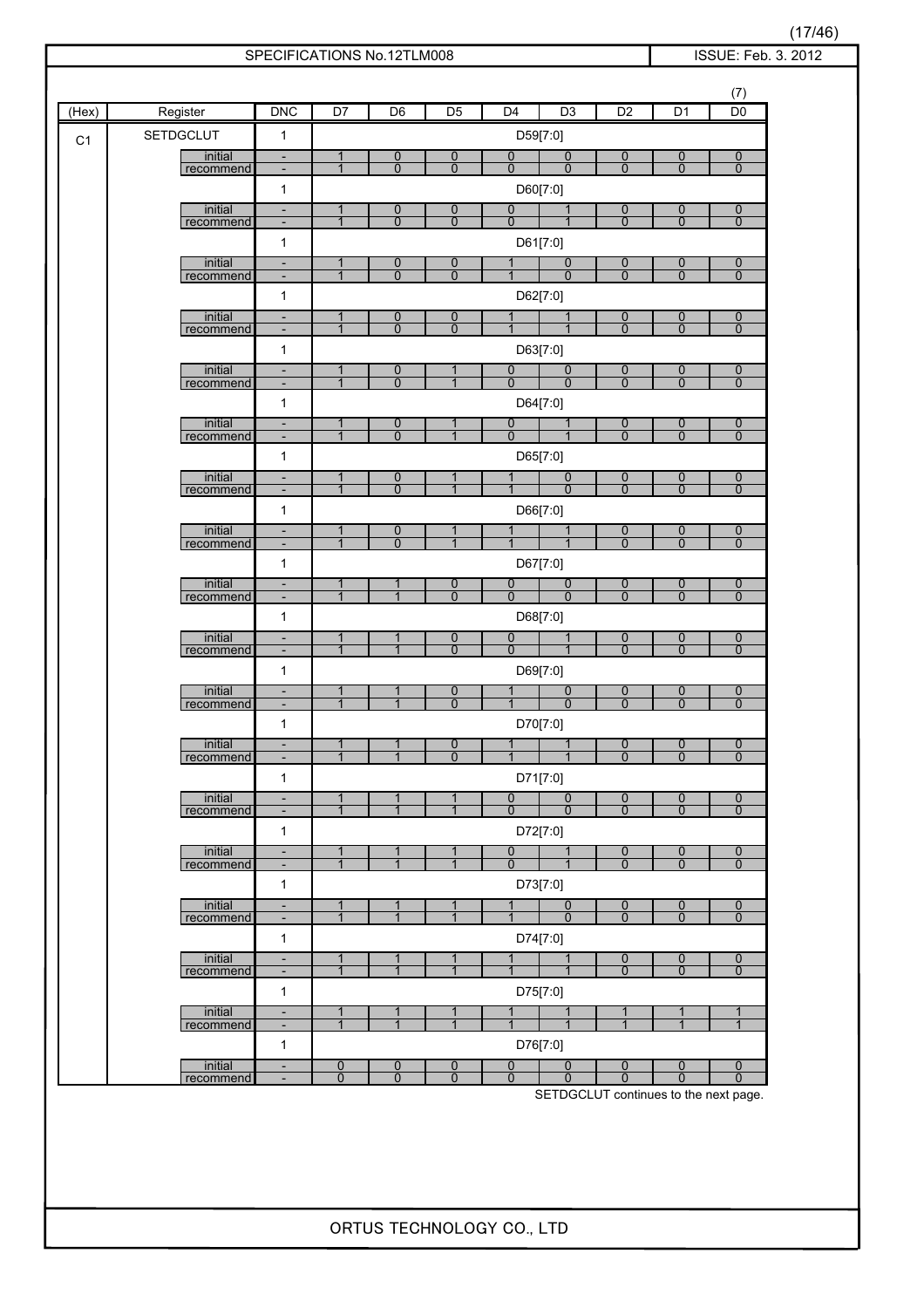| (Hex)          | Register             | <b>DNC</b>                                           | D7                               | D <sub>6</sub>                     | D <sub>5</sub>                   | D <sub>4</sub>                   | D <sub>3</sub>                   | D <sub>2</sub>                   | D <sub>1</sub>                   | (8)<br>D <sub>0</sub>              |
|----------------|----------------------|------------------------------------------------------|----------------------------------|------------------------------------|----------------------------------|----------------------------------|----------------------------------|----------------------------------|----------------------------------|------------------------------------|
| C <sub>1</sub> | <b>SETDGCLUT</b>     | 1                                                    |                                  |                                    |                                  |                                  | D77[7:0]                         |                                  |                                  |                                    |
|                | initial<br>recommend | $\overline{\phantom{a}}$<br>-                        | 0<br>$\overline{0}$              | $\boldsymbol{0}$<br>$\overline{0}$ | 0<br>$\overline{0}$              | $\mathbf 0$<br>$\Omega$          | 0<br>0                           | 0<br>$\overline{0}$              | $\overline{0}$<br>$\overline{0}$ | $\mathbf 0$<br>$\mathbf{0}$        |
|                |                      | 1                                                    |                                  |                                    |                                  |                                  | D78[7:0]                         |                                  |                                  |                                    |
|                | initial              | $\overline{\phantom{a}}$                             | $\overline{0}$<br>$\overline{0}$ | $\overline{0}$<br>$\overline{0}$   | 0<br>$\overline{0}$              | 0<br>$\overline{0}$              | 0<br>$\overline{0}$              | 0<br>$\overline{0}$              | 0<br>$\overline{0}$              | $\mathbf 0$<br>$\mathbf{0}$        |
|                | recommend            | $\overline{\phantom{a}}$<br>$\mathbf{1}$             |                                  |                                    |                                  |                                  | D79[7:0]                         |                                  |                                  |                                    |
|                | initial              | $\overline{\phantom{a}}$                             | $\overline{0}$                   | $\mathbf 0$                        | 0                                | 0                                | 0                                | $\overline{0}$                   | $\overline{0}$                   | $\overline{0}$                     |
|                | recommend            | $\overline{\phantom{a}}$<br>1                        | $\overline{0}$                   | $\overline{0}$                     | $\overline{0}$                   | $\overline{0}$                   | $\overline{0}$<br>D80[7:0]       | $\overline{0}$                   | $\overline{0}$                   | $\mathbf 0$                        |
|                | initial              | $\overline{\phantom{a}}$                             | $\overline{0}$                   | $\overline{0}$                     | 0                                | $\overline{0}$                   | 0                                | 0                                | 0                                | $\boldsymbol{0}$                   |
|                | recommend            | $\overline{\phantom{a}}$<br>$\mathbf{1}$             | $\mathbf{0}$                     | $\mathbf{0}$                       | $\overline{0}$                   | $\overline{0}$                   | $\overline{0}$<br>D81[7:0]       | $\overline{0}$                   | $\overline{0}$                   | $\mathbf{0}$                       |
|                | initial              | $\overline{\phantom{a}}$                             | $\overline{0}$                   | 0                                  | 0                                | 0                                | 0                                | 0                                | $\overline{0}$                   | $\overline{0}$                     |
|                | recommend            | $\overline{\phantom{a}}$                             | $\mathbf 0$                      | $\overline{0}$                     | $\overline{0}$                   | $\overline{0}$                   | $\overline{0}$                   | $\overline{0}$                   | $\overline{0}$                   | $\mathbf{0}$                       |
|                | initial              | $\mathbf{1}$<br>$\overline{\phantom{a}}$             | $\overline{0}$                   | $\boldsymbol{0}$                   | 0                                | 0                                | D82[7:0]<br>0                    | 0                                | 0                                | $\boldsymbol{0}$                   |
|                | recommend            | $\overline{\phantom{a}}$                             | $\overline{0}$                   | $\overline{0}$                     | $\overline{0}$                   | $\Omega$                         | $\overline{0}$                   | $\overline{0}$                   | $\overline{0}$                   | $\mathbf{0}$                       |
|                |                      | $\mathbf{1}$                                         |                                  |                                    |                                  |                                  | D83[7:0]                         |                                  |                                  |                                    |
|                | initial<br>recommend | $\overline{\phantom{a}}$<br>$\overline{\phantom{a}}$ | $\overline{0}$<br>$\mathbf 0$    | $\overline{0}$<br>$\overline{0}$   | 0<br>$\overline{0}$              | $\overline{0}$<br>$\mathbf 0$    | 0<br>$\mathbf 0$                 | 0<br>$\overline{0}$              | $\overline{0}$<br>$\mathbf{0}$   | $\overline{0}$<br>$\mathbf 0$      |
|                |                      | 1                                                    |                                  |                                    |                                  |                                  | D84[7:0]                         |                                  |                                  |                                    |
|                | initial<br>recommend | $\blacksquare$<br>$\overline{\phantom{a}}$           | $\mathbf 0$<br>$\overline{0}$    | $\overline{0}$<br>$\overline{0}$   | $\overline{0}$<br>$\overline{0}$ | 0<br>$\overline{0}$              | 0<br>$\overline{0}$              | 0<br>$\overline{0}$              | 0<br>$\overline{0}$              | $\boldsymbol{0}$<br>$\overline{0}$ |
|                |                      | $\mathbf{1}$                                         |                                  |                                    |                                  |                                  | D85[7:0]                         |                                  |                                  |                                    |
|                | initial<br>recommend | $\overline{\phantom{a}}$<br>$\overline{\phantom{a}}$ | $\overline{0}$<br>$\overline{0}$ | $\overline{0}$<br>$\overline{0}$   | 0<br>$\overline{0}$              | 0<br>$\overline{0}$              | 0<br>$\overline{0}$              | 0<br>$\overline{0}$              | $\overline{0}$<br>$\overline{0}$ | $\overline{0}$<br>$\overline{0}$   |
|                |                      | $\mathbf{1}$                                         |                                  |                                    |                                  |                                  | D86[7:0]                         |                                  |                                  |                                    |
|                | initial<br>recommend | $\overline{\phantom{a}}$<br>$\overline{\phantom{a}}$ | $\overline{0}$<br>$\overline{0}$ | $\overline{0}$<br>$\overline{0}$   | 0<br>$\overline{0}$              | 0<br>$\overline{0}$              |                                  | $\overline{0}$<br>$\overline{0}$ | $\overline{0}$<br>$\overline{0}$ | $\overline{0}$<br>$\overline{0}$   |
|                |                      | $\mathbf{1}$                                         |                                  |                                    |                                  |                                  | D87[7:0]                         |                                  |                                  |                                    |
|                | initial<br>recommend | $\overline{\phantom{a}}$<br>$\overline{\phantom{a}}$ | $\overline{0}$<br>$\overline{0}$ | 0<br>$\overline{0}$                | 0<br>$\overline{0}$              |                                  | $\overline{0}$<br>$\overline{0}$ | 0<br>$\overline{0}$              | $\overline{0}$<br>$\overline{0}$ | $\overline{0}$<br>$\overline{0}$   |
|                |                      | 1                                                    |                                  |                                    |                                  |                                  | D88[7:0]                         |                                  |                                  |                                    |
|                | initial              |                                                      | $\overline{0}$                   | 0                                  | $\overline{0}$                   | 1                                | $\mathbf{1}$                     | $\overline{0}$                   | $\overline{0}$                   | $\overline{0}$                     |
|                | recommend            | $\overline{\phantom{a}}$<br>$\mathbf{1}$             | $\overline{0}$                   | $\overline{0}$                     | $\overline{0}$                   | 1                                | D89[7:0]                         | $\overline{0}$                   | $\overline{0}$                   | $\mathbf{0}$                       |
|                | initial              | $\frac{1}{2}$                                        | $\overline{0}$                   | 0                                  |                                  | 0                                | $\overline{0}$                   | $\overline{0}$                   | $\overline{0}$                   | $\overline{0}$                     |
|                | recommend            | $\overline{\phantom{a}}$<br>$\mathbf{1}$             | $\overline{0}$                   | $\overline{0}$                     | $\overline{1}$                   | $\overline{0}$                   | $\overline{0}$<br>D90[7:0]       | $\overline{0}$                   | $\overline{0}$                   | $\overline{0}$                     |
|                | initial              | $\overline{\phantom{a}}$                             | $\overline{0}$                   | $\mathbf 0$                        | 1                                | $\boldsymbol{0}$                 |                                  | $\overline{0}$                   | $\overline{0}$                   | $\overline{0}$                     |
|                | recommend            | $\overline{\phantom{a}}$                             | $\overline{0}$                   | $\overline{0}$                     | $\overline{1}$                   | $\overline{0}$                   |                                  | $\overline{0}$                   | $\overline{0}$                   | $\overline{0}$                     |
|                | initial              | $\mathbf{1}$<br>$\blacksquare$                       | $\overline{0}$                   | 0                                  | 1                                | 1                                | D91[7:0]<br>$\overline{0}$       | 0                                | $\overline{0}$                   | $\overline{0}$                     |
|                | recommend            | $\overline{\phantom{a}}$                             | $\overline{0}$                   | $\overline{0}$                     | $\overline{1}$                   | $\overline{1}$                   | $\overline{0}$                   | $\overline{0}$                   | $\overline{0}$                   | $\overline{0}$                     |
|                |                      | $\mathbf{1}$                                         |                                  |                                    |                                  |                                  | D92[7:0]                         |                                  |                                  |                                    |
|                | initial<br>recommend | $\overline{\phantom{a}}$<br>$\overline{\phantom{a}}$ | $\overline{0}$<br>$\overline{0}$ | 0<br>$\overline{0}$                | 1                                | 1                                | 1                                | $\overline{0}$<br>$\overline{0}$ | $\overline{0}$<br>$\overline{0}$ | $\overline{0}$<br>$\overline{0}$   |
|                |                      | $\mathbf{1}$                                         |                                  |                                    |                                  |                                  | D93[7:0]                         |                                  |                                  |                                    |
|                | initial<br>recommend | $\blacksquare$<br>$\overline{\phantom{a}}$           | 0<br>$\overline{0}$              | 1                                  | 0<br>$\overline{0}$              | $\overline{0}$<br>$\overline{0}$ | 0<br>$\overline{0}$              | $\overline{0}$<br>$\overline{0}$ | 0<br>$\overline{0}$              | $\overline{0}$<br>$\overline{0}$   |
|                |                      | $\mathbf{1}$                                         |                                  |                                    |                                  |                                  | D94[7:0]                         |                                  |                                  |                                    |
|                | initial<br>recommend | $\overline{\phantom{a}}$<br>$\overline{\phantom{a}}$ | $\overline{0}$<br>$\overline{0}$ | 1<br>$\overline{1}$                | $\overline{0}$<br>$\overline{0}$ | 0<br>$\overline{0}$              | 1                                | 0<br>$\overline{0}$              | 0<br>$\overline{0}$              | $\overline{0}$<br>$\overline{0}$   |

(18/46)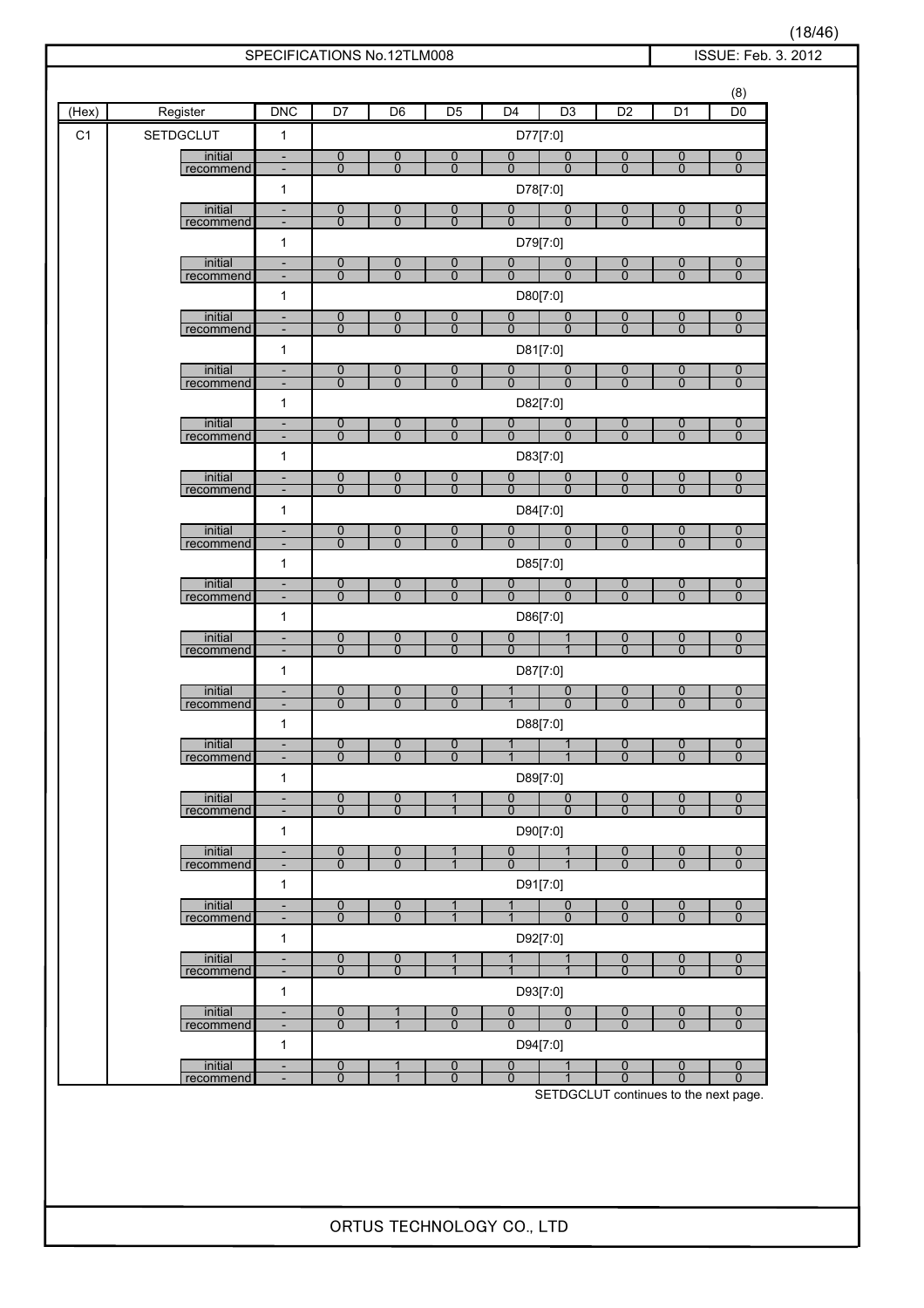| (Hex)          | Register         | <b>DNC</b>                               | D <sub>7</sub> | D <sub>6</sub> | D <sub>5</sub> | D <sub>4</sub> | D <sub>3</sub>                             | D <sub>2</sub> | D <sub>1</sub>   | (9)<br>D <sub>0</sub> |
|----------------|------------------|------------------------------------------|----------------|----------------|----------------|----------------|--------------------------------------------|----------------|------------------|-----------------------|
| C <sub>1</sub> | <b>SETDGCLUT</b> | $\mathbf{1}$                             |                |                |                |                | D95[7:0]                                   |                |                  |                       |
|                | initial          | $\overline{\phantom{a}}$                 | 0              | 1              | 0              |                | $\overline{0}$                             | 0              | 0                | $\overline{0}$        |
|                | recommend        | $\overline{\phantom{a}}$<br>$\mathbf{1}$ | $\overline{0}$ | $\mathbf 1$    | $\overline{0}$ |                | $\overline{0}$<br>D96[7:0]                 | $\overline{0}$ | $\overline{0}$   | $\overline{0}$        |
|                | initial          | $\overline{\phantom{a}}$                 | $\overline{0}$ | 1              | 0              |                |                                            | $\overline{0}$ | $\boldsymbol{0}$ | $\overline{0}$        |
|                | recommend        | $\overline{\phantom{a}}$<br>$\mathbf{1}$ | $\overline{0}$ | $\overline{1}$ | $\overline{0}$ | $\mathbf{1}$   | D97[7:0]                                   | $\overline{0}$ | $\overline{0}$   | $\overline{0}$        |
|                | initial          | $\overline{\phantom{a}}$                 | $\overline{0}$ | 1              |                | 0              | $\overline{0}$                             | 0              | $\overline{0}$   | $\overline{0}$        |
|                | recommend        | $\overline{\phantom{a}}$<br>1            | $\overline{0}$ | 1              |                | $\overline{0}$ | $\overline{0}$<br>D98[7:0]                 | $\overline{0}$ | $\overline{0}$   | $\overline{0}$        |
|                | initial          | $\overline{\phantom{a}}$                 | 0              | 1              |                | $\overline{0}$ | $\mathbf 1$                                | $\overline{0}$ | $\overline{0}$   | $\overline{0}$        |
|                | recommend        | $\overline{\phantom{a}}$<br>1            | $\mathbf{0}$   | $\overline{1}$ |                | $\mathbf 0$    | D99[7:0]                                   | $\overline{0}$ | $\overline{0}$   | $\mathbf{0}$          |
|                | initial          | $\overline{\phantom{a}}$                 | 0              |                |                |                | 0                                          | $\overline{0}$ | $\overline{0}$   | $\boldsymbol{0}$      |
|                | recommend        | $\qquad \qquad \blacksquare$<br>1        | $\overline{0}$ | $\overline{1}$ | $\overline{1}$ | 1              | $\overline{0}$<br>D100[7:0]                | $\overline{0}$ | $\overline{0}$   | $\overline{0}$        |
|                | initial          | $\overline{\phantom{a}}$                 | 0              | 1              |                |                |                                            | 0              | 0                | $\overline{0}$        |
|                | recommend        | $\overline{\phantom{a}}$<br>1            | $\overline{0}$ | $\overline{1}$ | $\overline{1}$ | $\overline{1}$ | $\overline{1}$<br>D101[7:0]                | $\overline{0}$ | $\overline{0}$   | $\mathbf{0}$          |
|                | initial          | $\overline{\phantom{a}}$                 | $\mathbf{1}$   | 0              | $\overline{0}$ | $\overline{0}$ | 0                                          | 0              | $\overline{0}$   | 0                     |
|                | recommend        | $\overline{\phantom{a}}$<br>$\mathbf{1}$ | $\overline{1}$ | $\overline{0}$ | $\overline{0}$ | $\overline{0}$ | $\overline{0}$<br>D102[7:0]                | $\overline{0}$ | $\overline{0}$   | $\overline{0}$        |
|                | initial          | $\overline{\phantom{a}}$                 | $\mathbf{1}$   | $\overline{0}$ | $\overline{0}$ | 0              | $\mathbf 1$                                | $\overline{0}$ | $\overline{0}$   | $\overline{0}$        |
|                | recommend        | $\overline{\phantom{a}}$<br>1            | $\overline{1}$ | $\overline{0}$ | $\overline{0}$ | $\overline{0}$ | D103[7:0]                                  | $\overline{0}$ | $\overline{0}$   | $\overline{0}$        |
|                | initial          | $\frac{1}{2}$                            | 1              | 0              | 0              |                | $\overline{0}$                             | $\overline{0}$ | $\overline{0}$   | $\overline{0}$        |
|                | recommend        | $\overline{\phantom{a}}$<br>1            | $\overline{1}$ | $\overline{0}$ | $\overline{0}$ |                | $\overline{0}$<br>D104[7:0]                | $\overline{0}$ | $\overline{0}$   | $\overline{0}$        |
|                | initial          | $\overline{\phantom{a}}$                 | 1              | $\overline{0}$ | 0              |                |                                            | 0              | 0                | $\mathbf 0$           |
|                | recommend        | $\overline{\phantom{a}}$<br>$\mathbf{1}$ | $\overline{1}$ | $\overline{0}$ | $\overline{0}$ |                | D105[7:0]                                  | $\overline{0}$ | $\overline{0}$   | $\overline{0}$        |
|                | initial          | $\blacksquare$                           | $\mathbf{1}$   | $\mathbf 0$    |                | 0              | 0                                          | 0              | 0                | $\mathbf 0$           |
|                | recommend        | $\overline{\phantom{a}}$<br>1            | $\mathbf{1}$   | $\Omega$       |                | $\Omega$       | $\overline{0}$<br>D106[7:0]                | $\overline{0}$ | $\overline{0}$   | $\Omega$              |
|                | initial          |                                          | $\mathbf{1}$   | $\Omega$       | 1              | $\overline{0}$ | $\mathbf{1}$                               | $\mathbf{0}$   | $\overline{0}$   | $\overline{0}$        |
|                | recommend        | $\overline{\phantom{a}}$<br>$\mathbf{1}$ | $\overline{1}$ | $\overline{0}$ | $\mathbf{1}$   | $\overline{0}$ | $\mathbf{1}$<br>D107[7:0]                  | $\overline{0}$ | $\overline{0}$   | $\mathbf{0}$          |
|                | initial          | $\overline{\phantom{a}}$                 | $\mathbf{1}$   | $\overline{0}$ | 1              | 1              | 0                                          | 0              | 0                | $\boldsymbol{0}$      |
|                | recommend        | $\overline{\phantom{a}}$<br>$\mathbf{1}$ | $\overline{1}$ | $\overline{0}$ | $\overline{1}$ | $\overline{1}$ | $\overline{0}$<br>D108[7:0]                | $\overline{0}$ | $\overline{0}$   | $\mathbf{0}$          |
|                | initial          | $\overline{\phantom{a}}$                 | $\mathbf{1}$   | 0              | $\mathbf{1}$   | $\mathbf 1$    | 1                                          | $\overline{0}$ | $\overline{0}$   | $\overline{0}$        |
|                | recommend        | $\blacksquare$<br>$\mathbf{1}$           | $\overline{1}$ | $\overline{0}$ | $\overline{1}$ | $\overline{1}$ | D109[7:0]                                  | $\overline{0}$ | $\overline{0}$   | $\mathbf{0}$          |
|                | initial          | $\frac{1}{2}$                            | $\overline{1}$ | $\mathbf{1}$   | $\overline{0}$ | $\overline{0}$ | $\overline{0}$                             | $\overline{0}$ | $\overline{0}$   | $\boldsymbol{0}$      |
|                | recommend        | $\overline{\phantom{a}}$<br>$\mathbf{1}$ | $\mathbf{1}$   | $\mathbf{1}$   | $\overline{0}$ | $\overline{0}$ | $\overline{0}$<br>D110[7:0]                | $\overline{0}$ | $\overline{0}$   | $\Omega$              |
|                | initial          | $\overline{\phantom{a}}$                 | $\mathbf{1}$   | 1              | $\overline{0}$ | $\overline{0}$ | $\overline{1}$                             | $\overline{0}$ | $\overline{0}$   | $\overline{0}$        |
|                | recommend        | $\overline{\phantom{a}}$<br>$\mathbf{1}$ | $\overline{1}$ | $\overline{1}$ | $\overline{0}$ | $\overline{0}$ | D111[7:0]                                  | $\overline{0}$ | $\overline{0}$   | $\overline{0}$        |
|                | initial          | $\overline{\phantom{a}}$                 | 1              | 1              | $\overline{0}$ | 1              | $\overline{0}$                             | $\overline{0}$ | $\overline{0}$   | $\overline{0}$        |
|                | recommend        | $\overline{\phantom{a}}$<br>$\mathbf{1}$ | $\overline{1}$ | $\overline{1}$ | $\overline{0}$ | $\mathbf{1}$   | $\overline{0}$<br>D112[7:0]                | $\overline{0}$ | $\overline{0}$   | $\overline{0}$        |
|                | initial          | $\overline{\phantom{a}}$                 | 1              | 1              | $\overline{0}$ | 1              | 1                                          | 0              | $\overline{0}$   | $\mathbf 0$           |
|                | recommend        | $\blacksquare$                           | $\overline{1}$ | $\overline{1}$ | 0              | $\mathbf{1}$   | 1<br>SETDGCLUT continues to the next page. | $\overline{0}$ | $\overline{0}$   | $\overline{0}$        |

(19/46)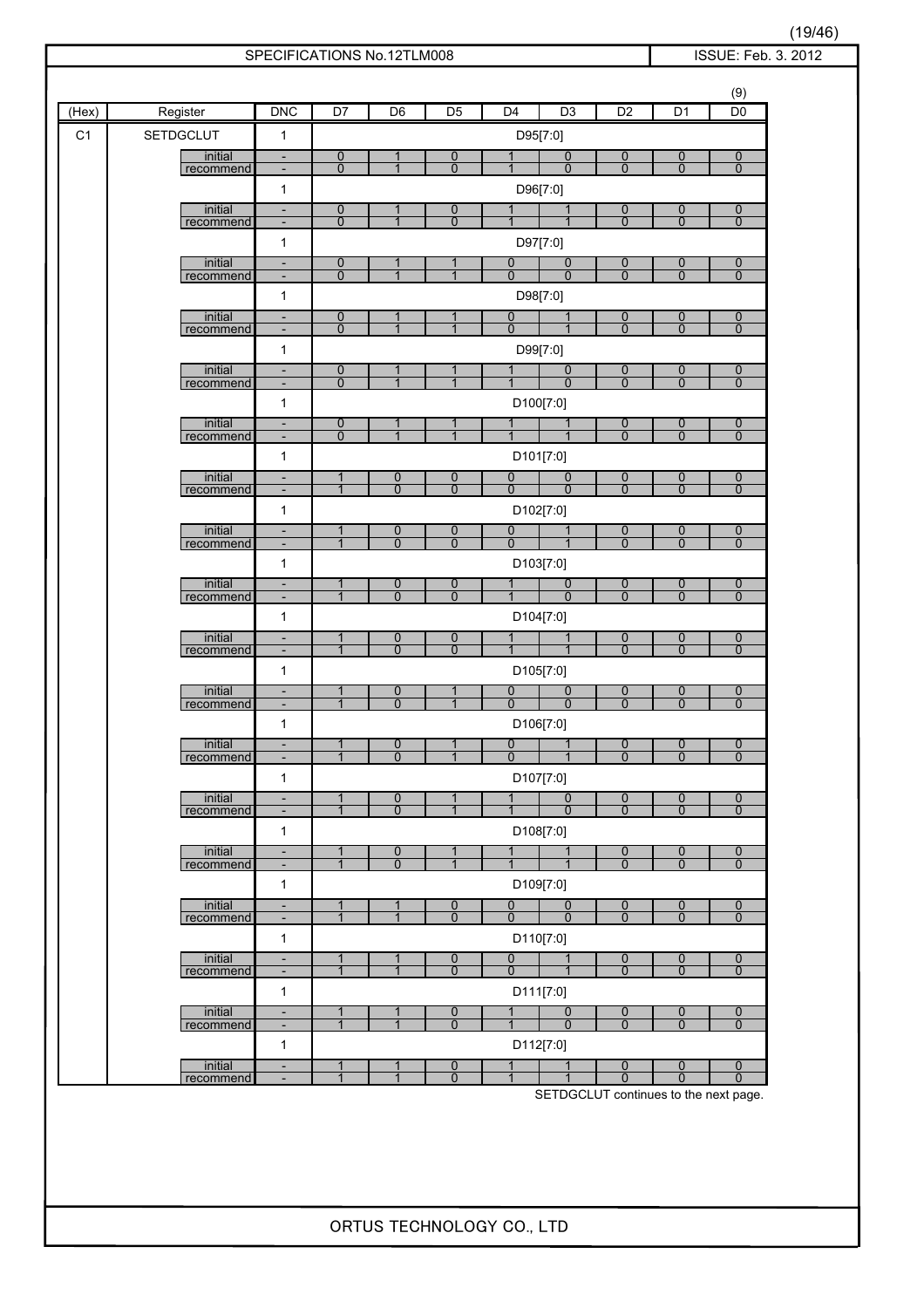|                |                               | SPECIFICATIONS No.12TLM008                               |                                            |                                            |                                            |                                  |                                  |                                  |                                  | ISSUE: Feb. 3. 2012                |
|----------------|-------------------------------|----------------------------------------------------------|--------------------------------------------|--------------------------------------------|--------------------------------------------|----------------------------------|----------------------------------|----------------------------------|----------------------------------|------------------------------------|
|                |                               |                                                          |                                            |                                            |                                            |                                  |                                  |                                  |                                  | (10)                               |
| (Hex)          | Register                      | <b>DNC</b>                                               | $\overline{D7}$                            | D6                                         | $\overline{D5}$                            | D <sub>4</sub>                   | D <sub>3</sub>                   | D <sub>2</sub>                   | D <sub>1</sub>                   | D <sub>0</sub>                     |
| C <sub>1</sub> | <b>SETDGCLUT</b>              | 1                                                        |                                            |                                            |                                            |                                  | D113[7:0]                        |                                  |                                  |                                    |
|                | initial<br>recommend          | $\overline{\phantom{a}}$<br>$\overline{\phantom{m}}$     | 1<br>$\overline{1}$                        | 1                                          | 1<br>$\overline{1}$                        | $\overline{0}$<br>$\overline{0}$ | $\frac{0}{0}$                    | $\frac{0}{0}$                    | $\frac{0}{0}$                    | $\overline{0}$<br>$\overline{0}$   |
|                |                               | $\mathbf{1}$                                             |                                            |                                            |                                            |                                  | D114[7:0]                        |                                  |                                  |                                    |
|                | initial                       | $\overline{\phantom{a}}$                                 | 1                                          |                                            |                                            | 0                                |                                  | $\frac{0}{0}$                    | 0                                | $\overline{0}$                     |
|                | recommend                     | $\overline{\phantom{a}}$<br>1                            | $\overline{1}$                             | $\overline{1}$                             | $\overline{1}$                             | $\overline{0}$                   | $\overline{1}$<br>D115[7:0]      |                                  | $\overline{0}$                   | $\overline{0}$                     |
|                | initial                       | $\overline{\phantom{a}}$                                 | 1                                          |                                            | 1                                          | 1                                | 0                                | $\boldsymbol{0}$                 | $\overline{0}$                   | $\overline{0}$                     |
|                | recommend                     | $\overline{\phantom{a}}$                                 | $\mathbf{1}$                               | $\overline{1}$                             | $\overline{1}$                             |                                  | $\overline{0}$                   | $\overline{0}$                   | $\overline{0}$                   | $\overline{0}$                     |
|                | initial                       | 1<br>$\overline{\phantom{a}}$                            | $\mathbf{1}$                               | $\mathbf 1$                                | $\mathbf{1}$                               | $\mathbf{1}$                     | D116[7:0]<br>$\mathbf{1}$        |                                  | $\overline{0}$                   | $\overline{0}$                     |
|                | recommend                     | $\overline{\phantom{a}}$                                 | $\mathbf{1}$                               | $\overline{1}$                             | $\mathbf{1}$                               | $\mathbf{1}$                     | $\mathbf 1$                      | $\frac{0}{0}$                    | $\overline{0}$                   | $\overline{0}$                     |
|                |                               | $\mathbf{1}$                                             |                                            |                                            |                                            |                                  | D117[7:0]                        |                                  |                                  |                                    |
|                | initial<br>recommend          | $\overline{\phantom{a}}$<br>$\overline{\phantom{a}}$     | 1<br>$\mathbf{1}$                          | 1<br>$\overline{1}$                        | 1<br>$\mathbf{1}$                          | $\mathbf{1}$<br>1                | $\mathbf{1}$                     | 1<br>$\overline{1}$              | 1<br>$\mathbf{1}$                | $\overline{1}$                     |
|                |                               | $\mathbf{1}$                                             |                                            |                                            |                                            |                                  | D118[7:0]                        |                                  |                                  |                                    |
|                | initial<br>recommend          | $\overline{\phantom{a}}$<br>$\overline{\phantom{a}}$     | 0<br>$\overline{0}$                        | 0<br>$\overline{0}$                        | $\overline{0}$<br>$\overline{0}$           | 0<br>$\overline{0}$              | 0<br>$\overline{0}$              | $\overline{0}$<br>$\overline{0}$ | $\overline{0}$<br>$\overline{0}$ | 0<br>$\overline{0}$                |
|                |                               | 1                                                        |                                            |                                            |                                            |                                  | D119[7:0]                        |                                  |                                  |                                    |
|                | initial<br>recommend          | $\overline{\phantom{a}}$<br>$\blacksquare$               | $\overline{0}$<br>$\overline{0}$           | 0<br>$\overline{0}$                        | $\overline{0}$<br>$\overline{0}$           | $\overline{0}$<br>$\overline{0}$ | 0<br>$\overline{0}$              | $\frac{0}{0}$                    | $\overline{0}$<br>$\overline{0}$ | $\overline{0}$<br>$\overline{0}$   |
|                |                               | 1                                                        |                                            |                                            |                                            |                                  | D120[7:0]                        |                                  |                                  |                                    |
|                | initial                       | $\overline{\phantom{a}}$                                 | 0                                          | $\overline{0}$                             | $\overline{0}$                             | $\overline{0}$                   | $\overline{0}$                   | $\overline{0}$                   | $\overline{0}$                   | $\boldsymbol{0}$                   |
|                | recommend                     | $\overline{\phantom{a}}$<br>1                            | $\overline{0}$                             | $\overline{0}$                             | $\overline{0}$                             | $\overline{0}$                   | $\overline{0}$<br>D121[7:0]      | $\overline{0}$                   | $\overline{0}$                   | $\overline{0}$                     |
|                | initial                       | $\overline{\phantom{a}}$                                 | $\overline{0}$                             | $\overline{0}$                             | 0                                          | $\overline{0}$                   | $\overline{0}$                   | $\overline{0}$                   | $\overline{0}$                   | $\overline{0}$                     |
|                | recommend                     | $\overline{\phantom{a}}$                                 | $\overline{0}$                             | $\overline{0}$                             | $\overline{0}$                             | $\overline{0}$                   | $\overline{0}$                   | $\overline{0}$                   | $\overline{0}$                   | $\overline{0}$                     |
|                | initial                       | 1<br>$\overline{\phantom{a}}$                            | $\overline{0}$                             | 0                                          | $\overline{0}$                             | 0                                | D122[7:0]<br>$\overline{0}$      | $\boldsymbol{0}$                 | $\overline{0}$                   | $\overline{0}$                     |
|                | recommend                     | $\overline{\phantom{a}}$                                 | $\overline{0}$                             | $\overline{0}$                             | $\overline{0}$                             | $\overline{0}$                   | $\overline{0}$                   | $\overline{0}$                   | $\overline{0}$                   | $\overline{0}$                     |
|                |                               | 1                                                        |                                            |                                            |                                            |                                  | D123[7:0]                        |                                  |                                  |                                    |
|                | initial<br>recommend          | $\overline{\phantom{a}}$<br>$\overline{\phantom{a}}$     | $\overline{0}$<br>$\overline{0}$           | 0<br>$\overline{0}$                        | $\overline{0}$<br>$\overline{0}$           | $\overline{0}$<br>$\overline{0}$ | $\overline{0}$<br>$\overline{0}$ | $\overline{0}$<br>$\overline{0}$ | $\overline{0}$<br>$\overline{0}$ | $\overline{0}$<br>$\overline{0}$   |
|                |                               | 1                                                        |                                            |                                            |                                            |                                  | D124[7:0]                        |                                  |                                  |                                    |
|                | initial<br>recommend          | $\qquad \qquad \blacksquare$<br>$\overline{\phantom{a}}$ | 0<br>$\mathbf{0}$                          | 0<br>$\mathbf{0}$                          | 0<br>$\mathbf{0}$                          | 0<br>$\mathbf 0$                 | 0<br>$\Omega$                    | $\boldsymbol{0}$<br>$\mathbf{0}$ | $\mathbf 0$<br>$\mathbf{0}$      | $\boldsymbol{0}$<br>$\mathbf{0}$   |
|                |                               | $\mathbf{1}$                                             |                                            |                                            |                                            |                                  | D125[7:0]                        |                                  |                                  |                                    |
|                | initial<br>recommend          | $\blacksquare$<br>$\overline{\phantom{a}}$               | $\overline{0}$<br>$\overline{0}$           | 0<br>$\overline{0}$                        | $\overline{0}$<br>$\overline{0}$           | $\overline{0}$<br>$\overline{0}$ | $\overline{0}$<br>$\Omega$       | $\overline{0}$<br>$\overline{0}$ | $\overline{0}$<br>$\overline{0}$ | $\mathbf 0$<br>$\mathbf{0}$        |
|                |                               | $\mathbf{1}$                                             |                                            |                                            |                                            |                                  | D126[7:0]                        |                                  |                                  |                                    |
|                | initial                       | $\overline{\phantom{a}}$                                 | 0                                          | 0                                          | 0                                          | $\overline{0}$                   | $\overline{0}$                   | $\boldsymbol{0}$                 | $\overline{0}$                   | $\mathbf 0$                        |
| $_{\rm CC}$    | recommend<br><b>SETDGCLUT</b> | $\overline{\phantom{a}}$<br>$\pmb{0}$                    | $\overline{0}$<br>$\mathbf{1}$             | $\mathbf{0}$<br>$\mathbf{1}$               | $\overline{0}$<br>0                        | $\mathbf{0}$<br>0                | $\overline{0}$<br>$\mathbf{1}$   | $\overline{0}$<br>$\mathbf{1}$   | $\mathbf{0}$<br>0                | $\mathbf{0}$<br>0                  |
|                |                               |                                                          |                                            |                                            |                                            |                                  |                                  |                                  |                                  | SM PAN SS PAN GS PAN REV PA BGR PA |
|                | initial                       | $\mathbf{1}$<br>$\overline{\phantom{a}}$                 | $\overline{\phantom{a}}$<br>$\overline{0}$ | $\overline{\phantom{a}}$<br>$\overline{0}$ | $\overline{\phantom{a}}$<br>$\overline{0}$ | <u>EL</u><br>$\overline{0}$      | <u>EL</u><br>$\overline{0}$      | <u>EL</u><br>$\overline{0}$      | <b>NEL</b><br>$\overline{0}$     | <b>NEL</b><br>$\mathbf{0}$         |
|                | recommend                     |                                                          | $\overline{0}$                             | $\overline{0}$                             | $\overline{0}$                             | $\Omega$                         | $\overline{1}$                   | $\overline{0}$                   | $\overline{1}$                   | $\overline{1}$                     |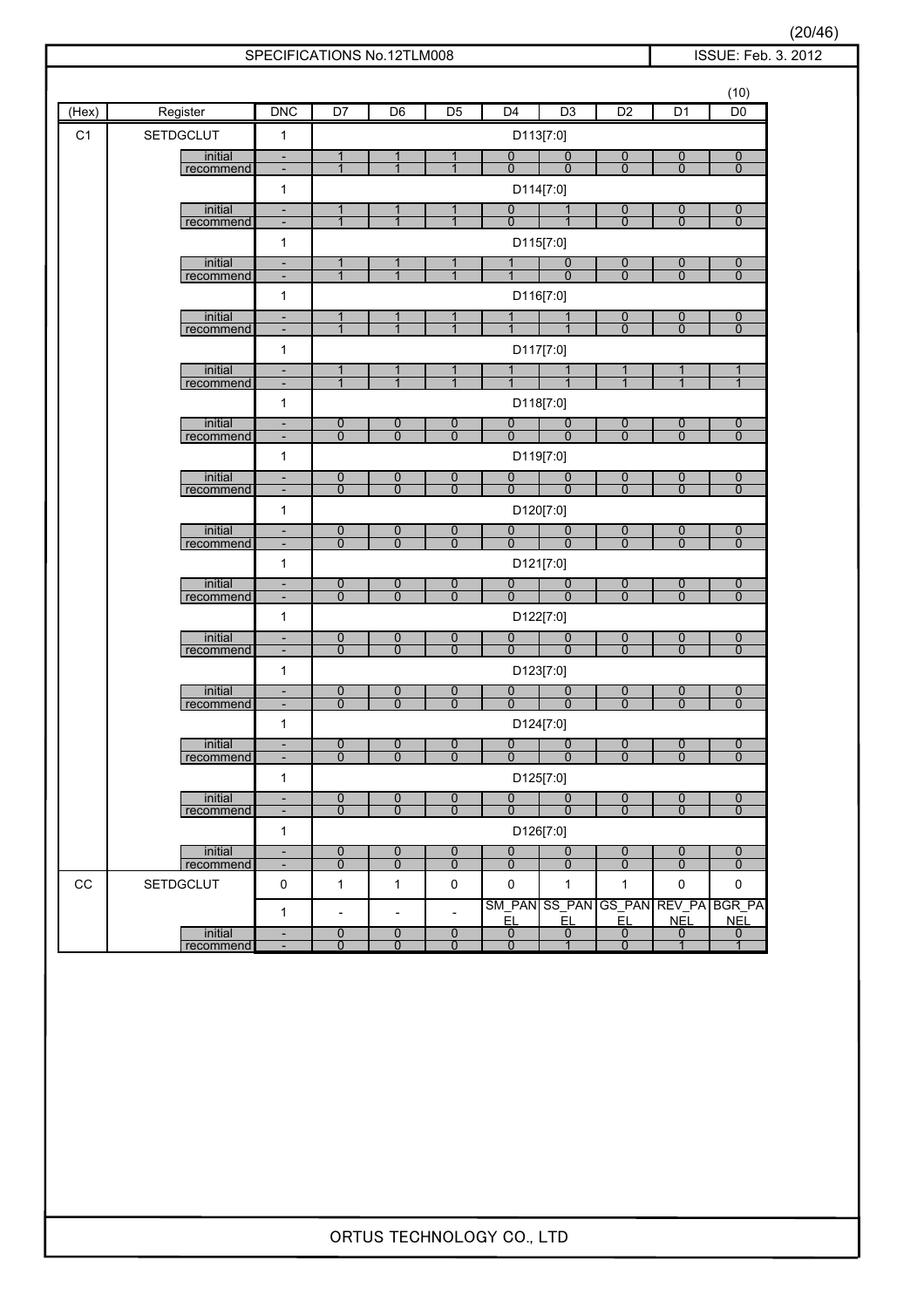| ORTUS TECHNOLOGY CO., LTD |  |  |
|---------------------------|--|--|
|---------------------------|--|--|

|                |                      |                                                      |                                  | SPECIFICATIONS No.12TLM008     |                                            |                                |                                |                                |                                  | ISSUE: Feb. 3. 2012                |  |
|----------------|----------------------|------------------------------------------------------|----------------------------------|--------------------------------|--------------------------------------------|--------------------------------|--------------------------------|--------------------------------|----------------------------------|------------------------------------|--|
|                |                      |                                                      |                                  |                                |                                            |                                |                                |                                |                                  | (11)                               |  |
| (Hex)          | Register             | DNC                                                  | D7                               | D <sub>6</sub>                 | D <sub>5</sub>                             | D <sub>4</sub>                 | D <sub>3</sub>                 | D <sub>2</sub>                 | D <sub>1</sub>                   | D <sub>0</sub>                     |  |
| E <sub>0</sub> | SET SIP READ INDEX   | 0                                                    | 1                                | $\mathbf{1}$                   | $\mathbf{1}$                               | 0                              | 0                              | 0                              | 0                                | 0                                  |  |
|                |                      | $\mathbf{1}$                                         | $\blacksquare$                   | $\overline{\phantom{a}}$       |                                            |                                | G1_VRP0[5:0]                   |                                |                                  |                                    |  |
|                | initial              | $\overline{\phantom{a}}$                             | $\mathbf 0$                      | $\mathbf{0}$                   | $\mathbf 0$                                | 0                              | $\mathbf 0$                    | 1                              | 0                                | 1                                  |  |
|                | recommend            | $\mathbf{1}$                                         | $\Omega$                         | $\mathbf{0}$                   | $\Omega$                                   | $\overline{0}$                 | $\Omega$                       | $\Omega$                       | $\mathbf{1}$                     | $\mathbf{1}$                       |  |
|                | initial              | $\mathbf{1}$<br>$\overline{\phantom{a}}$             | 0                                | G1_CGMP0[1:0]<br>0             | $\mathbf 0$                                | 1                              | G1_VRP1[5:0]<br>$\mathbf 0$    | 0                              | $\overline{0}$                   | 1                                  |  |
|                | recommend            | $\mathbf{1}$                                         | $\Omega$                         | $\mathbf{1}$                   | $\overline{0}$                             | $\overline{0}$                 | $\mathbf{1}$                   | $\Omega$                       | $\overline{0}$                   | $\mathbf{1}$                       |  |
|                |                      | $\mathbf{1}$                                         |                                  | G1_CGMP1[1:0]                  |                                            |                                | G1_VRP2[5:0]                   |                                |                                  |                                    |  |
|                | initial<br>recommend | $\overline{\phantom{a}}$<br>$\mathbf{1}$             | $\mathbf 0$<br>$\Omega$          | $\mathbf{0}$                   | $\mathbf 0$<br>$\overline{0}$              | 1<br>$\Omega$                  | $\mathbf 0$<br>1               | 1                              | 0<br>1                           | 1<br>$\Omega$                      |  |
|                |                      | $\mathbf{1}$                                         |                                  | G1_CGMP2[1:0]                  |                                            |                                | G1_VRP3[5:0]                   |                                |                                  |                                    |  |
|                | initial<br>recommend | $\overline{\phantom{a}}$<br>$\mathbf{1}$             | $\overline{0}$<br>$\mathbf{0}$   | $\mathbf 0$                    | $\mathbf 1$<br>$\overline{0}$              | 0<br>$\overline{0}$            | $\mathbf 0$                    | 1                              | $\overline{0}$<br>$\overline{0}$ | $\boldsymbol{0}$<br>$\overline{0}$ |  |
|                |                      | $\mathbf{1}$                                         |                                  | G1_CGMP3[1:0]                  |                                            |                                | G1_VRP4[5:0]                   |                                |                                  |                                    |  |
|                | initial<br>recommend | $\overline{\phantom{a}}$<br>1                        | $\overline{0}$<br>$\Omega$       | $\overline{0}$                 | 1<br>$\overline{0}$                        | 0<br>$\overline{1}$            | 0<br>$\Omega$                  | 1                              |                                  | 1<br>$\mathbf 1$                   |  |
|                |                      | $\mathbf{1}$                                         |                                  | G1_CGM G1_CGM                  |                                            |                                | G1_VRP5[5:0]                   |                                |                                  |                                    |  |
|                | initial              | $\overline{\phantom{a}}$                             | P <sub>5</sub><br>0              | P <sub>4</sub><br>0            | 1                                          | 0                              | 0                              |                                | 1                                | 1                                  |  |
|                | recommend            | $\mathbf{1}$<br>$\mathbf{1}$                         | $\mathbf{1}$                     | G1_PRP                         | $\mathbf{1}$<br>$\overline{a}$             | $\overline{1}$                 | $\mathbf{0}$                   | $\overline{1}$<br>G1_PKP0[4:0] | $\overline{0}$                   | $\mathbf{0}$                       |  |
|                | initial              | $\blacksquare$                                       | $\overline{0}$                   | 0[6]<br>0                      | $\overline{0}$                             | $\overline{0}$                 | $\overline{0}$                 | 1                              | 1                                | 0                                  |  |
|                | recommend            | $\mathbf{1}$                                         | $\mathbf 0$                      | $\mathbf{0}$                   | $\mathbf 0$                                | $\overline{0}$                 | $\mathbf{1}$                   | $\mathbf 0$                    |                                  | $\overline{1}$                     |  |
|                | initial              | $\mathbf{1}$                                         | $\mathbf{1}$                     | G1_PRP0[5:4]<br>0              | $\overline{\phantom{a}}$<br>$\overline{0}$ | $\overline{0}$                 |                                | G1_PKP1[4:0]                   | 0                                |                                    |  |
|                | recommend            | $\mathbf{1}$                                         | $\mathbf 0$                      |                                | $\mathbf{0}$                               | $\mathbf{0}$                   | $\overline{1}$                 |                                |                                  | 1<br>$\mathbf{0}$                  |  |
|                |                      | $\mathbf{1}$                                         |                                  | G1_PRP0[3:2]                   | $\overline{a}$                             |                                |                                | G1_PKP2[4:0]                   |                                  |                                    |  |
|                | initial<br>recommend | $\overline{\phantom{0}}$<br>$\mathbf{1}$             | $\overline{0}$<br>$\overline{1}$ | $\mathbf 0$<br>$\Omega$        | $\overline{0}$<br>$\mathbf 0$              | $\overline{1}$                 | $\mathbf 0$<br>$\Omega$        | 0<br>$\overline{0}$            | 0                                | 1<br>$\mathbf 0$                   |  |
|                |                      | $\mathbf{1}$                                         |                                  | G1_PRP0[1:0]                   | $\overline{\phantom{a}}$                   |                                |                                | G1_PKP3[4:0]                   |                                  |                                    |  |
|                | initial<br>recommend | $\overline{\phantom{a}}$                             | 1<br>$\mathbf 0$                 |                                | $\overline{0}$<br>$\mathbf 0$              | $\overline{1}$                 | $\overline{0}$<br>$\mathbf{0}$ | $\overline{1}$                 | 0<br>$\overline{1}$              | $\overline{1}$                     |  |
|                |                      | $\mathbf{1}$                                         | $\overline{\phantom{a}}$         | G1_PRP<br>1[6]                 | $\qquad \qquad \blacksquare$               |                                |                                | G1_PKP4[4:0]                   |                                  |                                    |  |
|                | initial              | $\overline{\phantom{a}}$                             | $\overline{0}$<br>$\Omega$       | 0<br>$\Omega$                  | $\overline{0}$<br>$\overline{0}$           | $\mathbf 1$                    |                                | $\mathbf 0$<br>$\Omega$        | $\mathbf 0$<br>1                 | 1<br>$\Omega$                      |  |
|                | recommend            | $\mathbf{1}$                                         |                                  | G1_PRP1[5:4]                   | $\overline{\phantom{a}}$                   |                                |                                | G1_PKP5[4:0]                   |                                  |                                    |  |
|                | initial              | $\overline{\phantom{a}}$                             | $\mathbf{1}$                     |                                | $\overline{0}$                             | 1                              | $\overline{0}$                 | 1                              |                                  | 0                                  |  |
|                | recommend            | $\mathbf{1}$                                         |                                  | G1_PRP1[3:2]                   | $\mathbf{0}$<br>$\overline{\phantom{a}}$   | $\overline{1}$                 |                                | $\overline{0}$<br>G1_PKP6[4:0] | $\Omega$                         |                                    |  |
|                | initial              | $\blacksquare$                                       | $\mathbf{1}$                     | $\overline{0}$                 | 0                                          |                                | $\overline{0}$                 | 1                              | 1                                |                                    |  |
|                | recommend            |                                                      |                                  | $\Omega$                       | $\overline{0}$                             |                                | $\Omega$                       |                                |                                  | $\Omega$                           |  |
|                |                      | $\mathbf{1}$                                         |                                  | G1_PRP1[1:0]                   | $\overline{\phantom{a}}$                   |                                |                                | G1_PKP7[4:0]                   |                                  |                                    |  |
|                | initial<br>recommend | $\overline{\phantom{a}}$<br>$\overline{\phantom{a}}$ | $\overline{0}$<br>$\mathbf{0}$   | $\overline{0}$<br>$\mathbf{0}$ | $\overline{0}$<br>$\mathbf{0}$             | $\overline{0}$<br>$\mathbf{0}$ | $\mathbf{1}$<br>$\mathbf{1}$   | 0<br>$\overline{1}$            | $\overline{0}$<br>$\Omega$       | 1<br>$\Omega$                      |  |
|                |                      | $\mathbf{1}$                                         |                                  | $\overline{\phantom{a}}$       |                                            |                                |                                | G1_PKP8[4:0]                   |                                  |                                    |  |
|                | initial<br>recommend | $\overline{\phantom{a}}$                             | $\overline{0}$<br>$\mathbf{0}$   | 0<br>$\Omega$                  | $\boldsymbol{0}$<br>$\Omega$               | $\overline{0}$<br>$\mathbf 1$  | $\mathbf{1}$<br>$\Omega$       | $\boldsymbol{0}$<br>$\Omega$   | $\overline{0}$<br>$\Omega$       | 1<br>$\Omega$                      |  |
|                |                      | $\mathbf{1}$                                         |                                  |                                |                                            |                                | G1_VRN0[5:0]                   |                                |                                  |                                    |  |
|                | initial<br>recommend | $\overline{\phantom{a}}$                             | $\mathbf 0$<br>$\mathbf{0}$      | $\overline{0}$<br>$\Omega$     | $\overline{0}$<br>$\Omega$                 | $\overline{0}$<br>$\mathbf{0}$ | $\overline{0}$<br>$\mathbf{0}$ | $\mathbf{1}$<br>$\mathbf{0}$   | $\overline{0}$<br>$\overline{0}$ | 1<br>$\overline{1}$                |  |
|                |                      | $\mathbf{1}$                                         |                                  | G1_CGMN0[1:0]                  |                                            |                                | G1_VRN1[5:0]                   |                                |                                  |                                    |  |
|                | initial              | $\overline{\phantom{a}}$                             | 0                                | $\mathbf 0$                    | $\overline{0}$                             | 1                              | $\mathbf 0$                    | $\mathbf 0$                    | 0                                | 1                                  |  |
|                | recommend            |                                                      | $\mathbf{0}$                     | $\mathbf 1$                    | $\Omega$                                   | $\Omega$                       | $\Omega$                       | 1                              | $\mathbf{1}$                     | $\overline{1}$                     |  |

SET SPI READ INDEX continues to the next page.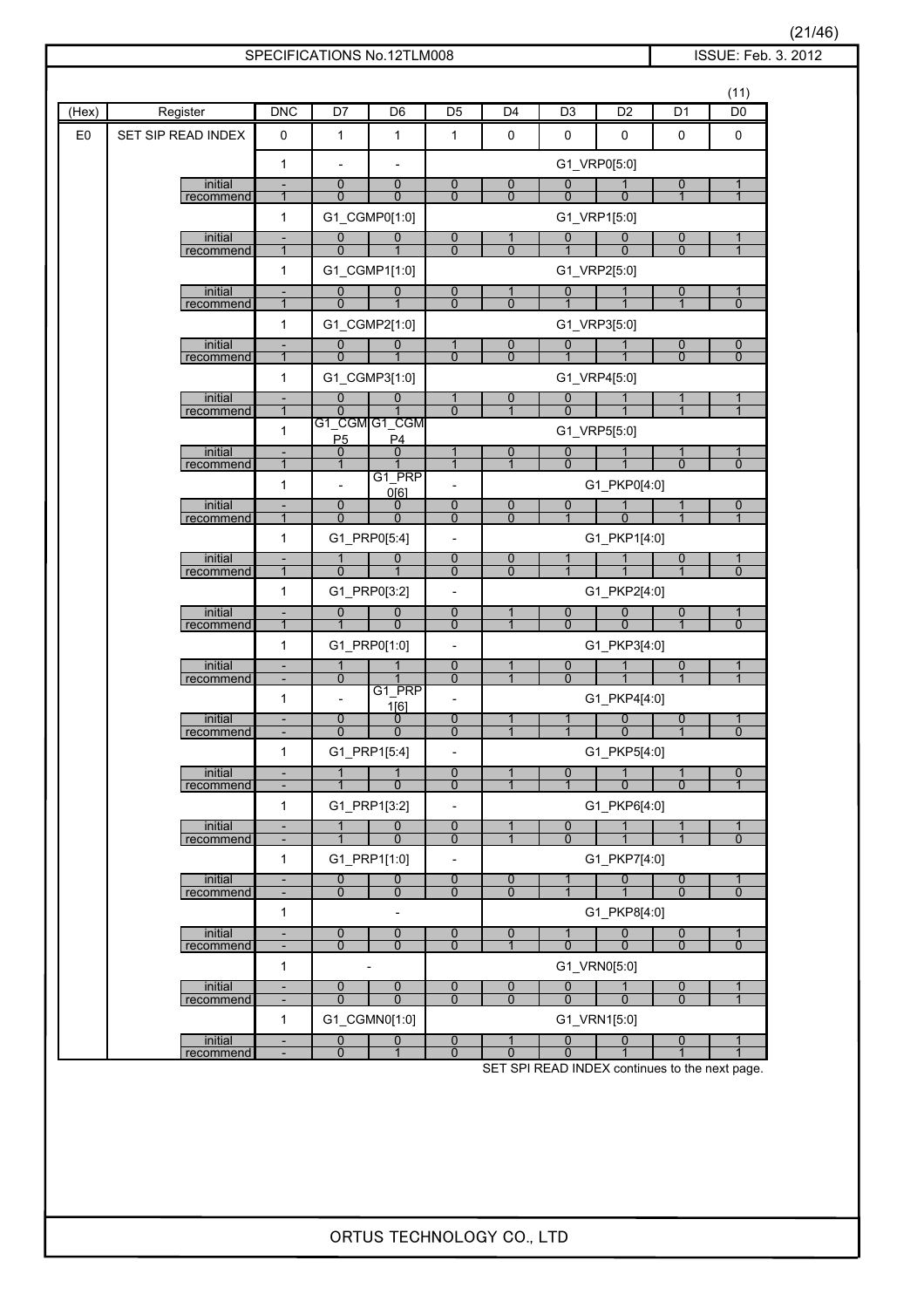|       |                      |                                                      |                                          | SPECIFICATIONS No.12TLM008                           |                                            |                                                      |                                            |                                                      |                                          | ISSUE: Feb. 3. 2012                                  |
|-------|----------------------|------------------------------------------------------|------------------------------------------|------------------------------------------------------|--------------------------------------------|------------------------------------------------------|--------------------------------------------|------------------------------------------------------|------------------------------------------|------------------------------------------------------|
|       |                      |                                                      |                                          |                                                      |                                            |                                                      |                                            |                                                      |                                          | (12)                                                 |
| (Hex) | Register             | DNC                                                  | D7                                       | D <sub>6</sub>                                       | D <sub>5</sub>                             | $\overline{D4}$                                      | D <sub>3</sub>                             | D2                                                   | D <sub>1</sub>                           | D <sub>0</sub>                                       |
|       |                      | $\mathbf{1}$                                         |                                          | G1_CGMN1[1:0]                                        |                                            |                                                      |                                            | G1_VRN2[5:0]                                         |                                          |                                                      |
|       | initial<br>recommend | $\overline{\phantom{a}}$<br>$\overline{\phantom{a}}$ | $\overline{0}$<br>$\overline{0}$         | 0<br>1                                               | $\overline{0}$<br>$\overline{0}$           | 1<br>$\mathbf 0$                                     | $\overline{0}$<br>$\overline{1}$           |                                                      | $\overline{0}$<br>$\overline{0}$         | 1<br>$\overline{1}$                                  |
|       |                      | $\mathbf{1}$                                         |                                          | G1_CGMN2[1:0]                                        |                                            |                                                      |                                            | G1_VRN3[5:0]                                         |                                          |                                                      |
|       | initial<br>recommend | $\overline{\phantom{a}}$<br>$\overline{\phantom{a}}$ | $\boldsymbol{0}$<br>$\overline{0}$       | $\mathbf 0$                                          | 1<br>$\overline{0}$                        | 0<br>$\overline{1}$                                  | 0<br>$\overline{0}$                        |                                                      | $\overline{0}$<br>$\mathbf 1$            | 0<br>$\overline{1}$                                  |
|       |                      | $\mathbf{1}$                                         |                                          | G1_CGMN3[1:0]                                        |                                            |                                                      |                                            | G1_VRN4[5:0]                                         |                                          |                                                      |
|       | initial              | $\overline{\phantom{a}}$                             | $\overline{0}$                           | 0                                                    | 1                                          | 0                                                    | $\overline{0}$                             | 1                                                    | 1                                        |                                                      |
|       | recommend            | $\overline{\phantom{a}}$<br>$\mathbf{1}$             | $\overline{0}$                           | G1_CGM G1_CGM                                        | $\mathbf{1}$                               | $\mathbf 0$                                          | $\overline{0}$                             | $\mathbf 0$<br>G1_VRN5[5:0]                          | $\mathbf{1}$                             | $\mathbf{0}$                                         |
|       | initial              | $\overline{\phantom{a}}$                             | N <sub>5</sub><br>$\boldsymbol{0}$       | N <sub>4</sub><br>$\mathbf 0$                        |                                            | 0                                                    | $\mathbf 0$                                |                                                      |                                          |                                                      |
|       | recommend            | $\overline{\phantom{a}}$<br>1                        | $\mathbf{1}$<br>$\overline{\phantom{0}}$ | G1_PRN                                               | $\mathbf{1}$                               | 1                                                    | $\mathbf 1$                                | G1_PKN0[4:0]                                         | $\mathbf{1}$                             | $\mathbf{1}$                                         |
|       | initial              | $\overline{\phantom{a}}$                             | $\overline{0}$                           | 0[6]<br>0                                            | $\overline{0}$                             | $\bf{0}$                                             | 0                                          |                                                      | 1                                        | $\overline{0}$                                       |
|       | recommend            | $\overline{\phantom{a}}$                             | $\mathbf 0$                              | $\mathbf 0$                                          | 0                                          | $\mathbf 0$                                          | $\overline{1}$                             | $\mathbf 0$                                          | $\mathbf{1}$                             | 0                                                    |
|       | initial              | 1<br>$\overline{\phantom{a}}$                        | $\mathbf 1$                              | G1_PRN0[5:4]<br>0                                    | $\overline{\phantom{0}}$<br>$\overline{0}$ | $\boldsymbol{0}$                                     | 1                                          | G1_PKN1[4:0]                                         | $\overline{0}$                           | 1                                                    |
|       | recommend            | $\overline{\phantom{a}}$                             | $\mathbf 0$                              |                                                      | $\mathbf{0}$                               | $\mathbf 0$                                          | $\overline{1}$                             |                                                      | $\mathbf 1$                              | $\Omega$                                             |
|       | initial              | 1<br>$\overline{\phantom{a}}$                        | $\overline{0}$                           | G1_PRN0[3:2]<br>0                                    | $\overline{\phantom{0}}$<br>$\overline{0}$ |                                                      | 0                                          | G1_PKN2[4:0]<br>$\mathbf 0$                          | $\overline{0}$                           |                                                      |
|       | recommend            | $\overline{\phantom{a}}$                             |                                          |                                                      | $\overline{0}$                             |                                                      | $\mathbf{0}$                               | $\Omega$                                             | $\mathbf{0}$                             |                                                      |
|       |                      | 1                                                    |                                          | G1_PRN0[1:0]                                         | $\overline{\phantom{a}}$                   |                                                      |                                            | G1_PKN3[4:0]                                         |                                          |                                                      |
|       | initial<br>recommend | $\overline{\phantom{a}}$<br>$\overline{\phantom{a}}$ | 1<br>$\overline{0}$                      | $\mathbf 0$                                          | 0<br>0                                     |                                                      | 0<br>$\overline{0}$                        |                                                      | $\overline{0}$<br>$\overline{1}$         | $\mathbf 0$                                          |
|       |                      | $\mathbf{1}$                                         | $\overline{\phantom{0}}$                 | G1_PRN<br>1[6]                                       |                                            |                                                      |                                            | G1_PKN4[4:0]                                         |                                          |                                                      |
|       | initial<br>recommend | $\overline{\phantom{a}}$                             | $\overline{0}$<br>$\mathbf 0$            | 0<br>$\mathbf 0$                                     | $\overline{0}$<br>0                        |                                                      | 0<br>$\mathbf{1}$                          | $\mathbf 0$                                          | 1<br>$\mathbf 0$                         | 0<br>$\overline{1}$                                  |
|       |                      | 1                                                    |                                          | G1_PRN1[5:4]                                         | $\overline{\phantom{a}}$                   |                                                      |                                            | G1_PKN5[4:0]                                         |                                          |                                                      |
|       | initial<br>recommend | $\overline{\phantom{a}}$<br>$\overline{\phantom{a}}$ | $\mathbf{1}$<br>1                        | 1<br>$\mathbf{0}$                                    | $\overline{0}$<br>$\mathbf{0}$             | -1                                                   | 0<br>$\mathbf{1}$                          | $\mathbf 0$                                          | 1<br>$\mathbf{0}$                        | $\mathbf 0$<br>$\Omega$                              |
|       |                      | $\mathbf{1}$                                         |                                          | G1_PRN1[3:2]                                         | $\overline{\phantom{a}}$                   |                                                      |                                            | G1_PKN6[4:0]                                         |                                          |                                                      |
|       | initial<br>recommend | $\overline{\phantom{a}}$<br>$\overline{\phantom{a}}$ |                                          | 0                                                    | $\overline{0}$<br>0                        |                                                      | 0<br>$\mathbf{0}$                          |                                                      | $\overline{1}$                           | $\mathbf 0$                                          |
|       |                      | $\mathbf{1}$                                         |                                          | G1_PRN1[1:0]                                         | $\overline{\phantom{0}}$                   |                                                      |                                            | G1_PKN7[4:0]                                         |                                          |                                                      |
|       | initial<br>recommend | ÷,<br>$\overline{\phantom{a}}$                       | $\mathbf 0$<br>$\mathbf 0$               | $\mathbf 0$<br>$\mathbf 0$                           | $\mathbf 0$<br>$\mathbf 0$                 | $\mathbf 0$<br>$\Omega$                              | 1                                          | $\mathbf 0$<br>$\overline{1}$                        | $\mathbf{0}$<br>$\overline{1}$           | 1<br>$\mathbf 0$                                     |
|       |                      | $\mathbf{1}$                                         |                                          | $\overline{\phantom{a}}$                             |                                            |                                                      |                                            | G1_PKN8[4:0]                                         |                                          |                                                      |
|       | initial<br>recommend | $\overline{\phantom{a}}$<br>$\overline{\phantom{a}}$ | 0<br>$\mathbf 0$                         | 0<br>0                                               | 0<br>0                                     | 0<br>$\overline{1}$                                  | 1<br>$\mathbf 0$                           | $\overline{0}$<br>$\mathbf 0$                        | $\overline{0}$<br>0                      | $\overline{1}$                                       |
| FE.   | SET SPI READ INDEX   | $\pmb{0}$                                            | 1                                        | 1                                                    | 1                                          | 1                                                    | 1                                          | 1                                                    | 1                                        | $\mathbf 0$                                          |
|       |                      | $\mathbf{1}$                                         |                                          |                                                      |                                            |                                                      | CMD_ADD[7:0]                               |                                                      |                                          |                                                      |
|       | initial              | $\overline{\phantom{a}}$                             | $\blacksquare$                           | $\blacksquare$                                       | $\overline{\phantom{a}}$                   | $\overline{\phantom{a}}$                             |                                            | $\overline{\phantom{a}}$                             | $\overline{\phantom{a}}$                 | $\overline{\phantom{a}}$                             |
| FF    | recommend<br>SPIREAD | $\qquad \qquad \blacksquare$<br>0                    | ٠<br>$\mathbf{1}$                        | $\qquad \qquad \blacksquare$<br>$\mathbf{1}$         | $\overline{\phantom{a}}$<br>1              | $\overline{\phantom{a}}$<br>$\mathbf{1}$             | $\overline{\phantom{a}}$<br>$\mathbf{1}$   | $\overline{\phantom{a}}$<br>1                        | $\overline{\phantom{a}}$<br>$\mathbf{1}$ | $\overline{\phantom{a}}$<br>1                        |
|       |                      |                                                      |                                          |                                                      |                                            |                                                      |                                            |                                                      |                                          |                                                      |
|       | initial              | $\mathbf{1}$<br>$\overline{\phantom{a}}$             | ٠                                        | $\overline{\phantom{a}}$                             | ٠                                          | ٠                                                    | CMD_DATA1[7:0]<br>$\overline{\phantom{a}}$ | ٠                                                    | ٠                                        | $\overline{\phantom{a}}$                             |
|       | recommend            | $\overline{\phantom{a}}$                             |                                          |                                                      |                                            |                                                      |                                            |                                                      |                                          | $\overline{\phantom{a}}$                             |
|       | initial              | $\mathbf{1}$<br>$\overline{\phantom{a}}$             | $\overline{\phantom{a}}$                 | $\overline{\phantom{a}}$                             | ÷                                          |                                                      | $\cdots$                                   | $\blacksquare$                                       | $\overline{\phantom{a}}$                 |                                                      |
|       | recommend            | $\overline{\phantom{a}}$                             | $\overline{\phantom{a}}$                 | $\overline{\phantom{a}}$                             | $\overline{\phantom{a}}$                   | $\overline{\phantom{a}}$                             | ÷,                                         | $\overline{\phantom{a}}$                             | $\overline{\phantom{a}}$                 | $\overline{\phantom{a}}$                             |
|       | initial              | $\mathbf{1}$                                         |                                          |                                                      |                                            |                                                      | CMD_DATAN[7:0]                             |                                                      |                                          |                                                      |
|       | recommend            | $\overline{\phantom{a}}$<br>$\overline{\phantom{a}}$ | ٠<br>٠                                   | $\overline{\phantom{a}}$<br>$\overline{\phantom{a}}$ | $\overline{\phantom{a}}$                   | $\overline{\phantom{a}}$<br>$\overline{\phantom{a}}$ |                                            | $\overline{\phantom{a}}$<br>$\overline{\phantom{a}}$ | ٠<br>$\overline{\phantom{a}}$            | $\overline{\phantom{a}}$<br>$\overline{\phantom{a}}$ |

 $\frac{(22/46)}{2012}$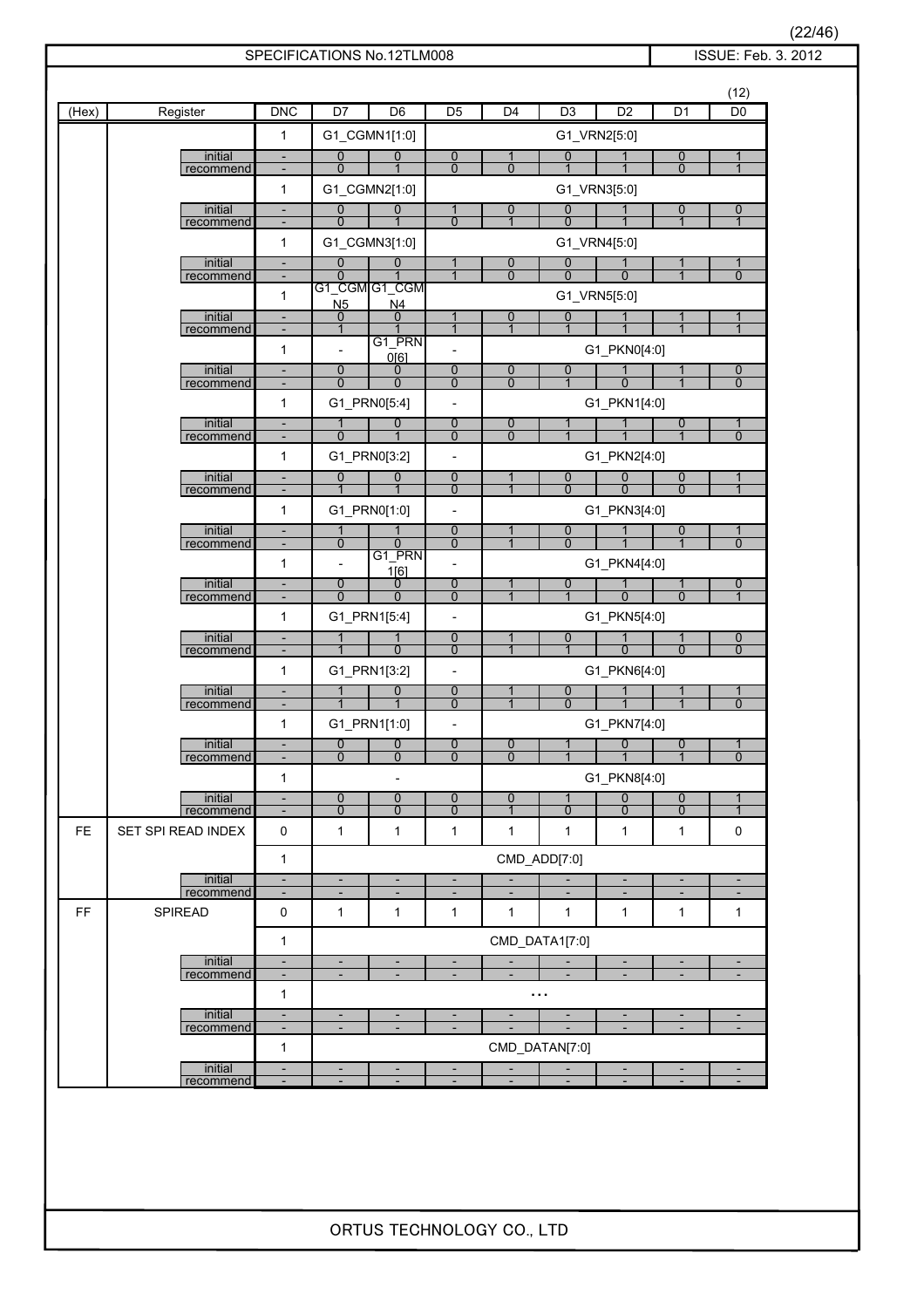### **8. SEQUENCE**

### **[Power\_on Sequence]**

| No.            |                                    | <b>Function</b>                    |              | <b>DNC</b> Command/Parameter |
|----------------|------------------------------------|------------------------------------|--------------|------------------------------|
|                |                                    | RESETB=0                           |              |                              |
|                | Wait                               | wait 1 msec or more                |              |                              |
|                | Power on                           | IOVCC, VCC on                      |              |                              |
|                | Wait                               | wait 10 msec or more               |              |                              |
|                |                                    | RESETB=1                           |              |                              |
|                | Wait                               | wait 10 msec or more               |              |                              |
|                | <b>RGB</b> signals                 | RGB signals start                  |              |                              |
|                | Wait                               | wait 2 frames or more              |              |                              |
| $\mathbf{1}$   | Enable extentended commands        | Enable extentended commands        | 0            | B9h                          |
|                |                                    | Parameter 1                        | 1            | FFh                          |
|                |                                    | Parameter 2                        | 1            | 83h                          |
|                |                                    | Parameter 3                        | $\mathbf{1}$ | 63h                          |
| $\overline{2}$ | Set power                          | Set power                          | 0            | B <sub>1</sub> h             |
|                |                                    | Parameter 1                        | 1            | 81h                          |
|                |                                    | Parameter 2                        | 1            | 24h                          |
|                |                                    | Parameter 3                        | 1            | 04h                          |
|                |                                    | Parameter 4                        | 1            | 02h                          |
|                |                                    | Parameter 5                        | 1            | 02h                          |
|                |                                    | Parameter 6                        | 1            | 03h                          |
|                |                                    | Parameter 7                        | 1            | 10 <sub>h</sub>              |
|                |                                    | Parameter 8                        | 1            | 10h                          |
|                |                                    | Parameter 9                        | 1            | 34h                          |
|                |                                    | Parameter 10                       | 1            | 3Ch                          |
|                |                                    | Parameter 11                       | 1            | 3Fh                          |
|                |                                    | Parameter 12                       | 1            | 3Fh                          |
| 3              | Sleep out                          | Sleep out                          | 0            | 11h                          |
|                | Wait                               | wait 5 msec or more                |              |                              |
| $\overline{a}$ | Display inversion off              | Display inversion off              | 0            | 20h                          |
| $\sqrt{5}$     | Memory access control              | Memory access control              | 0            | 36h                          |
|                |                                    | Parameter 1                        | 1            | 00h                          |
| 6              | Interface pixel format             | Interface pixel format             | 0            | 3Ah                          |
|                |                                    | Parameter 1                        | 1            | 70h                          |
|                | Wail                               | wait 120 msec or more              |              |                              |
| $\overline{7}$ | Set power                          | Set power                          | 0            | B <sub>1</sub> h             |
|                |                                    | Parameter 1                        | 1            | 78h                          |
|                |                                    | Parameter 2                        | 1            | 24h                          |
|                |                                    | Parameter 3                        | $\mathbf{1}$ | 07h                          |
|                |                                    | Parameter 4                        | $\mathbf{1}$ | 02h                          |
|                |                                    | Parameter 5                        | 1            | 02h                          |
|                |                                    | Parameter 6                        | 1            | 03h                          |
|                |                                    | Parameter 7                        | 1            | 10h                          |
|                |                                    | Parameter 8                        | 1            | 10h                          |
|                |                                    | Parameter 9                        | 1            | 34h                          |
|                |                                    | Parameter 10                       | 1            | 3Ch                          |
|                |                                    | Parameter 11                       | 1            | 3Fh                          |
|                |                                    | Parameter 12                       | 1            | 3Fh                          |
| 8              | Set RGB interface related register | Set RGB interface related register | 0            | B3h                          |
|                |                                    | Parameter 1                        | 1            | 01h                          |
| 9              | Set display waveform cycle         |                                    | 0            | $\overline{BA}$              |
|                |                                    | Set display waveform cycle         |              | 00h                          |
|                |                                    | Parameter 1                        | 1            |                              |
|                |                                    | Parameter 2                        | 1            | 08h                          |
|                |                                    | Parameter 3                        | 1            | 6Eh                          |
|                |                                    | Parameter 4                        | 1            | 07h                          |
|                |                                    | Parameter 5                        | 1            | 01h                          |
|                |                                    | Parameter 6                        | 1            | 01h                          |
|                |                                    |                                    |              |                              |
|                |                                    | Parameter 7                        | 1            | 62h                          |
|                |                                    | Parameter 8<br>Parameter 9         | 1<br>1       | 01h<br>57h                   |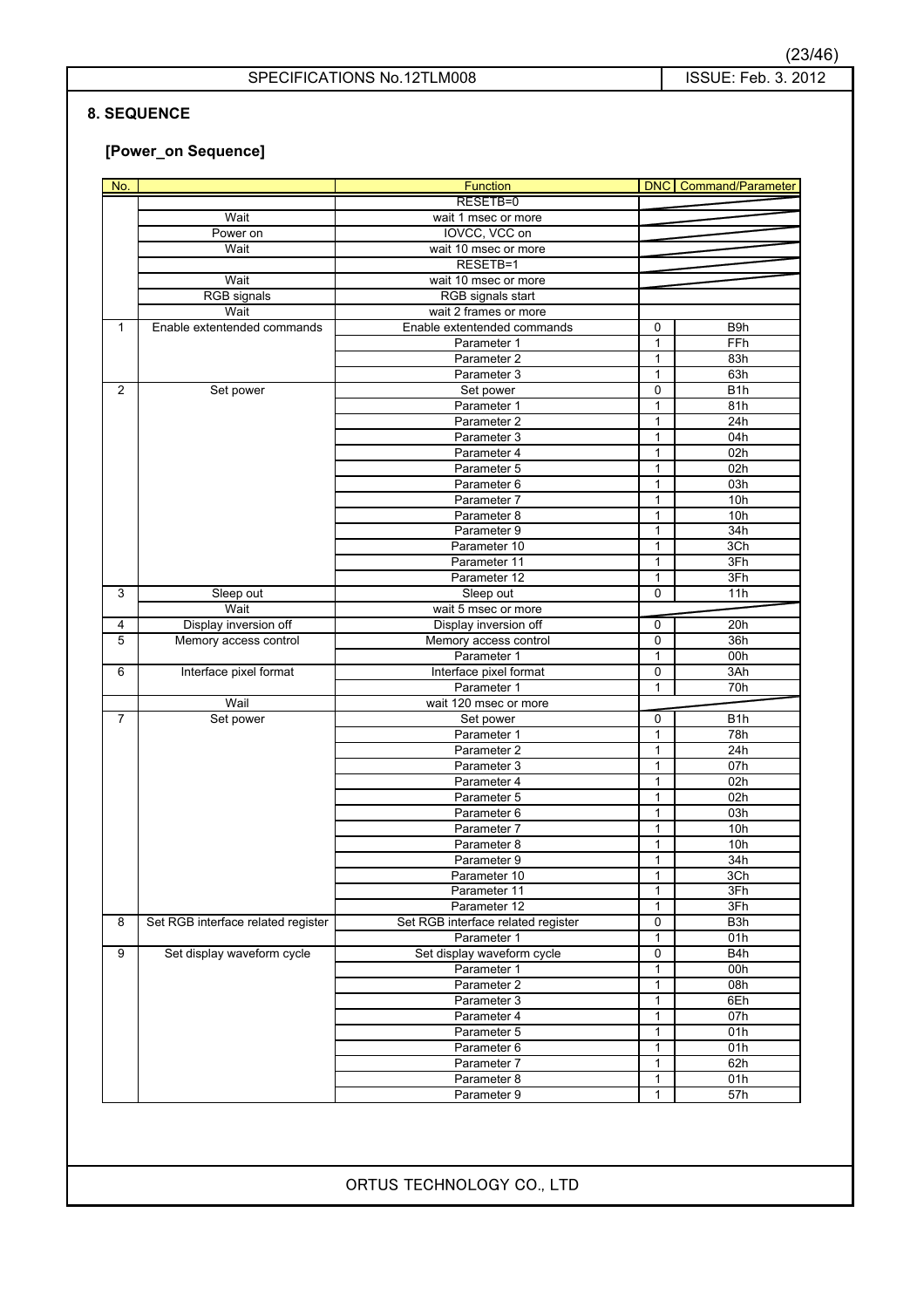|     |  | (24/46)           |  |
|-----|--|-------------------|--|
| SL. |  | JF: Feb. 3, 2012. |  |

| No. |                                 | <b>Function</b>                 | <b>DNC</b>     | Command/Parameter |
|-----|---------------------------------|---------------------------------|----------------|-------------------|
| 10  | Set panel                       | Set panel                       | $\overline{0}$ | <b>CCh</b>        |
|     |                                 | Parameter 1                     | $\overline{1}$ | 0Bh               |
| 11  | Set gamma curve related setting | Set gamma curve related setting | $\Omega$       | E0h               |
|     |                                 | Parameter 1                     | $\mathbf{1}$   | 03h               |
|     |                                 | Parameter 2                     | 1              | 49h               |
|     |                                 | Parameter 3                     | 1              | 4Eh               |
|     |                                 | Parameter 4                     | 1              | 4Ch               |
|     |                                 | Parameter 5                     | 1              | 57h               |
|     |                                 | Parameter 6                     | 1              | F <sub>4</sub> h  |
|     |                                 | Parameter 7                     | $\mathbf{1}$   | 0Bh               |
|     |                                 | Parameter 8                     | 1              | 4Eh               |
|     |                                 | Parameter 9                     | 1              | 92h               |
|     |                                 | Parameter 10                    | 1              | 57h               |
|     |                                 | Parameter 11                    | 1              | 1Ah               |
|     |                                 | Parameter 12                    | 1              | 99h               |
|     |                                 | Parameter 13                    | $\mathbf{1}$   | 96h               |
|     |                                 | Parameter 14                    | $\mathbf{1}$   | 0Ch               |
|     |                                 | Parameter 15                    | $\mathbf{1}$   | 10 <sub>h</sub>   |
|     |                                 | Parameter 16                    | $\mathbf{1}$   | 01h               |
|     |                                 | Parameter 17                    | $\mathbf{1}$   | 47h               |
|     |                                 | Parameter 18                    | 1              | 4Dh               |
|     |                                 | Parameter 19                    | $\mathbf{1}$   | 57h               |
|     |                                 | Parameter 20                    | $\mathbf{1}$   | 62h               |
|     |                                 | Parameter 21                    | 1              | FFh               |
|     |                                 | Parameter 22                    | $\mathbf{1}$   | 0Ah               |
|     |                                 | Parameter 23                    | $\mathbf{1}$   | 4Eh               |
|     |                                 | Parameter 24                    | $\mathbf{1}$   | D1h               |
|     |                                 | Parameter 25                    | $\mathbf{1}$   | 16h               |
|     |                                 | Parameter 26                    | $\mathbf{1}$   | 19h               |
|     |                                 | Parameter 27                    | 1              | 98h               |
|     |                                 | Parameter 28                    | $\mathbf{1}$   | D <sub>6</sub> h  |
|     |                                 | Parameter 29                    | $\mathbf{1}$   | 0Eh               |
|     |                                 | Parameter 30                    | 1              | 11h               |
|     | Wait                            | wait 5 msec or more             |                |                   |
| 12  | Display on                      | Display on                      | 0              | 29h               |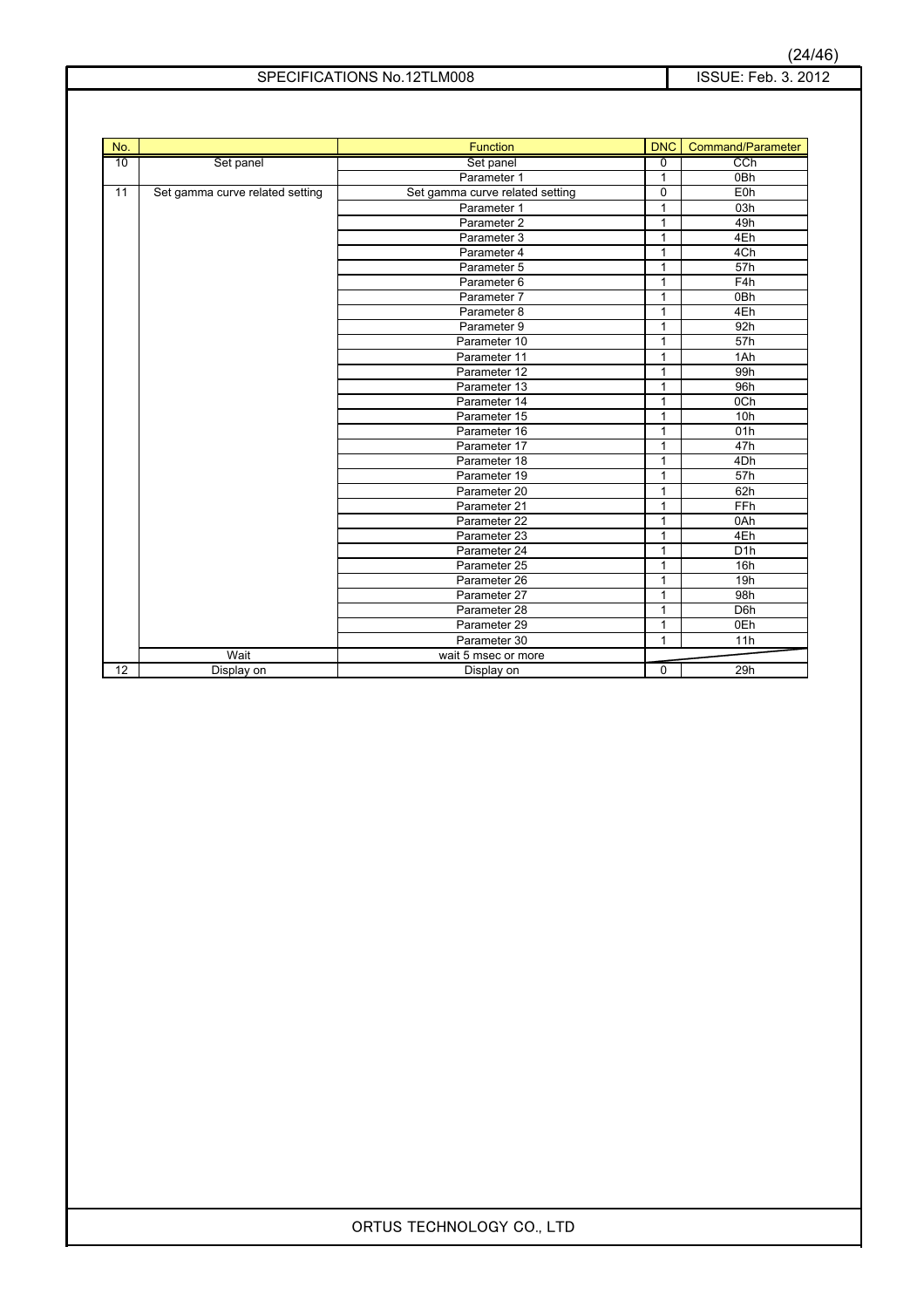Power off sequence

| No. |             | <b>Function</b>       |  | <b>DNC</b> Command/Parameter |
|-----|-------------|-----------------------|--|------------------------------|
|     | Display off | Display off           |  | 28h                          |
|     | Wait        | wait 5 msec or more   |  |                              |
|     | Sleep in    | Sleep in              |  | 10 <sub>h</sub>              |
|     | Wait        | wait 2 frames or more |  |                              |
| ົ   | RGB signals | RGB signals stop      |  |                              |

Power off

### Sleep sequence

| No. |             | Function              | <b>DNC</b> | Command/Parameter |
|-----|-------------|-----------------------|------------|-------------------|
|     | Sleep in    | Sleep in              |            | 10h               |
|     | Wait        | wait 2 frames or more |            |                   |
|     | RGB signals | RGB signals stop      |            |                   |

### Sleep release sequence

| No. |                    | Function                 | <b>DNC</b> | Command/Parameter |
|-----|--------------------|--------------------------|------------|-------------------|
|     | <b>RGB</b> signals | <b>RGB</b> signals start |            |                   |
|     | Wait               | wait 2 frames or more    |            |                   |
|     | Sleep out          | Sleep out                |            | 11h               |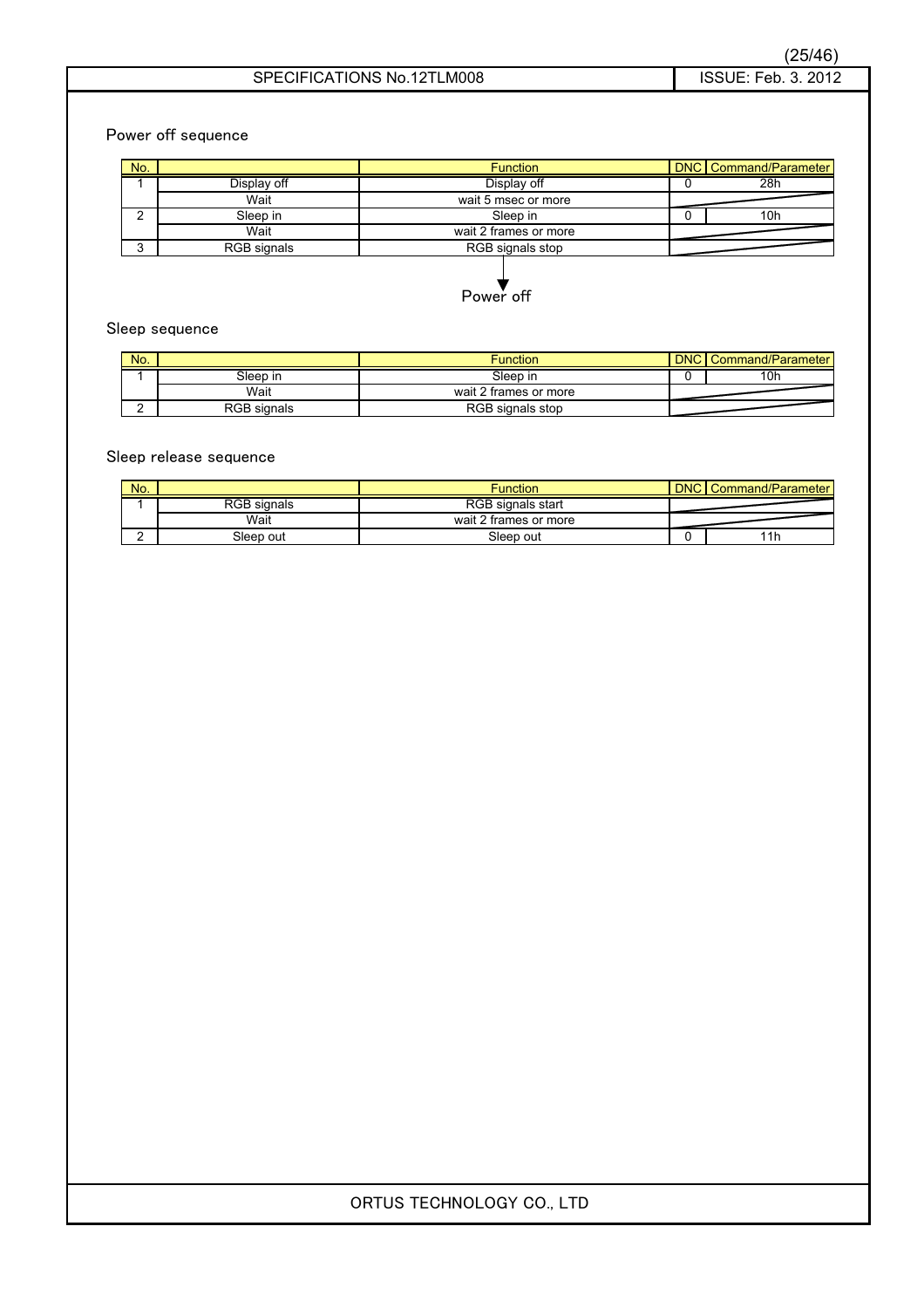Refresh sequence

| No.            | Enable extentended commands        | <b>Function</b><br>Enable extentended commands     | $\overline{0}$                 | <b>DNC</b> Command/Parameter<br>B <sub>9</sub> h |
|----------------|------------------------------------|----------------------------------------------------|--------------------------------|--------------------------------------------------|
| 1              |                                    |                                                    |                                |                                                  |
|                |                                    | Parameter 1<br>Parameter 2                         | $\mathbf{1}$<br>$\mathbf{1}$   | FFh<br>83h                                       |
|                |                                    | Parameter 3                                        | $\mathbf{1}$                   | 63h                                              |
| $\overline{2}$ | Display inversion off              | Display inversion off                              | 0                              | 20h                                              |
| 3              | Memory access control              | Memory access control                              | $\mathbf 0$                    | 36h                                              |
|                |                                    | Parameter 1                                        | $\mathbf{1}$                   | 00h                                              |
| 4              | Interface pixel format             | Interface pixel format                             | $\mathbf 0$                    | 3Ah                                              |
|                |                                    | Parameter 1                                        | $\mathbf{1}$                   | 70h                                              |
| 5              | Set power                          | Set power                                          | 0                              | B <sub>1</sub> h                                 |
|                |                                    | Parameter 1                                        | $\mathbf{1}$                   | 78h                                              |
|                |                                    | Parameter 2                                        | $\mathbf{1}$                   | 24h                                              |
|                |                                    | Parameter 3                                        | $\mathbf{1}$                   | 04h                                              |
|                |                                    | Parameter 4                                        | $\mathbf{1}$                   | 02h                                              |
|                |                                    | Parameter 5                                        | 1                              | 02h                                              |
|                |                                    | Parameter 6                                        | $\mathbf{1}$                   | 03h                                              |
|                |                                    | Parameter 7                                        | $\mathbf{1}$                   | 10h                                              |
|                |                                    | Parameter 8                                        | $\mathbf{1}$                   | 10h                                              |
|                |                                    | Parameter 9                                        | $\mathbf{1}$                   | 34h                                              |
|                |                                    | Parameter 10                                       | $\mathbf{1}$                   | 3Ch                                              |
|                |                                    | Parameter 11                                       | $\mathbf{1}$                   | 3Fh                                              |
| 6              | Set RGB interface related register | Parameter 12<br>Set RGB interface related register | $\mathbf{1}$<br>$\overline{0}$ | 3Fh<br>B <sub>3</sub> h                          |
|                |                                    | Parameter 1                                        | $\mathbf{1}$                   | 01h                                              |
| $\overline{7}$ | Set display waveform cycle         | Set display waveform cycle                         | $\pmb{0}$                      | B4h                                              |
|                |                                    | Parameter 1                                        | $\mathbf{1}$                   | 00h                                              |
|                |                                    | Parameter 2                                        | $\mathbf{1}$                   | 08h                                              |
|                |                                    | Parameter 3                                        | $\mathbf{1}$                   | 6Eh                                              |
|                |                                    | Parameter 4                                        | $\mathbf{1}$                   | 07h                                              |
|                |                                    | Parameter 5                                        | $\mathbf{1}$                   | 01h                                              |
|                |                                    | Parameter 6                                        | $\mathbf{1}$                   | 01h                                              |
|                |                                    | Parameter 7                                        | $\mathbf{1}$                   | 62h                                              |
|                |                                    | Parameter 8                                        | $\mathbf{1}$                   | 01h                                              |
|                |                                    | Parameter 9                                        | 1                              | 57h                                              |
| 8              | Set panel                          | Set panel                                          | 0                              | CCh                                              |
|                |                                    | Parameter 1                                        | $\mathbf{1}$                   | 0Bh                                              |
| 9              | Set gamma curve related setting    | Set gamma curve related setting                    | 0                              | E <sub>0</sub> h                                 |
|                |                                    | Parameter 1                                        | $\mathbf{1}$                   | 03h                                              |
|                |                                    | Parameter 2                                        | 1                              | 49h                                              |
|                |                                    | Parameter 3                                        | 1                              | 4Eh                                              |
|                |                                    | Parameter 4                                        | $\mathbf{1}$                   | 4Ch                                              |
|                |                                    | Parameter 5<br>Parameter 6                         | $\mathbf{1}$                   | 57h                                              |
|                |                                    | Parameter 7                                        | $\mathbf{1}$<br>$\mathbf{1}$   | F4h<br>0Bh                                       |
|                |                                    | Parameter 8                                        | $\mathbf{1}$                   | 4Eh                                              |
|                |                                    | Parameter 9                                        | 1                              | 92h                                              |
|                |                                    | Parameter 10                                       | 1                              | 57h                                              |
|                |                                    | Parameter 11                                       | 1                              | 1Ah                                              |
|                |                                    | Parameter 12                                       | 1                              | 99h                                              |
|                |                                    | Parameter 13                                       | 1                              | 96h                                              |
|                |                                    | Parameter 14                                       | 1                              | 0Ch                                              |
|                |                                    | Parameter 15                                       | 1                              | 10 <sub>h</sub>                                  |
|                |                                    | Parameter 16                                       | 1                              | 01h                                              |
|                |                                    | Parameter 17                                       | 1                              | 47h                                              |
|                |                                    | Parameter 18                                       | 1                              | 4Dh                                              |
|                |                                    | Parameter 19                                       | 1                              | 57h                                              |
|                |                                    | Parameter 20                                       | $\mathbf{1}$                   | 62h                                              |
|                |                                    | Parameter 21                                       | 1                              | FFh                                              |
|                |                                    | Parameter 22                                       | 1                              | 0Ah                                              |
|                |                                    | Parameter 23                                       | 1                              | 4Eh                                              |
|                |                                    | Parameter 24                                       | 1                              | D <sub>1</sub> h                                 |
|                |                                    |                                                    |                                |                                                  |
|                |                                    | Parameter 25                                       | 1                              | 16h                                              |
|                |                                    | Parameter 26                                       | $\mathbf{1}$                   | 19h                                              |
|                |                                    | Parameter 27                                       | 1                              | 98h                                              |
|                |                                    | Parameter 28                                       | 1                              | D6h                                              |
|                |                                    | Parameter 29                                       | 1                              | 0Eh                                              |
|                |                                    | Parameter 30                                       | 1                              | 11h                                              |
| 10             | Display on                         | Display on                                         | 0                              | 29h                                              |
|                |                                    |                                                    |                                |                                                  |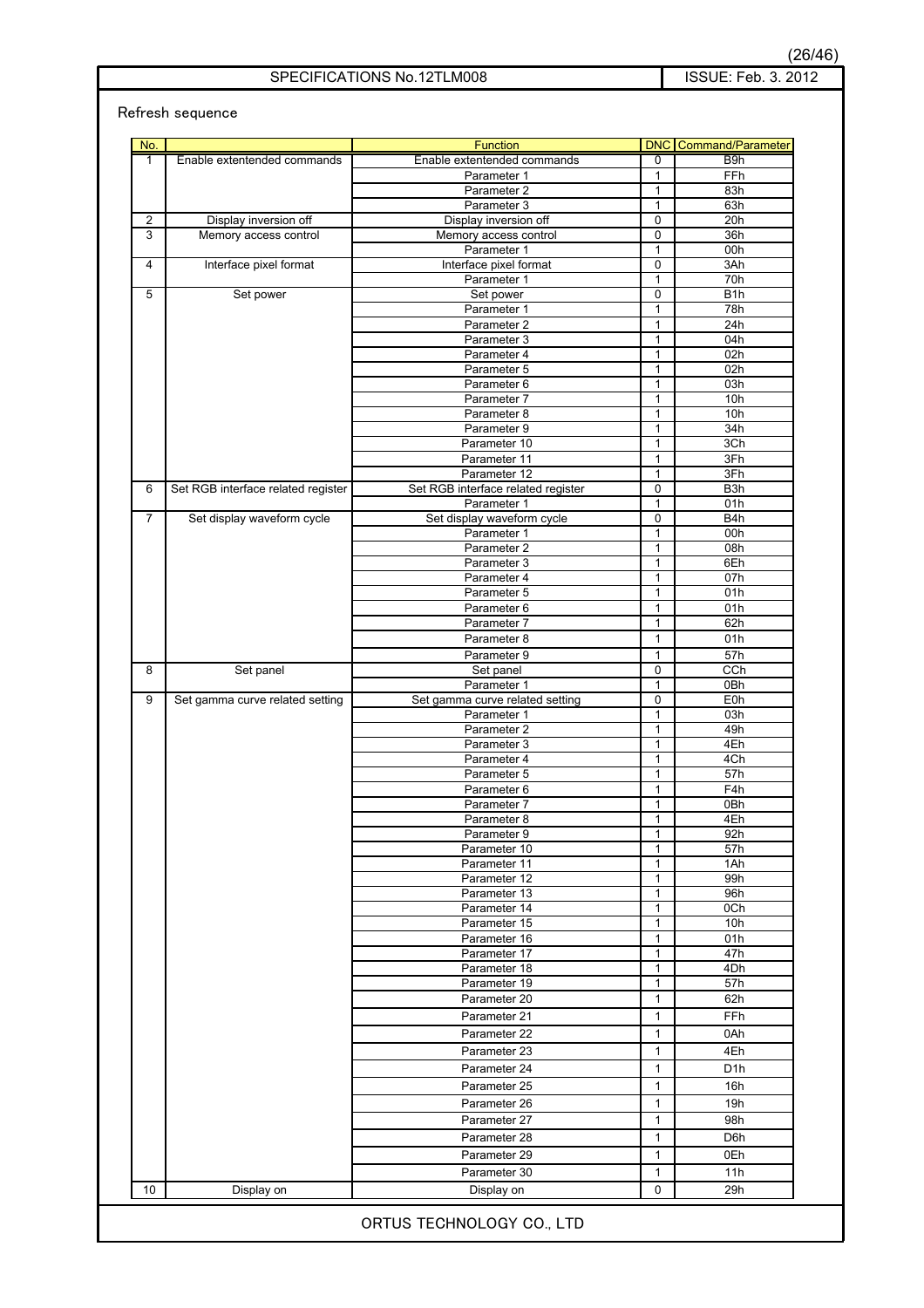### 9. RGB Interface

### Recommended RGB interface timing

| <b>Item</b>              | Symbol       | Recommended | Unit       |
|--------------------------|--------------|-------------|------------|
| Vertical cycle           | VP           | 806         | Line       |
| Vertical low pulse width | VS.          | 2           | Line       |
| Vertical front porch     | <b>VFP</b>   | 2           | Line       |
| Vertical back porch      | <b>VBP</b>   | 2           | Line       |
| Vertical active area     | <b>VDISP</b> | 800         | Line       |
| Vertical refresh rate    | <b>VRR</b>   | 60          | Hz         |
| HS cycle                 | HP           | 508         | <b>DCK</b> |
| HS low pulse width       | <b>HS</b>    | 10          | <b>DCK</b> |
| Horizontal back porch    | <b>HBP</b>   | 10          | <b>DCK</b> |
| Horizontal front porch   | <b>HFP</b>   | 8           | <b>DCK</b> |
| Horizontal active area   | <b>HDISP</b> | 480         | <b>DCK</b> |
| Pixel clock frequency    | <b>DCK</b>   | 24.576      | MHz        |

### Vertical timing



### Horizontal timing

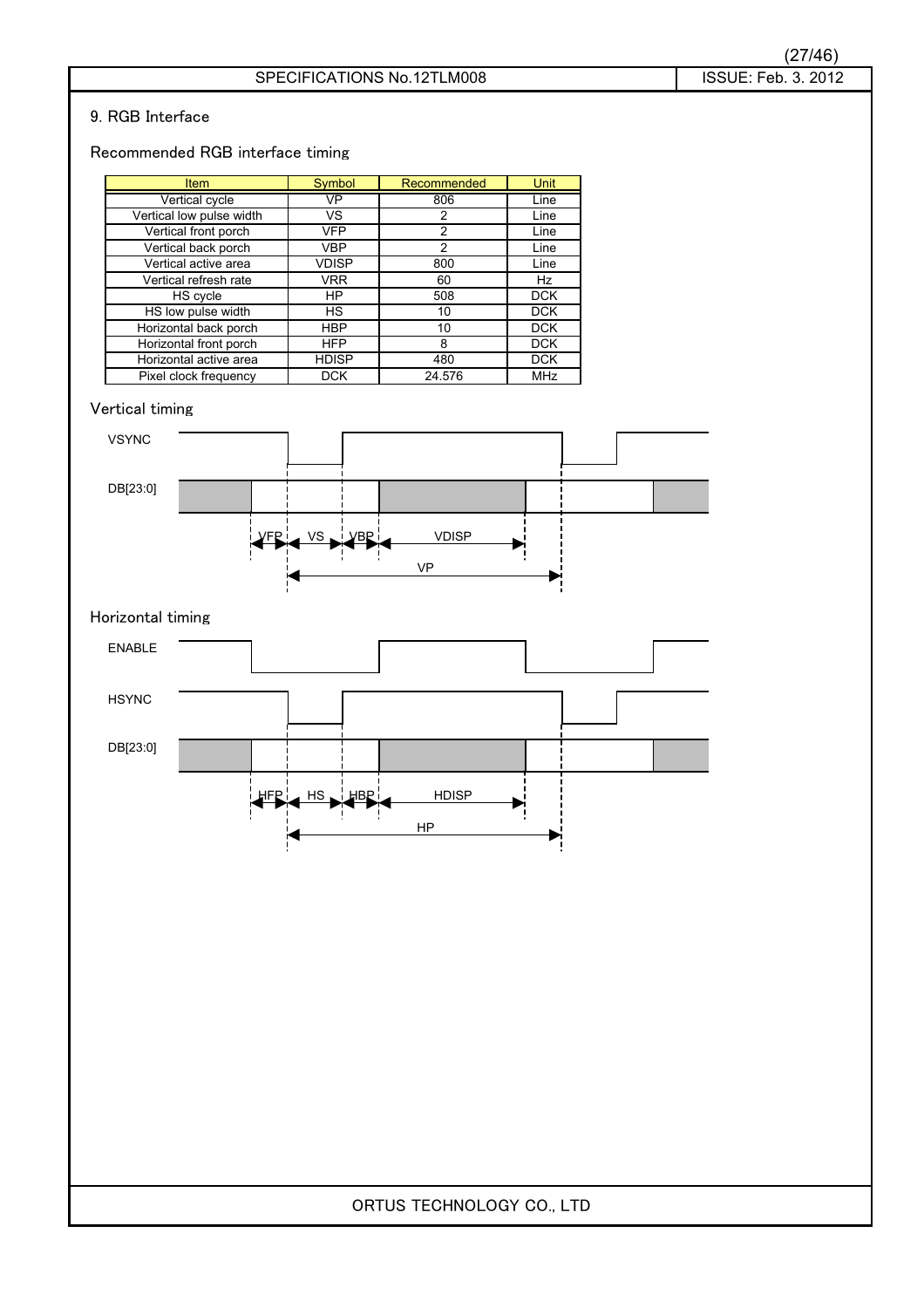### **10.Absolute Maximum Ratings**

| Item                 | Symbol       | <b>Condition</b> | Rating       |             | Unitl        | <b>Terminal</b>                                                  |  |
|----------------------|--------------|------------------|--------------|-------------|--------------|------------------------------------------------------------------|--|
|                      |              |                  | <b>MIN</b>   | <b>MAX</b>  |              |                                                                  |  |
| Power supply voltage | <b>VCC</b>   |                  | $-0.3$       | 4.6         | V            | <b>VCC</b>                                                       |  |
| IO logic voltage     | <b>IOVCC</b> |                  | $-0.3$       | 4.6         | V            | <b>IOVCC</b>                                                     |  |
| Input voltage        | VI           |                  | $-0.3$       | $IOVCC+0.3$ | V            | RESETB, SDI, SCL,<br>NCS, VSYNC, HSYNC,<br>DCK, ENABLE, DB[23:0] |  |
| <b>LED</b> current   | <b>ILED</b>  |                  | $\mathbf{0}$ | 25          |              | $mA$ VLED, LED1, $\cdots$ , LED7                                 |  |
| Storage temperature  | Tstg         |                  | $-30$        | $+80$       | $^{\circ}$ C |                                                                  |  |

### **11.Recommended Operating Conditions**

| <b>Item</b>              | Symbol       | Unit | Rating     |            |            | Unit | <b>Terminals</b>                             |
|--------------------------|--------------|------|------------|------------|------------|------|----------------------------------------------|
|                          |              |      | <b>MIN</b> | <b>TYP</b> | <b>MAX</b> |      |                                              |
| Supply<br>voltage        | VCC          |      | 2.7        | 2.8        | 2.9        | V    | <b>VCC</b>                                   |
| IO logic<br>voltage      | <b>IOVCC</b> |      | 1.7        | 1.8        | 1.9        | ٧    | IOVCC (VCC≧IOVCC)                            |
| ∟ED current              | <b>ILED</b>  |      |            | 20         |            |      | $mA$ VLED, LED1, $\cdots$ , LED7             |
| Operation<br>temperature | Top          |      | $-20$      | $+25$      | $+70$      | C    | Temperature at the surface<br>of the display |

### **12. Electrical Characteristics**

**12.1**䇭**DC Characteristics**

If no conditions are specified, then VCC=2.8V, IOVCC=1.8V, Ta=25 °C. Rating MIN TYP 0.8IOVCC 8.7 | 18 | mA VCC  $-$  | 100 14 30 | UA | IOVCC  $-$  10 Items Symbol Condition <del>| Internal Terminals</del> Unit Terminals MAX High level input voltage VIH1 | 0.8IOVCC | IOVCC V RESETB, SDI, SCL, V RESETB, SDI, SCL, NCS, VSYNC, HSYNC, Low level input<br>voltage VIL1 0 0.2IOVCC V DCK, ENABLE, DB[23:0] voltage VIL1 0 0 0.2IOVCC V **Current** Consumption ICC1 VCC=2.8V,IOVCC=  $1.8V$  18 mA ICC2 VCC=2.8V,IOVCC=  $1.8V$ stand by  $1.8V$ stand by  $1.8V$ IOICC1 VCC=2.8V,IOVCC=  $1.8V$  14 30 uA IOICC2 VCC=2.8V,IOVCC= 1.8Vstand by uA

\* A still image (color bar) on display , when accessing to the driver by RGB interface mode.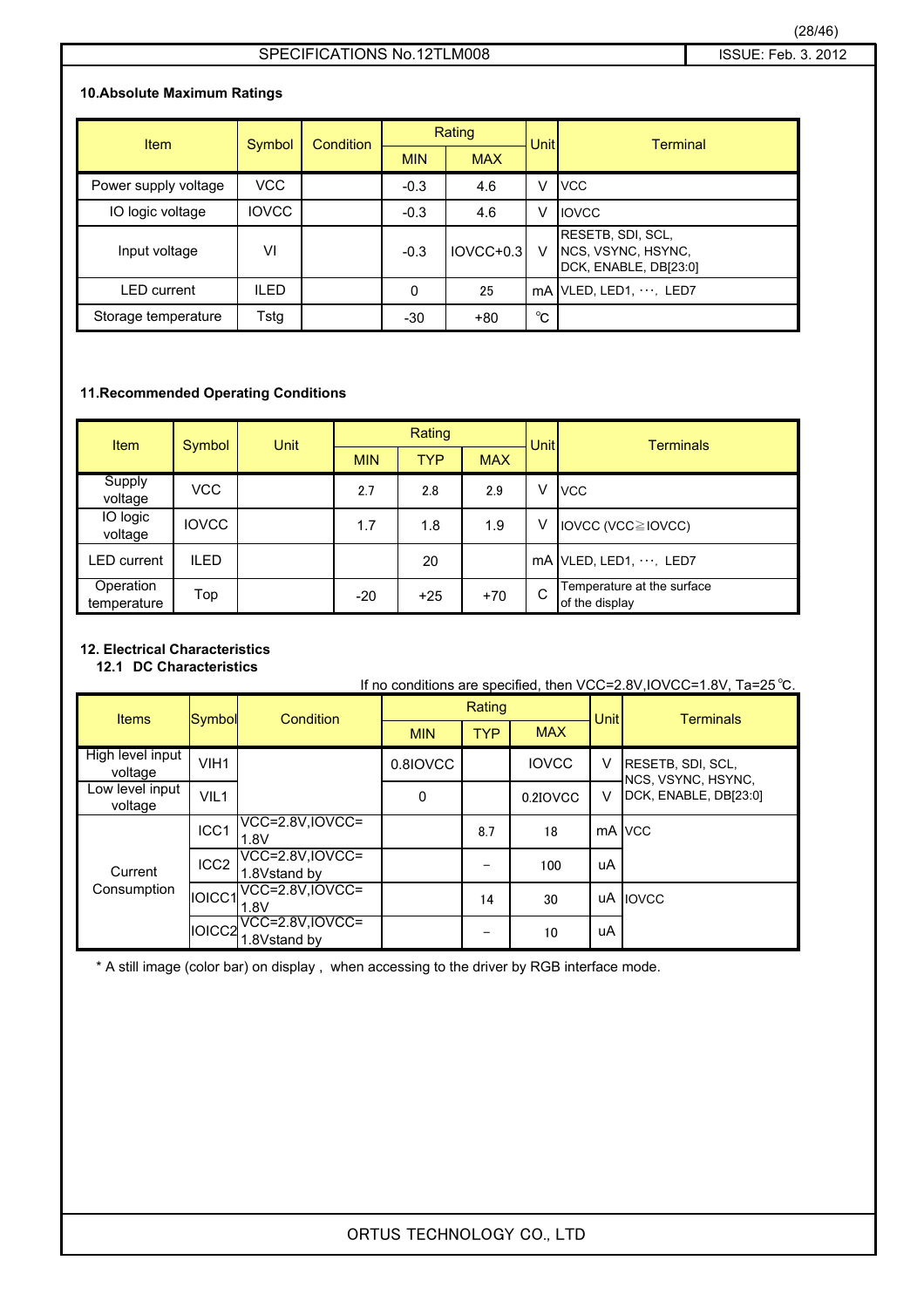

Reset low pulse width shorter than 10us do not make reset. It means undesired short pulse such as glitch, bouncing noise or electrostatic discharge do not cause irregular system reset. Please refer to the table below.

RESET timing spec

| item                  | Symbol | <b>Condition</b> |            | Unit |            |    |
|-----------------------|--------|------------------|------------|------|------------|----|
|                       |        |                  | <b>MIN</b> | TYP  | <b>MAX</b> |    |
| Reset low pulse width | t RES  |                  | (10)       | -    | -          | us |

| <b>tRES Pulse</b>    | Action         |
|----------------------|----------------|
| Shorter than 5us     | No reset       |
| Longer than 10us     | Reset          |
| Between 5us and 10us | Not determined |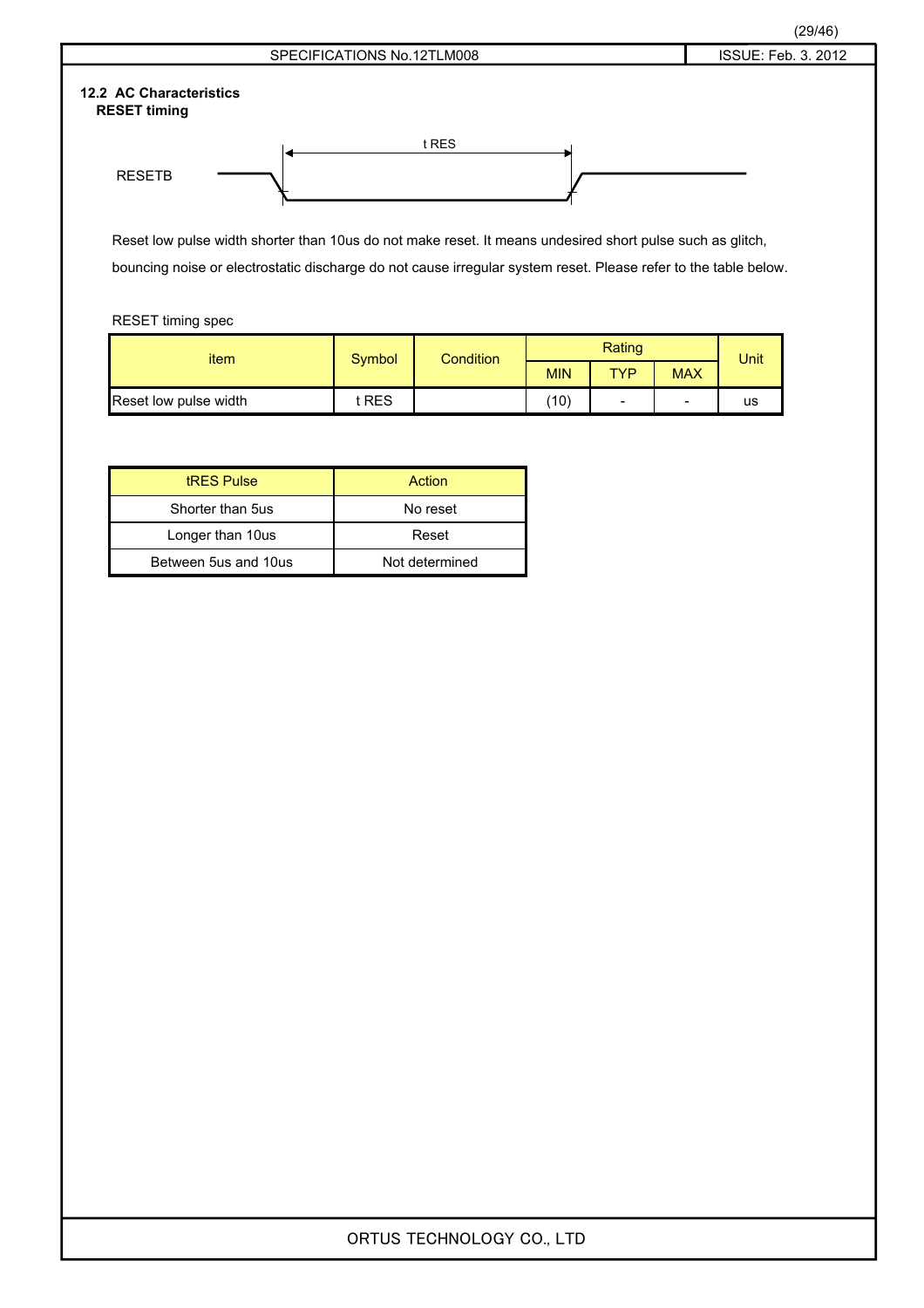

| <b>Item</b>               | Symbol        | Condition |            | Rating     |                          |      |
|---------------------------|---------------|-----------|------------|------------|--------------------------|------|
|                           |               |           | <b>MIN</b> | <b>TYP</b> | <b>MAX</b>               | Unit |
| Serial Clock Write Cycle  | tSCYCW        |           | (100)      |            |                          | ns   |
| Serial Clock Read Cycle   | <b>tSCYCR</b> |           | (200)      |            |                          | ns   |
| Pulse Width High at Write | tSHW          |           | (50)       |            |                          | ns   |
| Pulse Width High at Read  | tSHR          |           | (100)      |            |                          | ns   |
| Pulse Width Low at Write  | tSLW          |           | (50)       |            |                          | ns   |
| Pulse Width Low at Read   | tSLR          |           | (100)      |            |                          | ns   |
| CSB Setup Time at Write   | tCSS          |           | (50)       |            | -                        | ns   |
| CSB Setup Time at Read    | tCSS          |           | (100)      |            |                          | ns   |
| CSB Hold Time at Write    | tSCH          |           | (50)       |            | -                        | ns   |
| CSB Hold Time at Read     | tSCH          |           | (100)      |            |                          | ns   |
| SDI Setup Time            | tSIDS         |           | (50)       |            | $\overline{\phantom{a}}$ | ns   |
| <b>SDI Hold Time</b>      | tSIDH         |           | (50)       |            | -                        | ns   |
| Rising/Falling Time       | tR, tF        |           |            |            | (10)                     | ns   |

Remarks 1. All timing data is specified at 30 to 70% of VCCIO.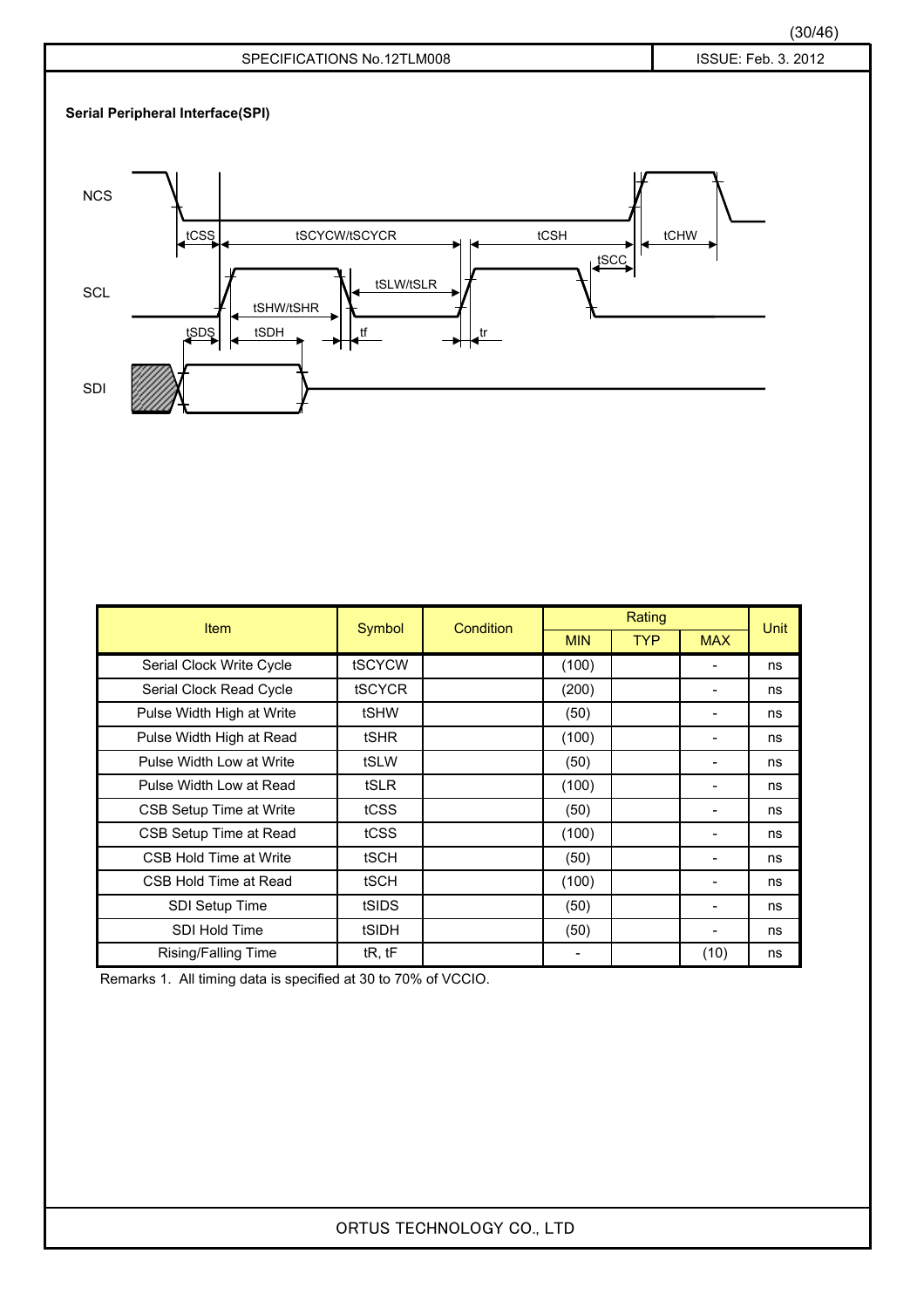### (31/46)



| <b>Item</b>                  | Symbol        | Condition                          | Rating     |            |            | Unit |  |
|------------------------------|---------------|------------------------------------|------------|------------|------------|------|--|
|                              |               |                                    | <b>MIN</b> | <b>TYP</b> | <b>MAX</b> |      |  |
| <b>VSYNC Setup Time</b>      | <b>VSST</b>   |                                    | (10)       |            |            | ns   |  |
| <b>VSYNC Hold Time</b>       | <b>VSHT</b>   |                                    | (10)       |            |            | ns   |  |
| <b>HSYNC Setup Time</b>      | <b>HSST</b>   |                                    | (10)       |            |            | ns   |  |
| <b>HSYNC Hold Time</b>       | <b>HSHT</b>   |                                    | (10)       |            |            | ns   |  |
| <b>DCK Clock Cycle</b>       | <b>DCKCYC</b> | Frame<br>Frequency=<br>50 to 70 Hz | (31)       |            | (49.2)     | ns   |  |
| DCK Low Time                 | <b>DCKLT</b>  |                                    | (10)       |            |            | ns   |  |
| DCK High Time                | <b>DCKHT</b>  |                                    | (10)       |            |            | ns   |  |
| Data Setup Time for DB[23:0] | <b>DST</b>    |                                    | (10)       |            |            | ns   |  |
| Data Hold Time for DB[23:0]  | <b>DHT</b>    |                                    | (10)       |            |            | ns   |  |

Note: (1) Signal rise and fall times are equal to or less than 20 ns.

(2) Input signals are measured by 0.30 x IOVCC for low state and 0.70 x IOVCC for high state.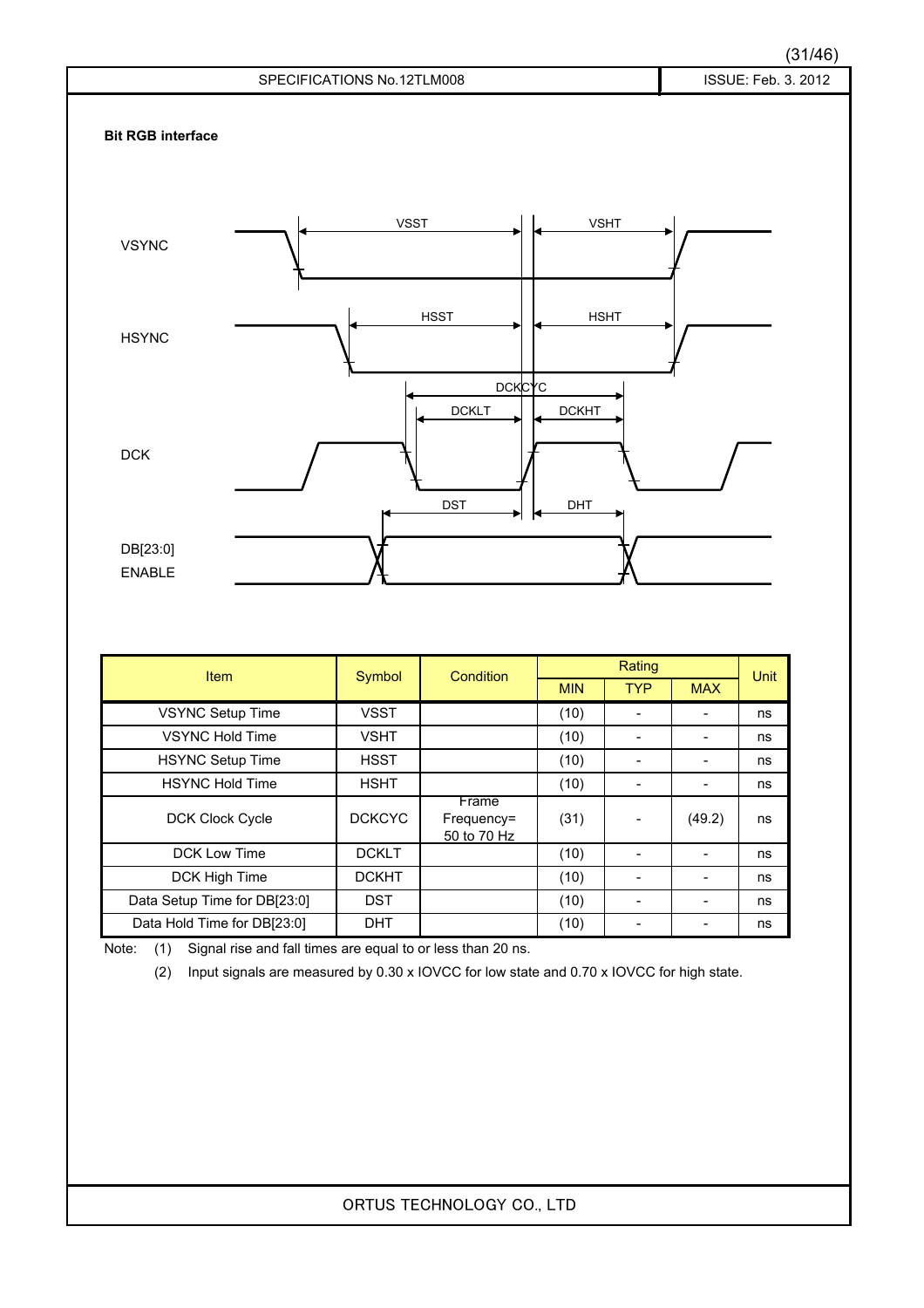### SPECIFICATIONS No.12TLM008 **INCOLLET 15 ISSUE: Feb. 3. 2012**

### 13. About LED drive circuit

 As a light source for back lights , high luminosity white LEDs are adopted. And the terminal output of the anodes and cathodes of the LEDs are carried out. There are 'Constant Voltage Drive Method (Fig.1)' and 'Constant Current Drive Method (Fig.2)' as a drive circuit system which drives them. In the meaning which suppresses the variation within a field and the average luminosity variation , 'Constant Current Drive Method' is recommended.

The VF-IF characteristic of LEDs varies every LED , i.e. the current values which flows to LED differ even if it impresses fixed voltage. As a result the brightness of five LEDs varies in a 'Constant Voltage Drive Method'. When it sees on a screen , it becomes luminosity variation within a field. As opposed to this , in a 'Constant Current Drive Method' , it is controlled to become so that fixed current flows

even if VF-IF characteristic of LED varies. And the luminosity difference of five LEDs becomes small.

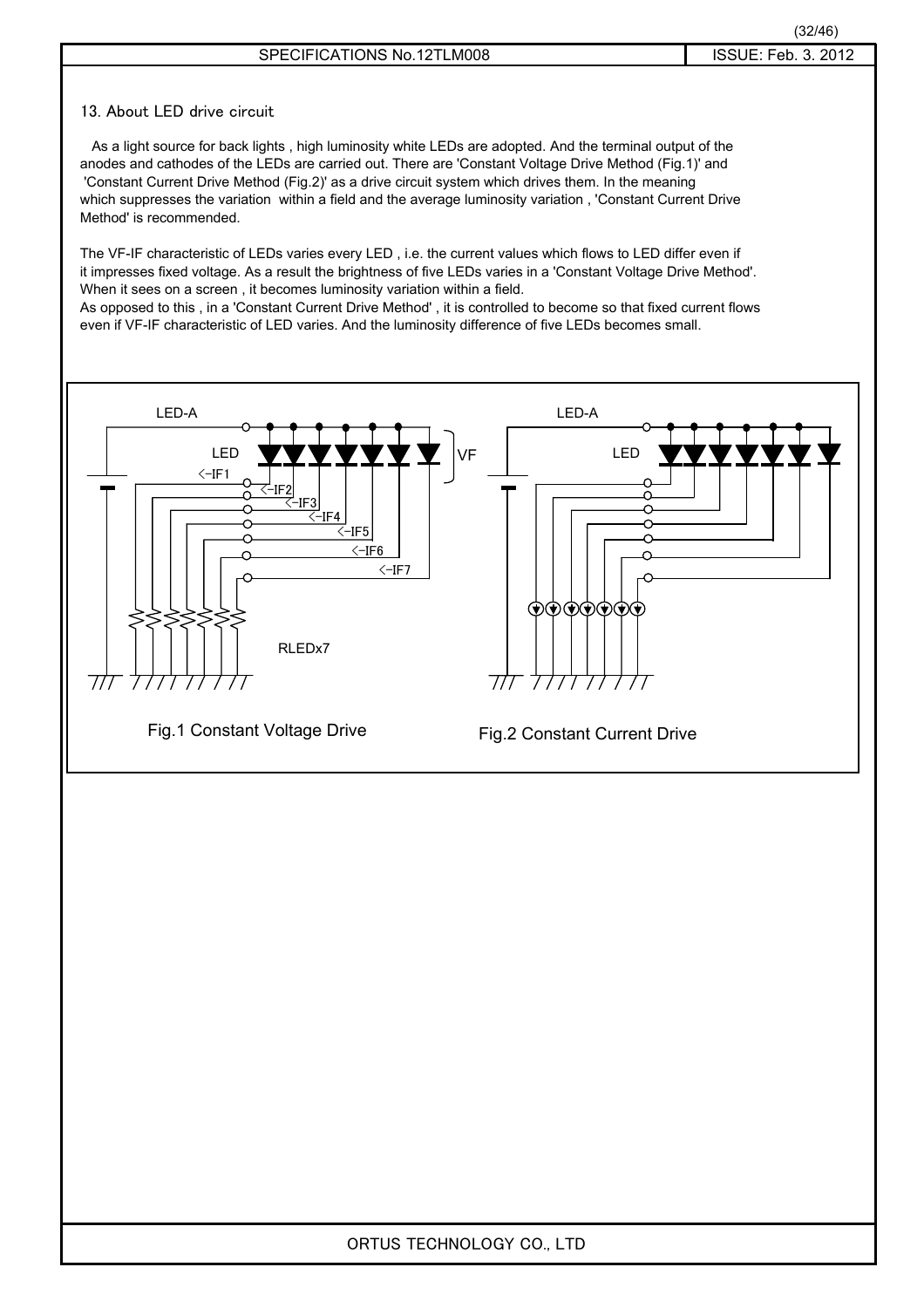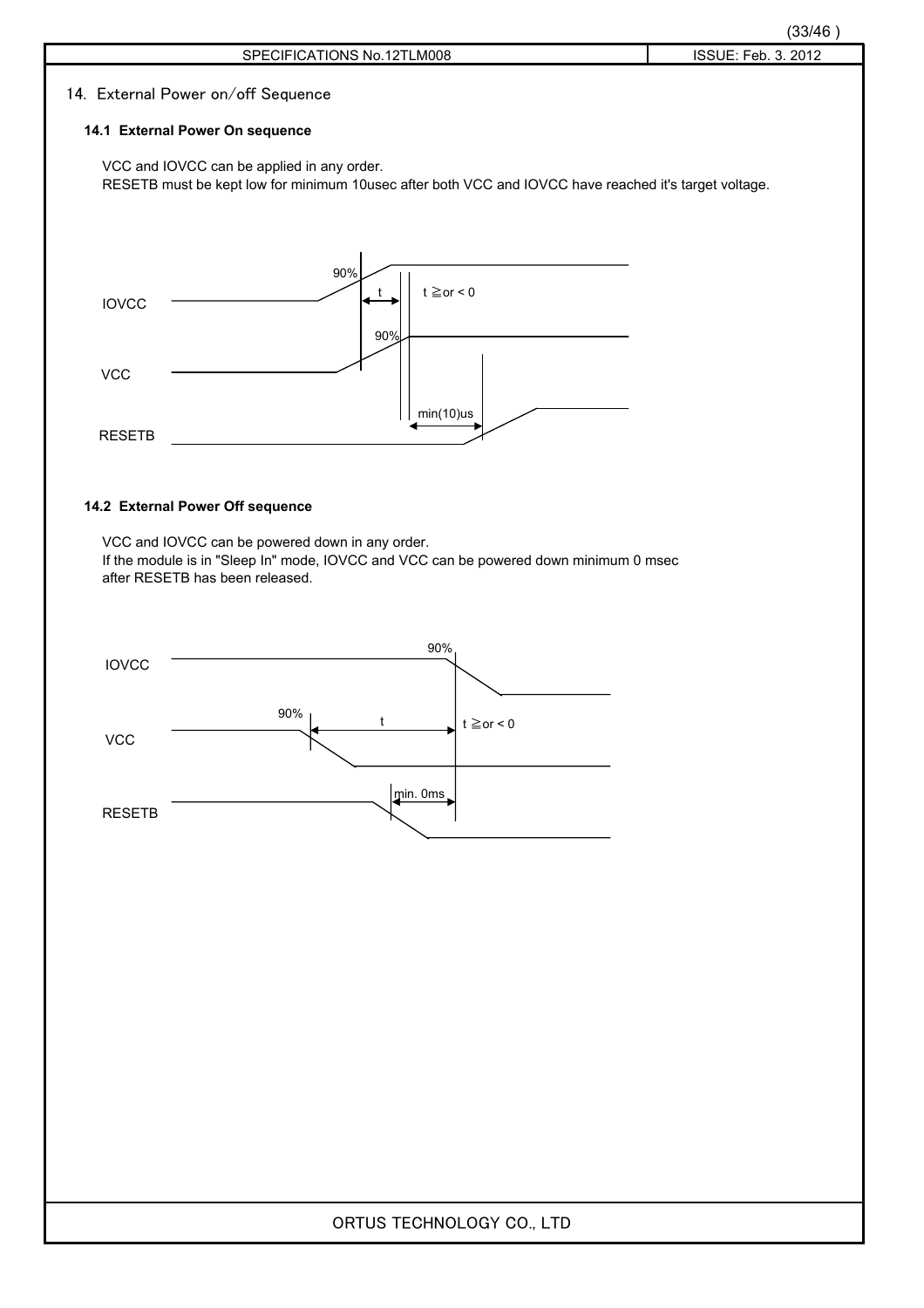### 15.1. OPTICAL CHARACTERISTICS

Measure condition

Measuring equipment :CS1000(Konica Minolta),LCD7000(Otsuka Electronics),EZcontast160D(ELDIM)

Driving conditions: VCC=2.8V, IOVCC=1.8V, GND=0V

䇭䇭䇭䇭䇭䇭䇭Optimized Vcom/c, VLCD=(Vsigpp±Vcompp)/2

Back light: Forward current [ILED] = 20mA x 7, Measuring temperature: Ta=25°C

|          | Item                              | Symbol             | Condition                              | <b>MIN</b> | <b>TYP</b>                        | <b>MAX</b>                           | Unit            | Note           | Remarks |
|----------|-----------------------------------|--------------------|----------------------------------------|------------|-----------------------------------|--------------------------------------|-----------------|----------------|---------|
|          | Rise time                         | TON                | Display data:<br>$00h \rightarrow FFh$ |            | 18                                |                                      | ms              |                |         |
| Response | $\frac{e}{e}$ Fall time           | <b>TOFF</b>        | Display data:<br>$FFh \rightarrow 00h$ |            | 17                                |                                      | ms              |                |         |
|          | Contrast ratio                    | <b>CR</b>          | Display data:<br>FFh / 00h             | 350        | 700                               |                                      |                 | 2              | ×       |
|          | Left                              | lθ                 | Display data:                          | 80         | $\overline{\phantom{a}}$          | $\overline{\phantom{a}}$             | deg             | 3              | ×       |
| Viewing  | $\frac{a}{b}$ Right               | Iθ<br>$\mathsf{R}$ | FFh / 00h                              | 80         |                                   |                                      | deg             |                |         |
|          |                                   | lφ<br>U            | $CR>=5$                                | 80         |                                   |                                      | deg             |                |         |
|          | Down                              | Ιø<br>D            |                                        | 80         |                                   |                                      | deg             |                |         |
| White    |                                   | x                  | Display data:                          |            | See Figure 4                      |                                      |                 | 4              |         |
|          | chromaticity                      | у                  | FFh.                                   |            |                                   |                                      |                 |                |         |
|          | Image sticking                    |                    |                                        |            |                                   | No image sticking shall remain after |                 | 5              |         |
|          |                                   |                    |                                        |            | displaying the window pattern for |                                      |                 |                |         |
|          |                                   |                    |                                        | 2 hours    |                                   |                                      |                 |                |         |
|          | Center brightness                 |                    | Display data:FFh                       | 260        | 400                               | $\blacksquare$                       | $\text{cd/m}^2$ | 6              |         |
|          | <b>Brightness</b><br>distribution |                    | Display data:<br>FFh                   | 70         |                                   |                                      | $\%$            | $\overline{7}$ | 9point  |
|          | NTSC ratio                        |                    | Display data:FFh                       |            | 70                                |                                      | %               | 8              |         |

Note: Note1-8 Refer to the Appendix A"Standed measurement method of optical characteristics for TFT-LCD monitors". Note: \* The value are measured in module states.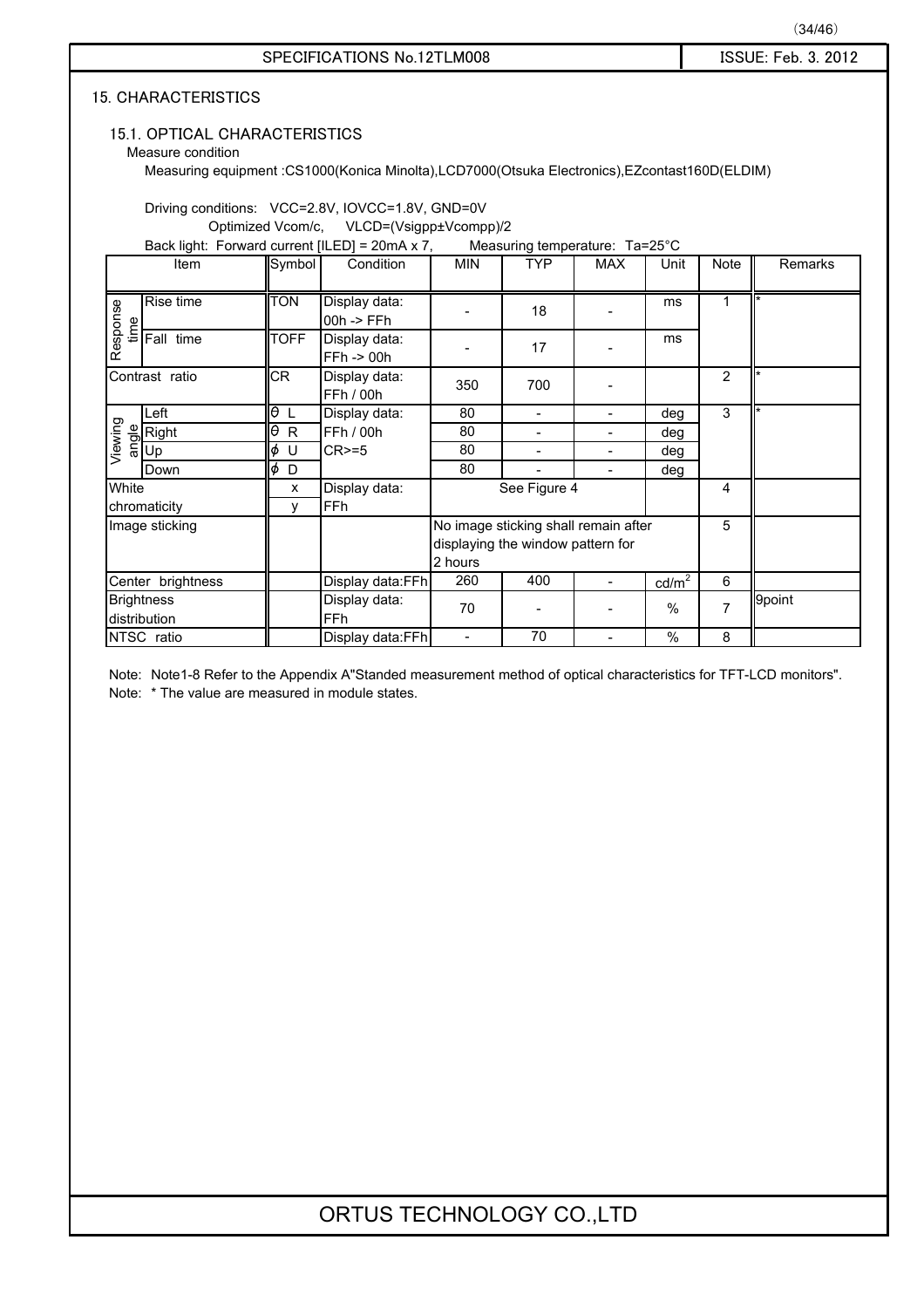### $(35/46)$

### SPECIFICATIONS No.12TLM008 <br>
Fig. 5 and 5 and 5 and 5 and 5 and 5 and 5 and 5 and 5 and 5 and 5 and 5 and 5 and 5 and 5 and 5 and 5 and 5 and 5 and 5 and 5 and 5 and 5 and 5 and 5 and 5 and 5 and 5 and 5 and 5 and 5 and 5

Back light: Forward current [ILED] = 20mA x 7



| Area surrounded by the |       |  |  |  |  |  |
|------------------------|-------|--|--|--|--|--|
| following points.      |       |  |  |  |  |  |
| x                      |       |  |  |  |  |  |
| 0.274                  | 0.368 |  |  |  |  |  |
| 0.263                  | 0.344 |  |  |  |  |  |
| 0.263                  | 0.284 |  |  |  |  |  |
| 0.323                  | 0.284 |  |  |  |  |  |
| 0.342                  | 0.290 |  |  |  |  |  |
| 0.351                  | 0.313 |  |  |  |  |  |
| 0.351                  | 0.373 |  |  |  |  |  |
| 0.291                  | 0.373 |  |  |  |  |  |

Fig.4 White chromaticity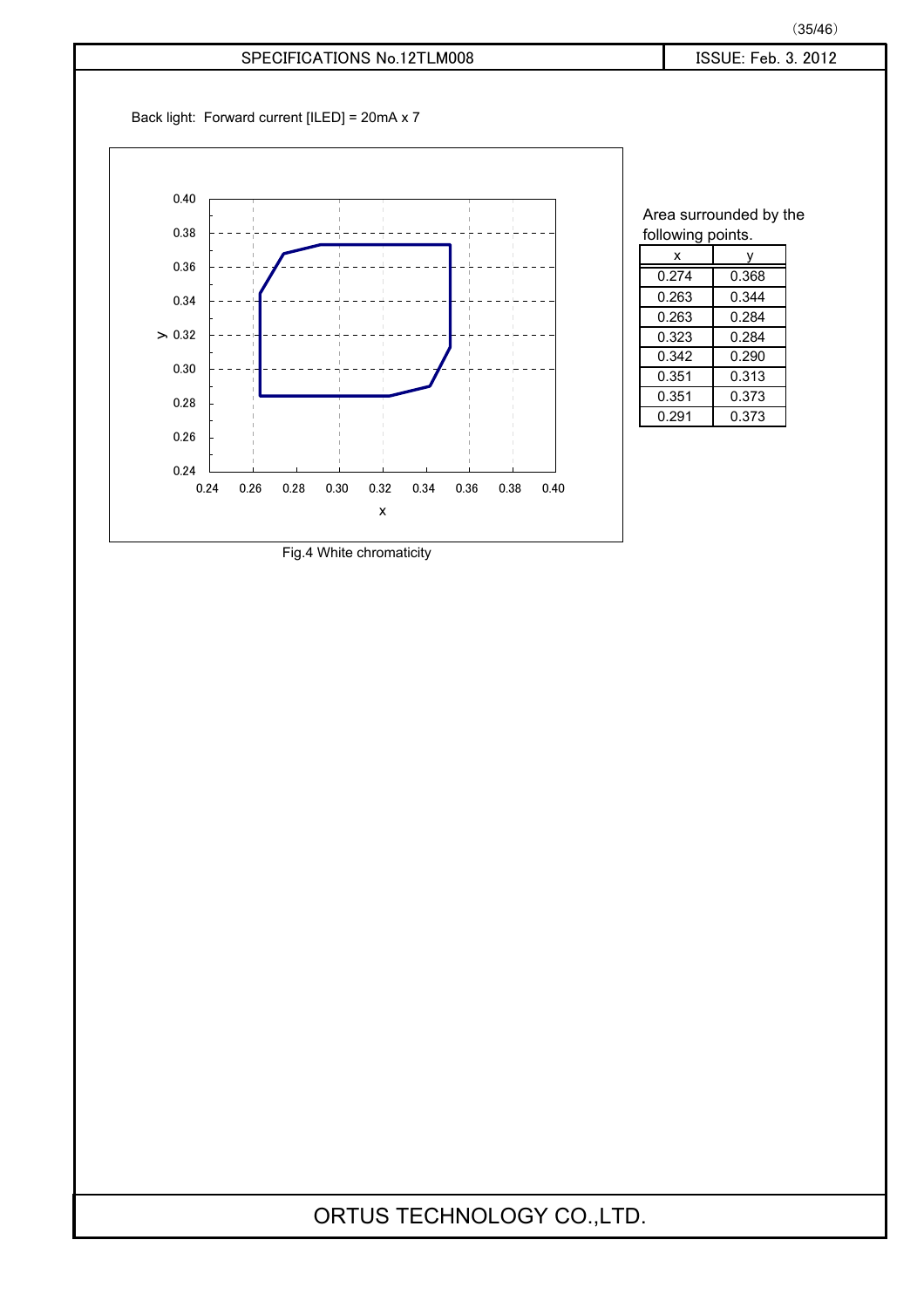### **15.2. TEMPERATURE CHARACTERISTICS**

### Measuring condition

Measuring equipment: CS1000(Konica Minolta), LCD7000(Otsuka Electronics)

Driving conditions: VCC=2.8V, IOVCC=1.8V, GND=0V

Vcom/C is adjusted to an optimum value.

䇭䇭䇭䇭䇭䇭䇭VLCD=(Vsigpp±Vcompp)/2

Back light: Forward current [ILED] = 20mA x 7

|                  | Item      | Symbol      |                                                     | Rating             |                    |
|------------------|-----------|-------------|-----------------------------------------------------|--------------------|--------------------|
|                  |           |             | Ta=-10 $^{\circ}$ C                                 | Ta=60 $^{\circ}$ C | Reference          |
| Contrast         |           | <b>ICR</b>  | 200 or more                                         | 200 or more        |                    |
| Response<br>time | Rise time | <b>ITON</b> | Under 200ms                                         | Under 30ms         |                    |
|                  | Fall time | <b>TOFF</b> | Under 200ms                                         | Under 50ms         |                    |
| Display quality  |           |             | Defects and ununiformity shall be<br>inconspicuous. |                    | As criteria of 16. |

Note) \* The values are measured in module states.

### 15.3. BACK LIGHT CHARACTERISTICS

| 15.3.1.<br>BACKLIGHT ELECTRIC CHARACTERISTICS<br>Ta=25°C |         |                                        |            |     |      |  |  |
|----------------------------------------------------------|---------|----------------------------------------|------------|-----|------|--|--|
| Item                                                     | Symboll | Conditions                             | <b>MIN</b> | MAX | Unit |  |  |
| <b>Forward Voltage</b>                                   | VF      | Forward current $[IF] = 20$ mA         | 2.9        | 3.4 |      |  |  |
| Reverse Voltage                                          | VR      | Reverse current $[IR] = 10 \text{ mA}$ | 0.6        | 2.0 |      |  |  |

### 15.3.2. ALLOWABLE MAXIMUM BACKLIGHT CURRENT

LED:SUMSUNG(SPSWH2S24S1G3SNYT5) LED White Chromaticity Rank:(NY)



### 15.3.3. SERVICE LIFE OF BACKLIGHT

### Definition

When the center luminance drops to 50% of the initial value, the back light is considered to have reached the end of its effective service life.

Back light: Forward current [ILED] = 20mA x 7

Term of guarantee

| Lighting condition  | Ambient temperature   | Average life |
|---------------------|-----------------------|--------------|
| Continuously<br>lit | $125 \pm 5^{\circ}$ C | 5000H        |

Average life means the period which the survival rate falls under 50%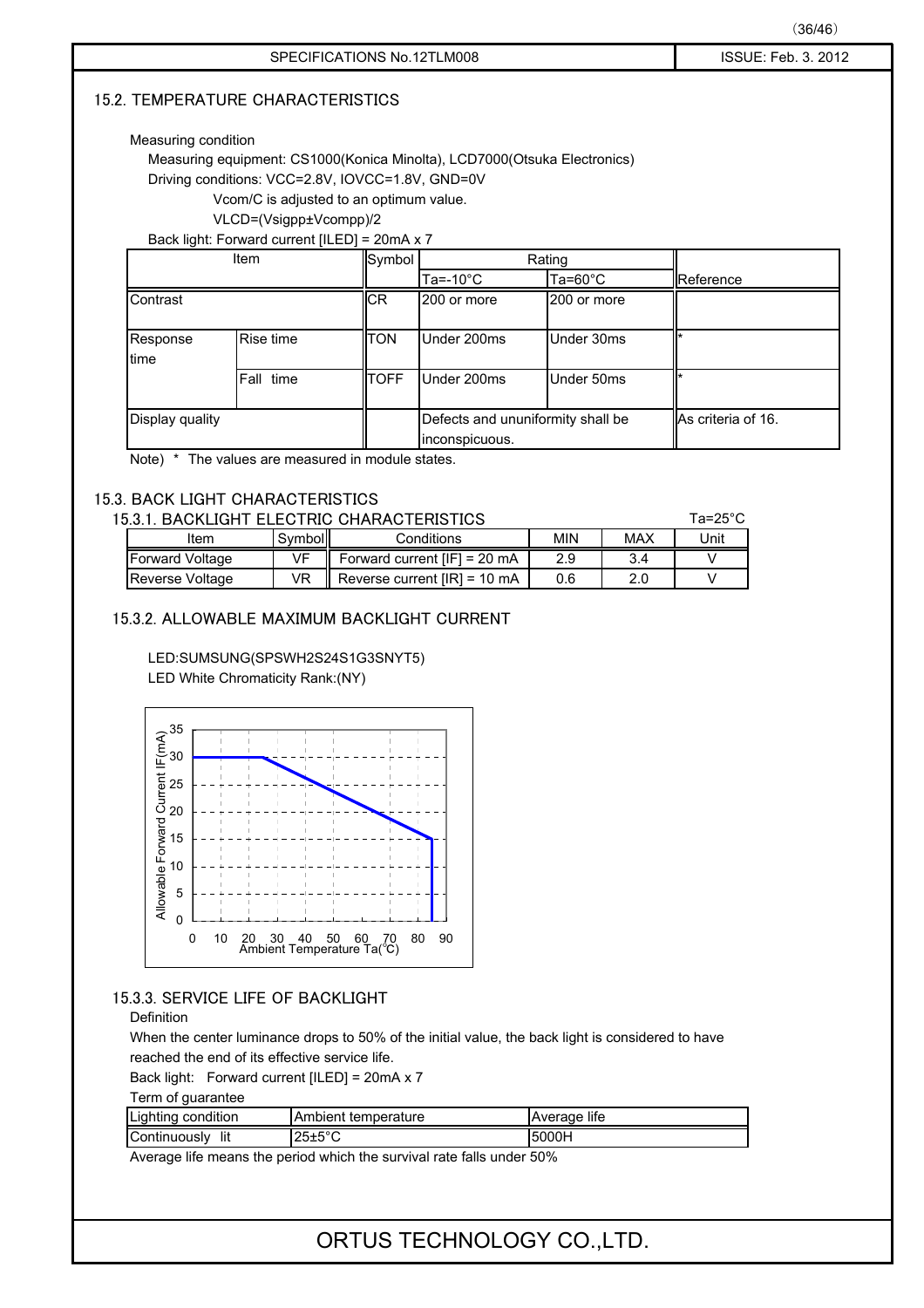$(37/46)$ 

- 16.1. DISPLAY APPEARANCE SPECIFICATIONS
	- Testing conditions

Display monitor should be inspected with the following conditions.

| Viewing direction                | Perpendicular to the LCD surface.           |
|----------------------------------|---------------------------------------------|
| Driving signal                   | Raster pattern (RGB signal color and white) |
| Signal condition                 | Display data: 00h, BCh, FFh (3 steps)       |
| Distance between display and eye | 30cm                                        |
| Illuminance                      | 200 to 350 lx                               |
| Backlight                        | Forward current $[ILED] = 20mA \times 7$    |

| Item            |               | Definition                                 | Criteria                        |
|-----------------|---------------|--------------------------------------------|---------------------------------|
|                 | Line          | Black, white, or color line                | None                            |
|                 | defect        | 3 or more dot defects on a straight line   |                                 |
|                 | Dot           | Unusual brightness of the dots unit due to | Refer to Table 1.               |
|                 | defect        | defects of TFT or CF, or dust, etc.        |                                 |
|                 |               | High brightness defect:                    |                                 |
|                 |               | Visible through 2% ND filter.              |                                 |
| Display defect  |               | Low brightness defect:                     |                                 |
|                 |               | Visible through 5% ND filter.              |                                 |
|                 |               | Dark defect:                               |                                 |
|                 |               | Dark dot at Display data: BCh              |                                 |
|                 | Stain         | Unevenness of brightness                   | Invisible through               |
|                 |               | (white stain, black stain, etc.)           | 1%ND filter                     |
|                 | Foreign       | Dust between the glass                     | $0.15 \ge D$<br>Ignore          |
|                 | matter        | and the polarizer                          | $0.2 \ge D > 0.15$<br>$2 \ge N$ |
|                 |               |                                            | $\Omega$<br>D $>$ 0.2           |
| Display quality |               | Dust between the LCD                       | $0.15 \ge D$<br>Ignore          |
|                 |               | and the backlight.                         | $0.2 \ge D > 0.15$<br>$2 \ge N$ |
|                 |               |                                            | D > 0.2<br>$\mathbf{0}$         |
|                 | <b>Others</b> |                                            | Due to boundary                 |
|                 |               |                                            | sample                          |

Average diameter :D(mm) Permissible number :N

### Table 1

| .             |               |      |       |                                                                                                                                                               |  |  |  |  |
|---------------|---------------|------|-------|---------------------------------------------------------------------------------------------------------------------------------------------------------------|--|--|--|--|
| High          | Low           | Dark | Total |                                                                                                                                                               |  |  |  |  |
| <b>Bright</b> | <b>Bright</b> | dot  |       |                                                                                                                                                               |  |  |  |  |
| dot           | dot           |      |       |                                                                                                                                                               |  |  |  |  |
| 0             |               |      | 2     | Two connection pixels are counted with one.<br>It is acceptable up to a permissible number.<br>Any distance between two dot defects<br>shall be 15mm or more. |  |  |  |  |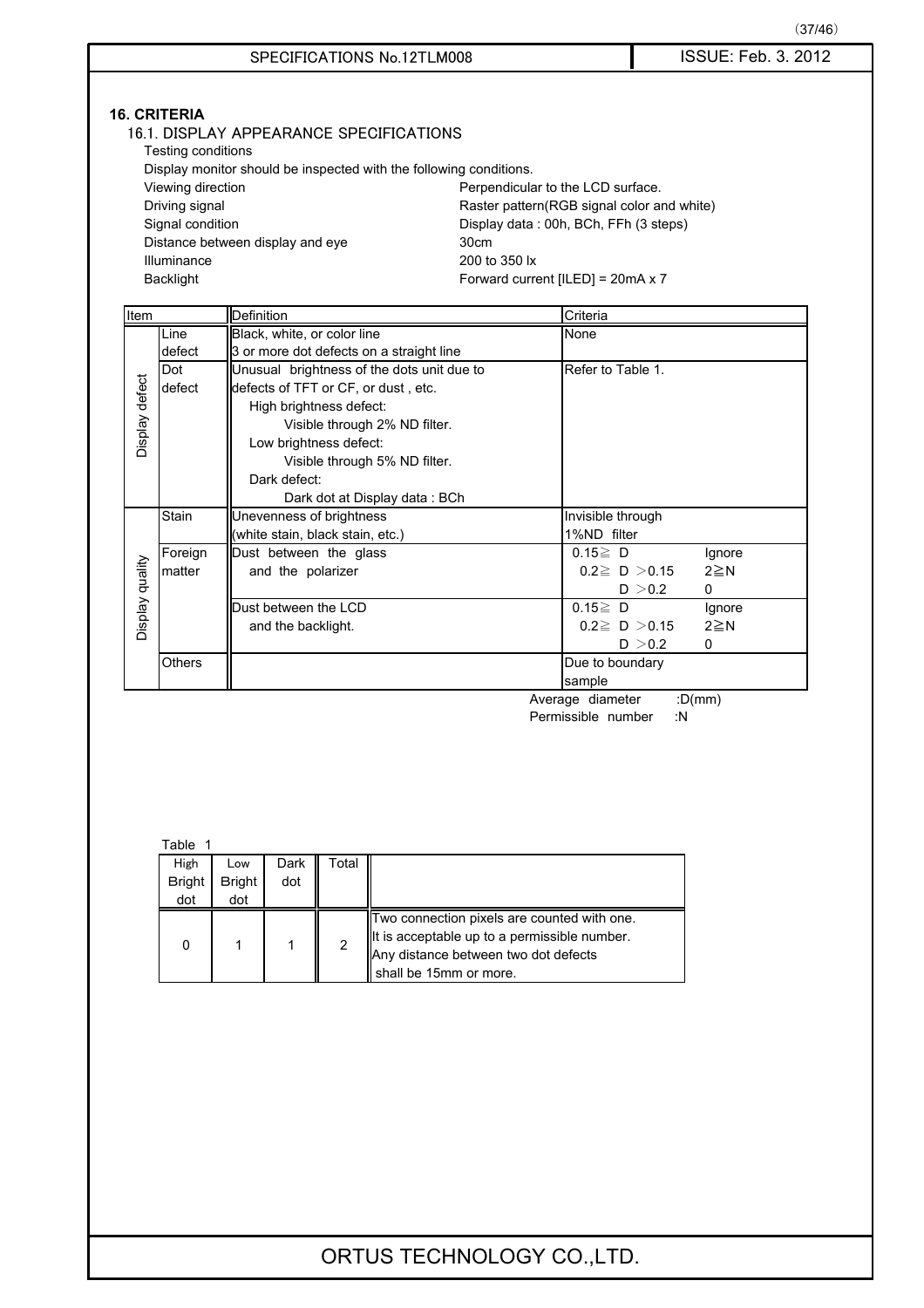

### **16.2. APPEARANCE CRITERIA**

Testing conditions<br>Illuminance

 $1200 \sim 2000$  lx<br>30cm

ORTUS TECHNOLOGY CO.,LTD.

 $(38/46)$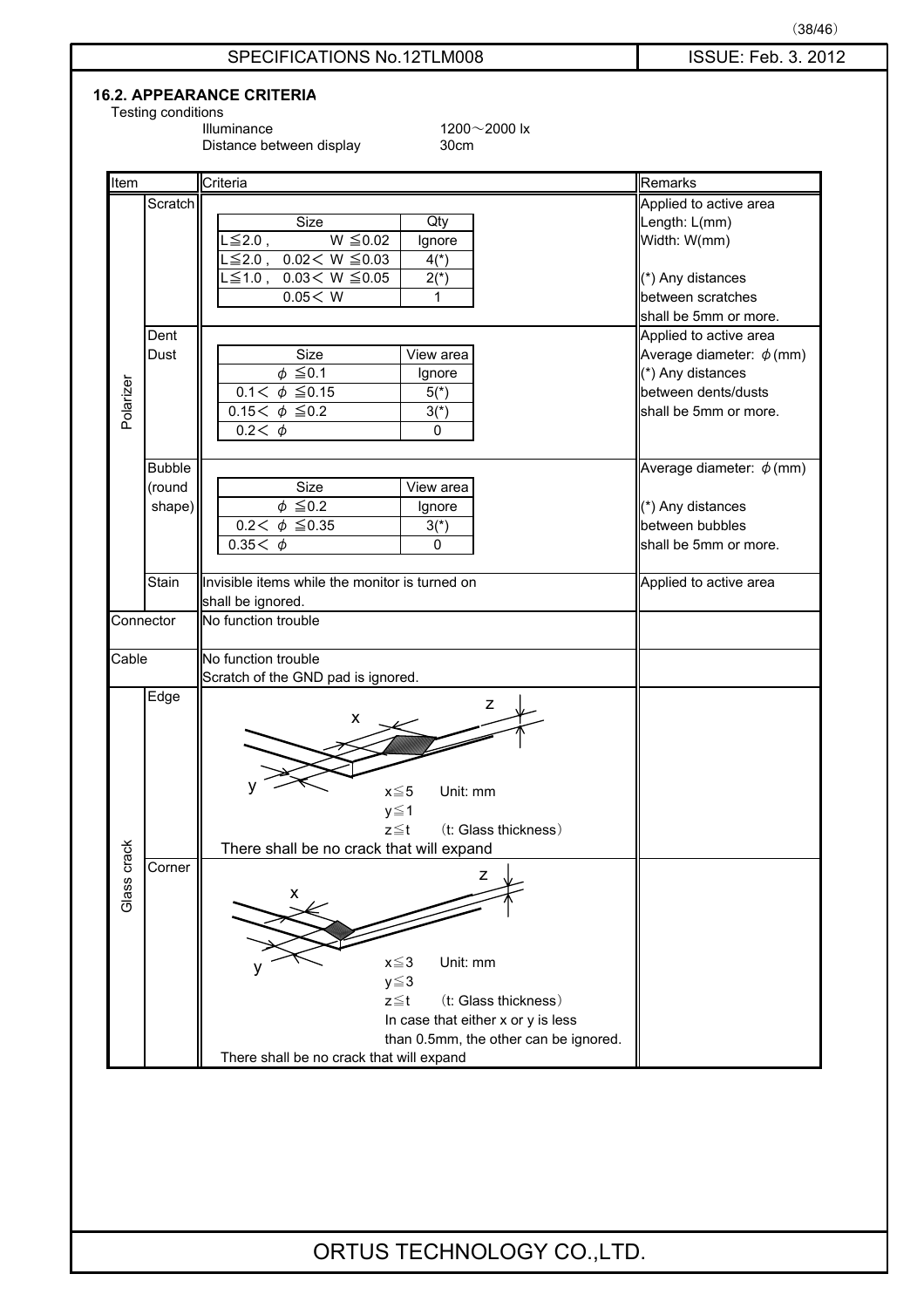### 㪪㪧㪜㪚㪠㪝㪠㪚㪘㪫㪠㪦㪥㪪㩷㪥㫆㪅㪈㪉㪫㪣㪤㪇㪇㪏 㪠㪪㪪㪬㪜㪑㩷㪝㪼㪹㪅㩷㪊㪅㩷㪉㪇㪈㪉

### **17. RELIABILITY TEST RESULT**

|                        |                                                          |                                                                                            | number of failures           |
|------------------------|----------------------------------------------------------|--------------------------------------------------------------------------------------------|------------------------------|
|                        | Test item                                                | Test condition                                                                             | /number of examinations      |
|                        | High temperature                                         | $Ta=80^{\circ}C,$<br>240H                                                                  | 0/3                          |
|                        | storage                                                  |                                                                                            |                              |
|                        | Low temperature                                          | Ta=-30°C,<br>240H                                                                          | 0/3                          |
|                        | storage                                                  |                                                                                            |                              |
|                        | High temperature/                                        | Ta=60°C, RH=90%,<br>240H                                                                   | $\times$<br>0/3              |
| Endurance test         | humidity storage                                         | non condensing<br>Tp=70°C,<br>240H                                                         | 0/3                          |
|                        | High temperature                                         |                                                                                            |                              |
|                        | operation                                                | $Tp = -20^{\circ}C,$                                                                       |                              |
|                        | Low temperature                                          | 240H                                                                                       | 0/3                          |
|                        | operation                                                |                                                                                            |                              |
|                        | High temperature/                                        | Tp=40°C, RH=90%,<br>240H                                                                   | $\times$<br>$\overline{0/3}$ |
|                        | humidity operation                                       | non condensing                                                                             |                              |
|                        |                                                          |                                                                                            |                              |
|                        | Thermal shock storage                                    | -30<-->80°C<br>(30min/30min)<br>10cycle                                                    | 0/3                          |
|                        | Electrostatic                                            | In accordance with EIAJ ED-4701/300.                                                       | 0/3                          |
|                        | discharge test                                           | C=200pF, R=0 Ω, V=±200V                                                                    |                              |
|                        | (No operation)                                           | 3 times discharge for each between the terminals                                           |                              |
|                        |                                                          | of input voltages, that are all bundled and connected                                      |                              |
| <b>Mechanical test</b> |                                                          | to the ground, and the other terminals.                                                    |                              |
|                        | Vibration test                                           | Amplitude 1.5mm, f=10 to 55Hz,                                                             | 0/3                          |
|                        |                                                          | 2 hours each in the X, Y, and Z directions.                                                |                              |
|                        | Impact test                                              | Use ORTUSTECH original jigs.                                                               | 0/3                          |
|                        |                                                          | Apply half-sine curve of peak acceleration 1,000 m/s 2                                     |                              |
|                        |                                                          | for operation time 6ms, 3 times each in X, Y, and Z                                        |                              |
|                        |                                                          | directions, in accordance with JIS C 60068-2-27-1995.                                      |                              |
|                        | Packing                                                  | 19.6m/s2 acceleration and f=10->55->10Hz,                                                  | 0/3                          |
|                        | vibration-proof test                                     | apply in each of X, Y, and Z direction                                                     |                              |
|                        |                                                          | for 30 minutes.                                                                            |                              |
| Packing test           | Packing drop test                                        | Drop the packing from 75cm height,                                                         | $\overline{0/3}$             |
|                        |                                                          | one time each for 6-faces, 3-edges, and1-corner.                                           |                              |
|                        | Note: Ta = Ambient temperature                           | Tp = Panel temperature                                                                     |                              |
|                        |                                                          |                                                                                            |                              |
|                        |                                                          |                                                                                            |                              |
|                        |                                                          |                                                                                            |                              |
|                        |                                                          |                                                                                            |                              |
|                        |                                                          |                                                                                            |                              |
|                        |                                                          |                                                                                            |                              |
|                        |                                                          |                                                                                            |                              |
|                        |                                                          | X The profile of high temperature/humidity storage and High Temperature/humidity operation |                              |
|                        | (Pure water of over $10M\Omega \cdot cm$ shall be used.) |                                                                                            |                              |

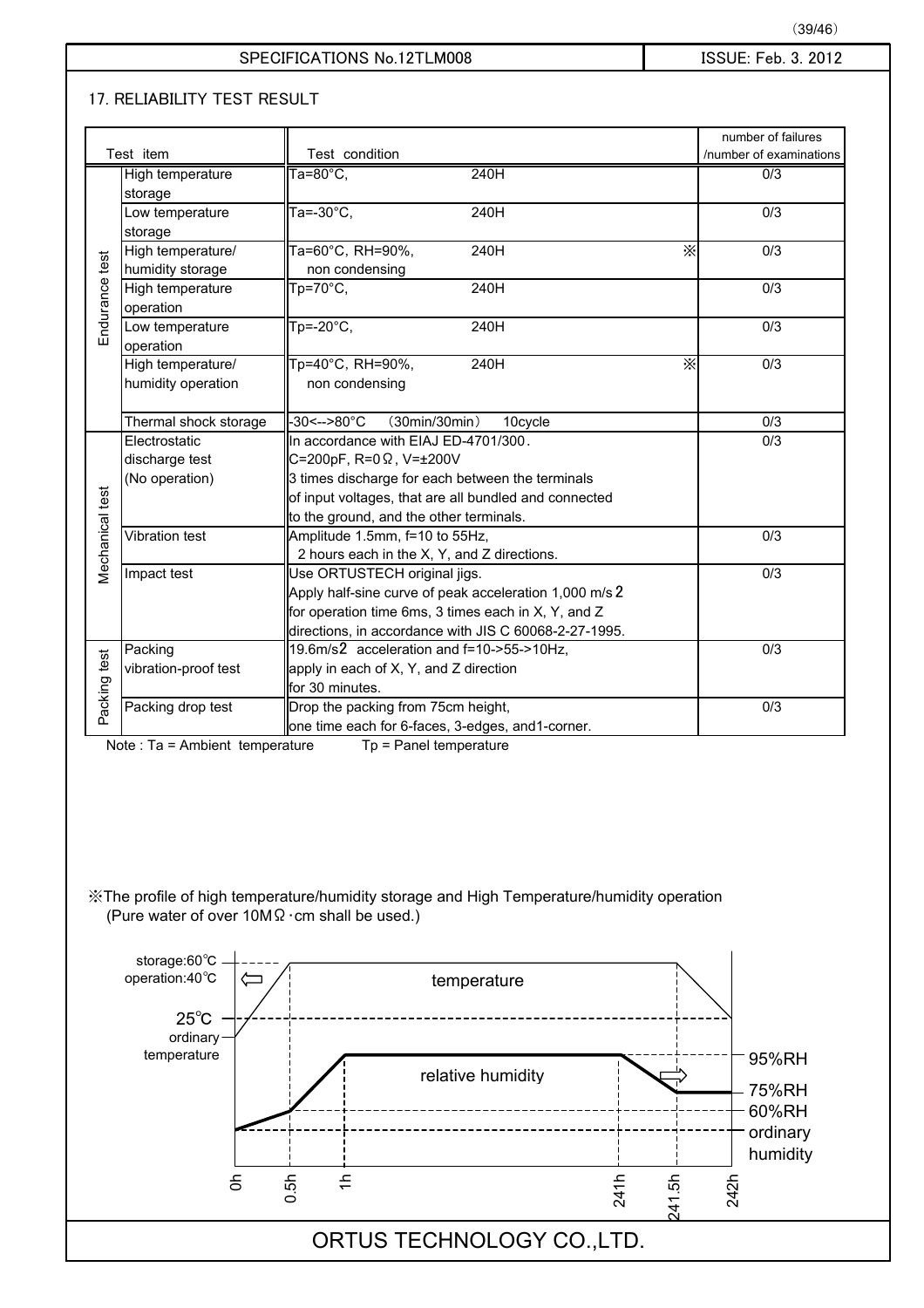Table2. Reliability Criteria

Measure the parameters after leaving the monitor at the ordinary temperature for 2 hours or more after the test completion.

| Item            | <b>IStandard</b>                      | <b>I</b> Remarks          |
|-----------------|---------------------------------------|---------------------------|
| Contrast ratio  | 200 or more                           |                           |
| Display quality | No visible abnormality shall be seen. | <b>As criteria of 16.</b> |



Note) LCD has to be held in the perimeter area with 1mm width.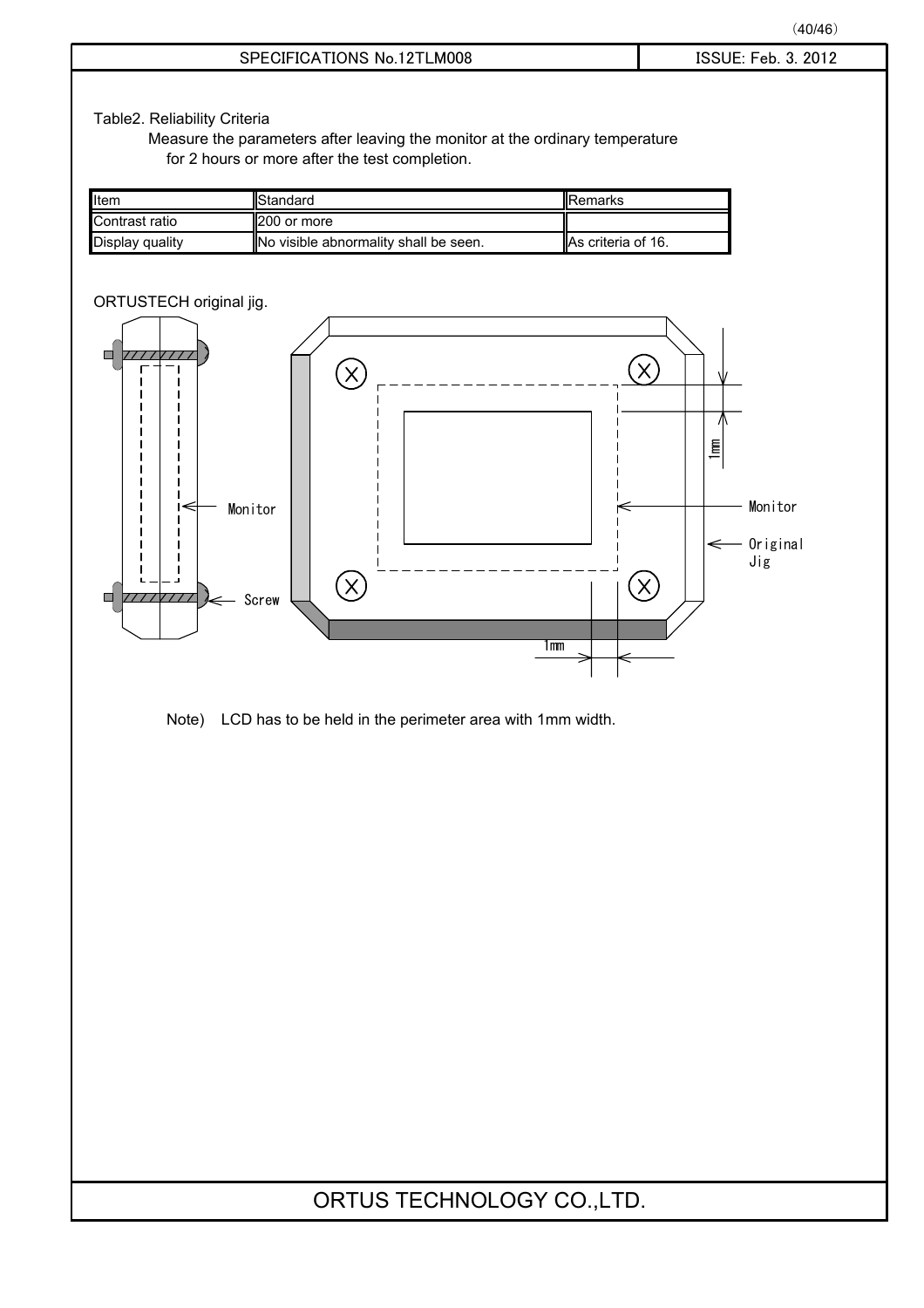### SPECIFICATIONS No.12TLM008 SPECIFICATIONS No.12TLM008

### **18. PACKING SPECIFICATIONS**

Packing Specifications  $(S = FREE)$ 





- Step1 Each lower product is placed in one of the cut-outs of the tray with the LCD surface facing upward. and foam-sheet is put on products. and upper prooducts are placed with the LCD surface facing downward. (24 pleces/1 tray)
- Step2 5 trays containing products are stacked. One empty trav is put on the top of the stack of 5 travs
- Step3 Moisture absorbers and deodorants are placed on the top trav as shown in the drawing. The stack of 6 travs is wrapped in a sealing bag.
- Step4 The opening of the sealing bag is folded and sealed with air out from the sealing bag. The stack of trays in the sealing bag is covered with the air cap and sealed with adhesive tape.
- Step5 A corrugated board is placed on the bottom of the sealing bag covered with the air cap. The corrugated board and the sealing bag covered with the air cap are inserted into an outer carton.
- Step6 The outer carton is sealed with packing tape as shown in the drawing. The model number, quantity of products, and shipping date are printed on the outer carton. If necessary. shipping labels or impression markings are put on the outer carton.
- Step? The outer carton is inserted into a extra outer carton with same direction.
- StepH The extra outer carton is sealed with packing tape as shown in the drawing. The model number, quantity of products, and shipping date are printed on the extra outer carton. If necessary, shipping labels or impression markings are put on the extra outer carton.



Remark: The return of packing materials is not required.

З

| Packing item name Specs.Material |                                                        |
|----------------------------------|--------------------------------------------------------|
| $Q$  TRAY                        | $A - PET$                                              |
| ODIB SHEET A                     | Anti-static air babble sheet                           |
| GIINNER BOARD                    | Corrugated cardboard                                   |
| Q OUTER CARTON                   | Corrugated cardboard                                   |
| OISEALING BAG                    |                                                        |
| l© Drier                         | Moisture absorber                                      |
|                                  | $\circledcirc$ EXTRA OUTER CARTON Corrugated cardboard |
| ∣© Packing tape                  |                                                        |
| $\circledcirc$ FOAM SHEET        | Anti-static polyethylene                               |

| Dimension of extra outer carton                  |  |  |  |  |
|--------------------------------------------------|--|--|--|--|
| $D:$ Approx, 337mm                               |  |  |  |  |
| W: Арргох. 618mm                                 |  |  |  |  |
| H: Approx, 179mm                                 |  |  |  |  |
| Quantity of products packed<br>in one carton:120 |  |  |  |  |
| Gross weight:Approx.5.4Kg                        |  |  |  |  |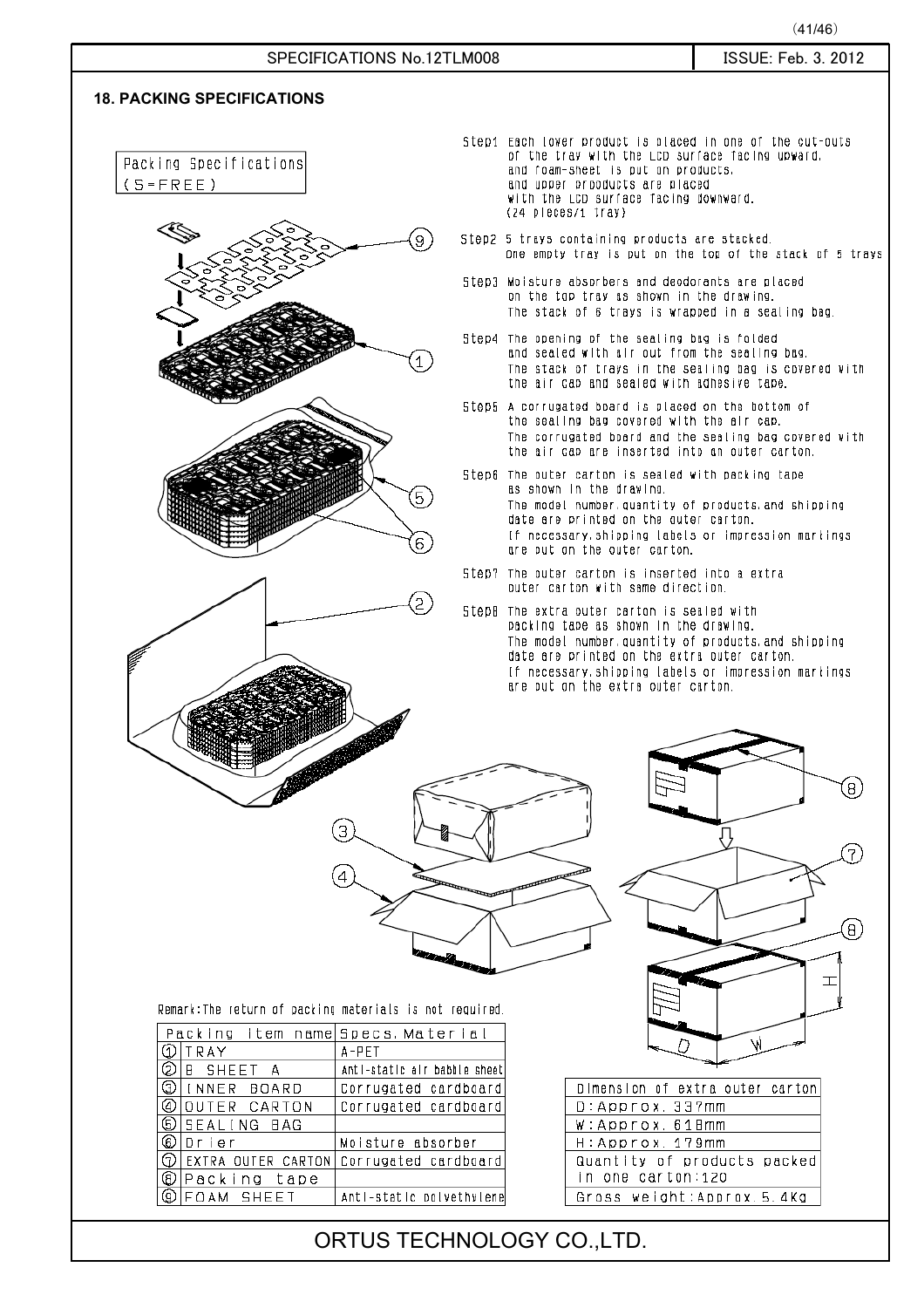### SPECIFICATIONS No.12TLM008 <br>
Fig. 5. 2012

### 19. HANDLING PRECAUTIONS 19.1. PRECAUTIONS

|     | Caution                                                                                                                                                                                                                                                                                                                                              |
|-----|------------------------------------------------------------------------------------------------------------------------------------------------------------------------------------------------------------------------------------------------------------------------------------------------------------------------------------------------------|
| (1) | Do not make an impact on the glass, because it may break, causing possible dangers.                                                                                                                                                                                                                                                                  |
| (2) | In case that the glass breaks, do not touch it directly with handshands.<br>(You may get glass splinters in your hands or cut your skin.)                                                                                                                                                                                                            |
| (3) | In the event that you injure yourself, receive first aid and consult a physician.                                                                                                                                                                                                                                                                    |
| (4) | Do not put the liquid crystal in your mouth.<br>In the event that the liquid crystal panel breaks, the liquid crystal inside will seep out.<br>Although its toxicity has not been verified, you should not put the panel in your mouth.)                                                                                                             |
| (5) | If the liquid crystal gets on your skin or clothing, wash it off thoroughly.<br>(In the event that the liquid crystal gets on your clothing or hand, wipe it off with<br>alcohol, or carefully wash it off with soap and water. If it gets into your eyes,<br>wash your eyes with clean running water for at least 15 minutes, then see a physician) |
| (6) | When disposing this product, follow the industrial waste disposal standards of the<br>country or region concerned.                                                                                                                                                                                                                                   |
| (7) | Do not connect or disconnect this product while the set remains switched on.                                                                                                                                                                                                                                                                         |
| (8) | This product has been assembled to a high degree of accuracy. Do not attempt<br>to dismantle or modify it.                                                                                                                                                                                                                                           |
| (9) | A part of soldering part has been exposed, and avoid contact (short-circuit)<br>with a metallic part of the case etc. about FPC of this model, please.<br>Please insulate it with the insulating tape etc. if necessary.<br>The defective operation is caused, and there is a possibility to generation<br>of heat and the ignition.                 |
|     | (10) Since excess current protection circuit is not built in this TFT module, there is<br>the possibility that LCD module or peripheral circuit become feverish and burned<br>in case abnoramal operation is generated.<br>We recommend you to add excess current protection circuit to power supply.                                                |



Caution :

This mark is used to indicate a precaution or an instruction which, if not correctly observed, may result in bodily injuries, or material damages alone.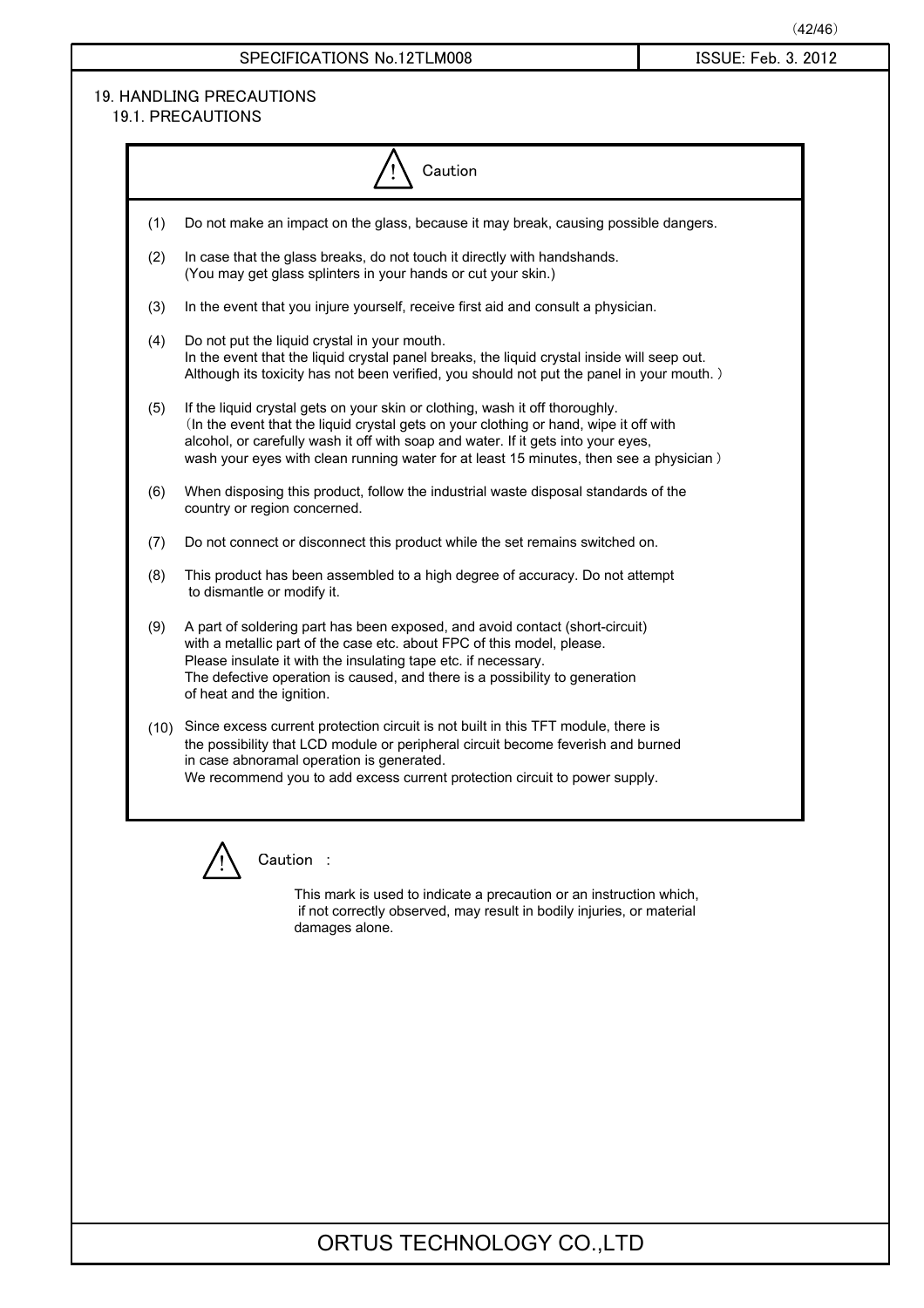### $(43/46)$

### 㪪㪧㪜㪚㪠㪝㪠㪚㪘㪫㪠㪦㪥㪪㩷㪥㫆㪅㪈㪉㪫㪣㪤㪇㪇㪏 㪠㪪㪪㪬㪜㪑㩷㪝㪼㪹㪅㩷㪊㪅㩷㪉㪇㪈㪉

### 19.2. HANDLING PRECAUTIONS

- 1)Wear finger sacks when handling the monitors at the incoming inspection and/or the production lines, and keep the working area very clean. Do not touch the surface of the monitor because it is vulnerable.
- 2) Wear a wrist-strap and use an ion blower to avoid electrostatic discharge when handling this product, because it contains an LED that is vulnerable to electrostatic discharge. Designate an appropriate operating area, and set equipment, tools, and machines properly when handling this product.
- 3)Do not scratch or hit the monitor surface with a tool, and do not drop the monitor, because the LCD panel made of glass substrates is fragile and the polarizing film is vulnerable to friction and mechanical impacts. In case that the monitor was accidentally dropped, it must be regarded as defective, and do not use it any longer.

4)Do not use or store the monitor in a place where dew is expected.

- 5)Do not store the LCD under direct sunlight or at a place exposed to ultraviolet rays because it will cause the deterioration of the LCD.
- 6)Do not stain the cables or make them damaged, because these might cause contact defects and/or wrong effects on the reliability.

7)Do not bend or pull the FPC part or carry the monitor just by holding the FPC with fingers.

8)Before assembling, remove the protection film from the surface of the monitor according to section 19.5.

### 19.3. OPERATING PRECAUTIONS

- 1)Do not expose the driver ICs on the monitor to strong lights during operation. It may cause function failures, because the driver ICs have no light shield.
- 2)When driving the monitor, apply the input signal after the power voltage is supplied. When turning off the power, turn off the input signal before or at the same timing of switching off the power.

3)Apply the optimum value of Vcom/c when using the monitor.

### 19.4. SHIPPING CARTON BOX STORAGE CONDITIONS

### Environment

䊶 Temperature: 0 to 40 °C

**⋅ Relative humidity: 60% or less** 

Shall have no dew if the temperature is low and the humidity is high.

- 䊶 Atmosphere
- Any poisonous gases and chemical substances such as acid or alkaline, which will erode electronic components and/or wiring materials, shall not be detected in a storage room.
- Period Within approx. 3 months
- 䊶 Unpacking

In order to prevent the TFT monitors from being damaged by static electricity during the unpacking process, adjust the relative humidity of the working room to 50%RH or higher, and take effective measures such as static electricity grounding.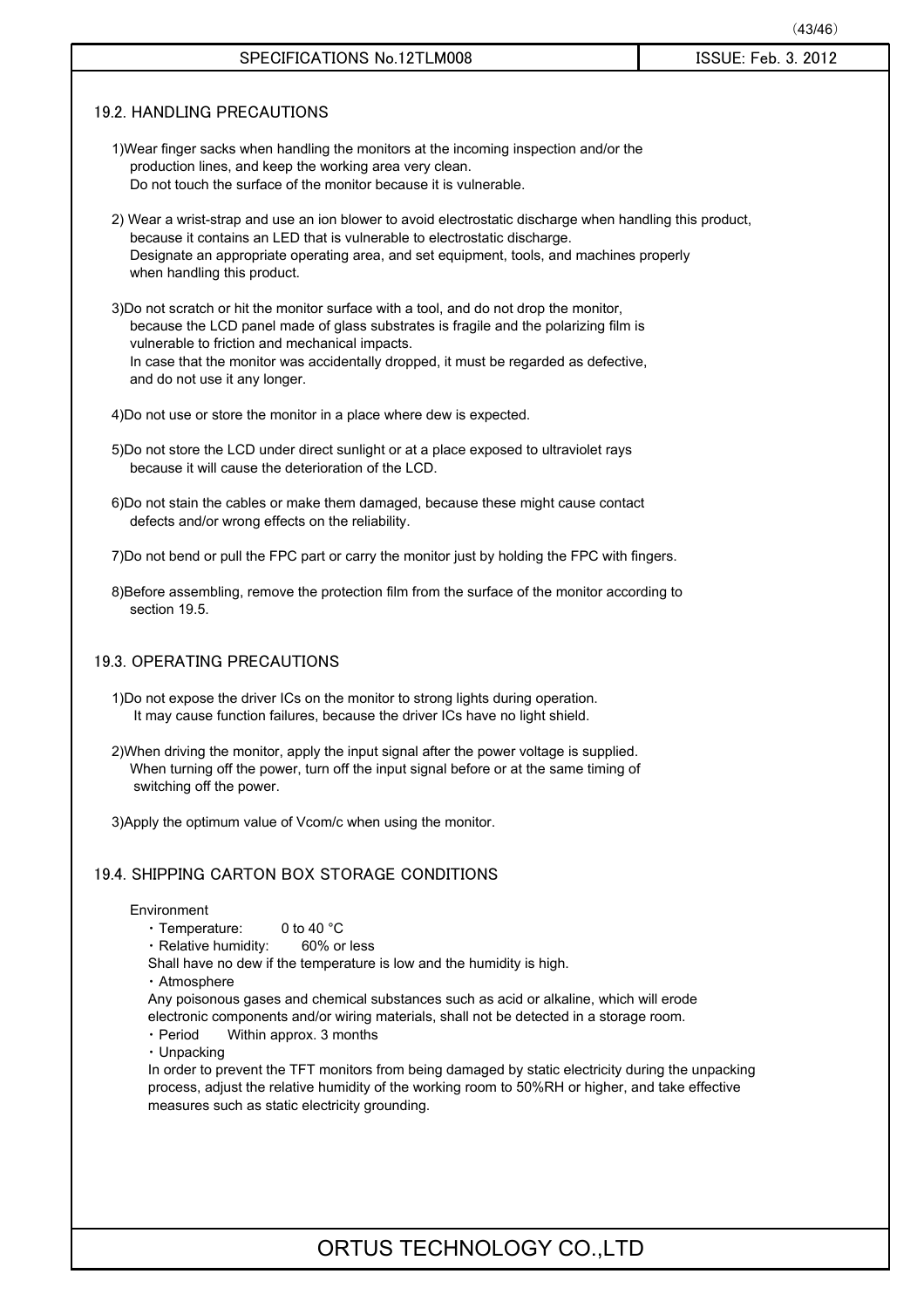|                                                                                                                                                                                                                                                                                                                                                                                                                                   | (44/46)             |
|-----------------------------------------------------------------------------------------------------------------------------------------------------------------------------------------------------------------------------------------------------------------------------------------------------------------------------------------------------------------------------------------------------------------------------------|---------------------|
| SPECIFICATIONS No.12TLM008                                                                                                                                                                                                                                                                                                                                                                                                        | ISSUE: Feb. 3. 2012 |
| 19.5. PRECAUTIONS AT PROTECTION FILM REMOVING PROCESS<br>When removing the protection film from the monitor screen, static electricity may be generated,<br>causing a function destruction or absorbing dusts. To avoid them, the following environment<br>and working methods are recommended.                                                                                                                                   |                     |
| A) Working environment<br>a)Keep the relative humidity at 50% to 70% and the temperature at 15 to 27°C<br>b)Workers shall wear conductive working clothes, conductive shoes, conductive<br>finger sacks, and wrist-strap bands. The working floor shall also be conductive.<br>c) The working room shall be a clean room, preventing dusts from coming in.<br>Setting an adhesive mat at the entrance of the room is recommended. |                     |
| B)Working method<br>a)Place an ion blower with an optimal distance from the monitor and an optimal wind direction.                                                                                                                                                                                                                                                                                                                |                     |
| b)Pull the R tape slowly (taking more than 2 seconds to complete) towards the<br>operator to remove the protection film.                                                                                                                                                                                                                                                                                                          |                     |
| Blower wind direction (Set an ion blower with its adequate conditions.)                                                                                                                                                                                                                                                                                                                                                           |                     |
|                                                                                                                                                                                                                                                                                                                                                                                                                                   |                     |
| <b>19.6. OTHERS</b><br>1. Please make it to the structure to suppress surroundings of the front polarizer<br>for the display irregularity prevention.                                                                                                                                                                                                                                                                             |                     |
|                                                                                                                                                                                                                                                                                                                                                                                                                                   |                     |
|                                                                                                                                                                                                                                                                                                                                                                                                                                   |                     |
|                                                                                                                                                                                                                                                                                                                                                                                                                                   |                     |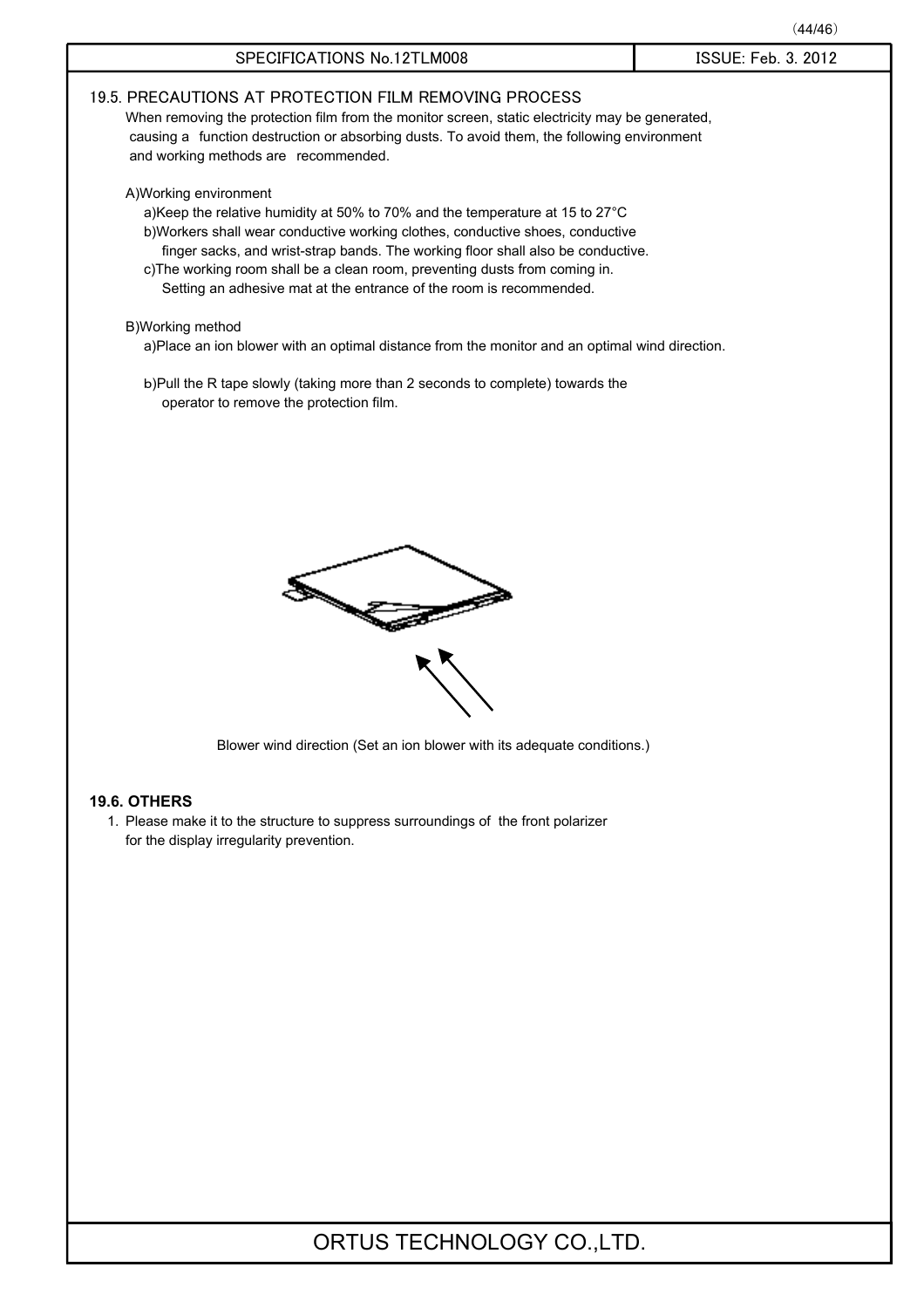### 20. APPENDIX :

Standard Measurement Method of Optical Characteristics for TFT-LCD Monitors.

1 Testing conditions

Measuring instrument: CS1000(Konica Minolta), LCD7000(Otsuka Electronics) Driving conditions: See "Standard measuring method for optical characteristics." Measuring temperature : Unless otherwise specified, the temperature is 25°C Measuring system : See the diagram below. The brightness meter is positioned on the normal line on the measuring point.





A measuring run should be started after allowing the back light to be lit for 30 minutes.

Measuring points: The center point of the screen

For obtaining the brightness distribution only, nine points shall be measured shown below.



Dimensional ratio of active area

Back light: Forward current [ILED] = 20mA x 7